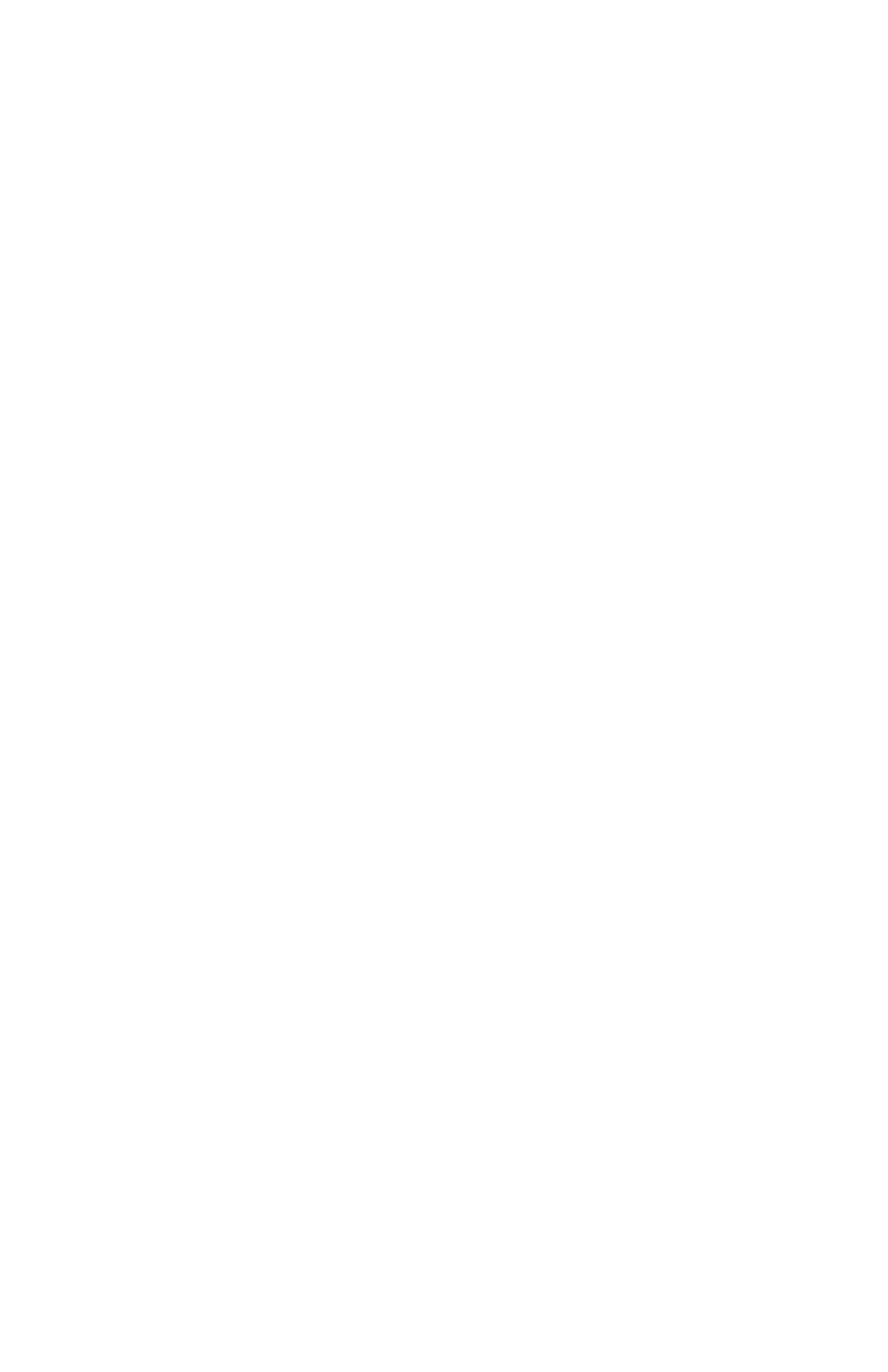

# **CONGREGATIONAL GUIDELINES FOR DEALING WITH SEXUAL OFFENDERS**

Booklet may be downloaded on the WELS Connect Web site at **http://connect.wels.net/special-ministries**.

© 2014 WELS Special Ministries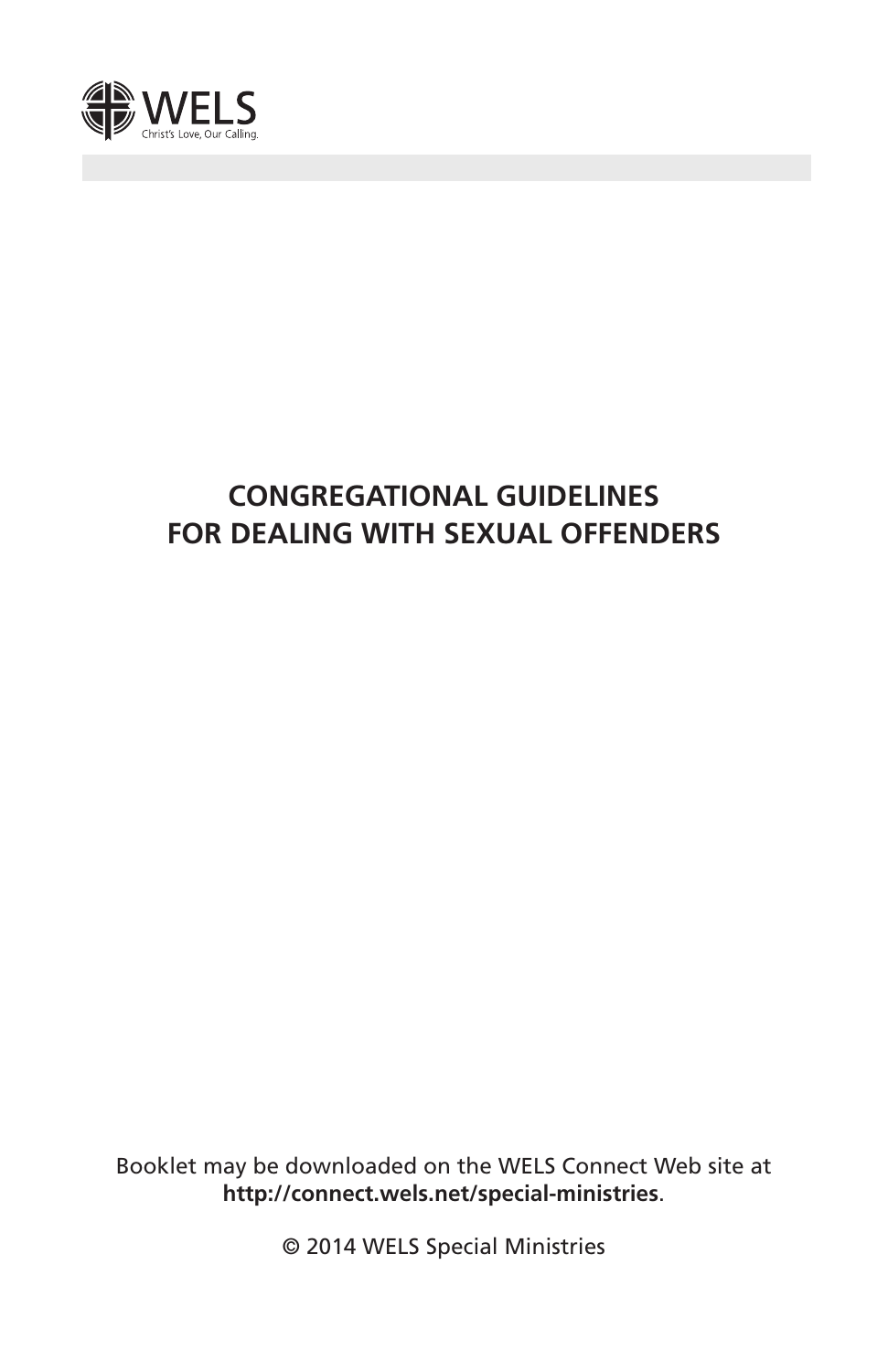# **CONGREGATIONAL GUIDELINES FOR DEALING WITH SEXUAL OFFENDERS**

## Table of Contents

|                                                                                                                | 5<br>7 |
|----------------------------------------------------------------------------------------------------------------|--------|
| Policies a Congregation Should Consider                                                                        | 8      |
| - To Keep Our Children and Youth SafePage<br>- To Educate the Adults in the CongregationPage                   | 9<br>9 |
| Guidelines for Involving Sex Offenders                                                                         |        |
| - What Do We Do? We Have a Sex Offender                                                                        |        |
| in the Congregation $\ldots \ldots \ldots \ldots \ldots \ldots \ldots$ . Page 14                               |        |
| - Why Would We Exclude Someone from All                                                                        |        |
| Attachment #1 - Sample Limited Access Agreements                                                               |        |
|                                                                                                                |        |
| Attachment # 2 – Sample Form for Screening Volunteers                                                          |        |
| Attachment #3 - Sample Application for Employment Page 33                                                      |        |
| Attachment #4 - Sample Code of Ethics and Risk Management<br>- Risk Management Page 36                         |        |
| Attachment # 5 - General Policies for Youth Leaders<br>and All Ministries for the Prevention of Abuse. Page 38 |        |
|                                                                                                                |        |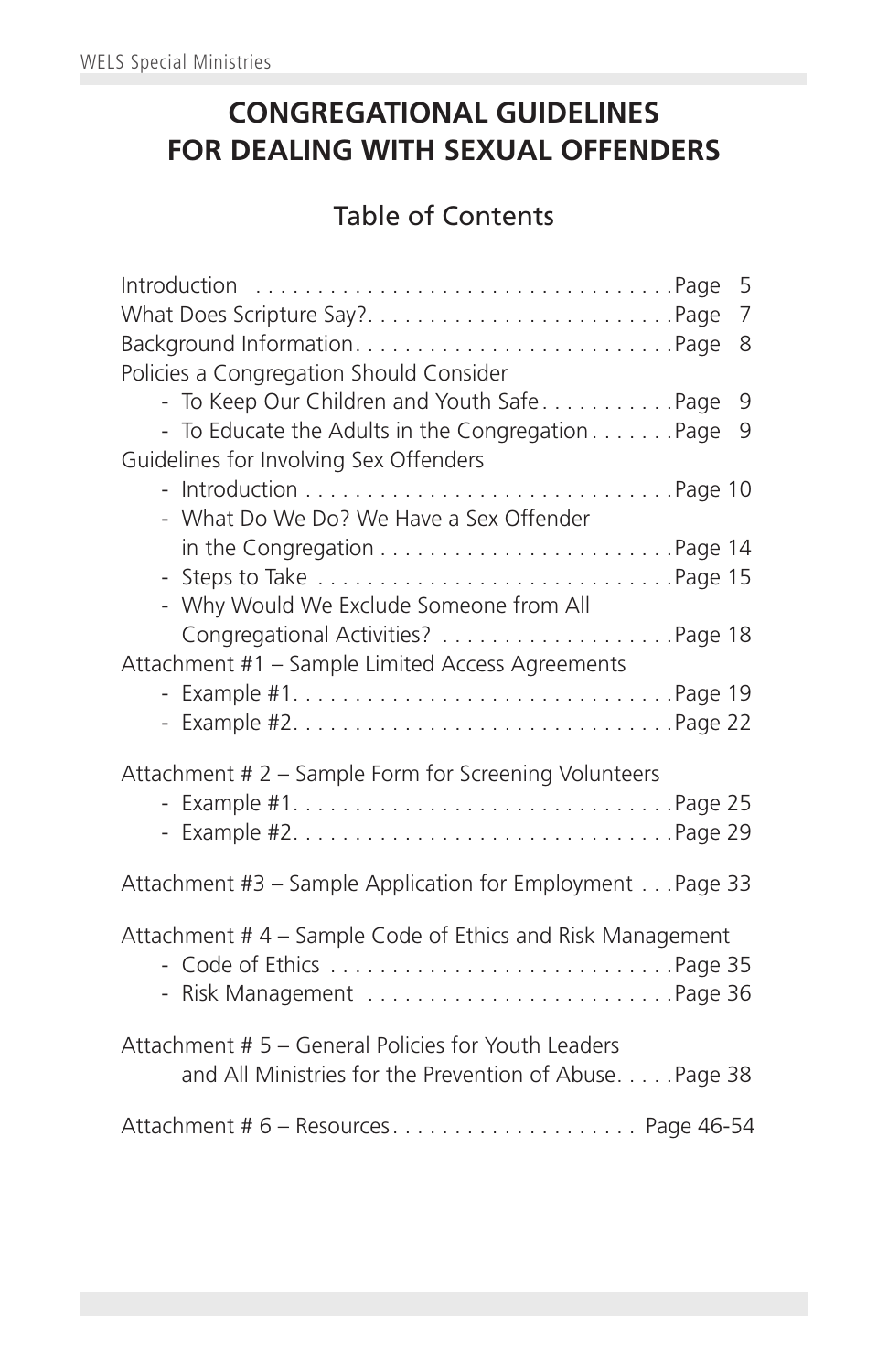## Introduction

- Did you know that Sussex, Wis., population 8,828, has eight sexual offenders, of which one was for sexual battery?\*
- Did you know that Pewaukee, Wis., population 12,494, has 28 sexual offenders in its area?
- Did you know that Midland County, Mich., population 82,600, has 162 registered sex offenders?
- Did you know that the average urban church has a dozen convicted sexual offenders within a one-mile radius of the church?
- Did you know that one in ten churches has a convicted sexual offender within its membership and that fact is often unknown to the pastor and church leadership?
- Do you know the number of sexual offenders in your community? Do you know if there are any convicted sexual offenders among your congregation's members or those associated with your church in any way?

The guidelines presented here will not give you those statistics. Those are readily available on Web sites such as www.familywatchdog.us.

Congregations need to consider three major components to assure that theirs is a safe space for children, youth, and vulnerable adults. They are:

<sup>\*</sup> *All statistics taken as of 12/2011.*

*This material has been gathered from various sources with permission granted to reprint. Much of it was gleaned from "Balancing Acts – Keeping Children Safe in Congregations," prepared by Rev. D. W. Haffner.*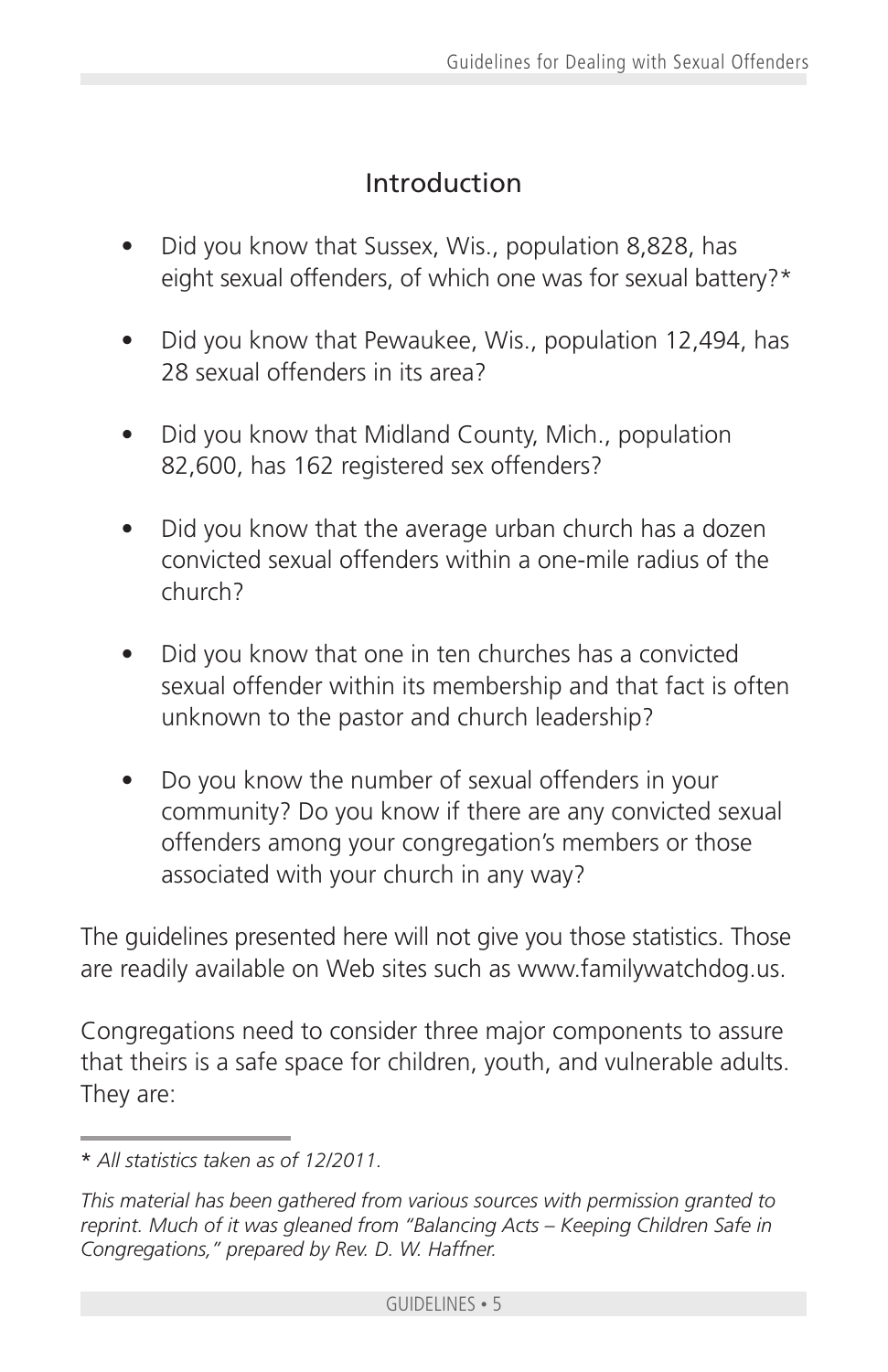- Policies and procedures developed and implemented for keeping children, youth, and vulnerable adults safe from sexual abuse.
- Policies and procedures developed and implemented for responding to a person who has been convicted or accused of sexual offenses against children, youth, or adults.
- Policies and procedures developed and implemented for educating adults, youth, and children in the congregation about child sexual abuse and prevention.

These guidelines are based on the following principles:

- We have a responsibility to assure that children and youth will be safe in our congregations from sexual abuse, sexual assault and harassment, even or perhaps especially when we do not know if there is an offender in our congregation. Indeed, we have a responsibility to see that our congregations are free of sexual harassment, abuse, and exploitation for all our members—children, youth, and adults—as well as visitors and staff.
- While we are called to reach out with the gospel to all, and to offer a congregational home to all who share our Christian faith and fellowship, we realize that in the case of an individual with a history of sexual offenses there must be limitations to congregational involvement. That commitment means that only in rare cases will a person be denied access to ministry and fellowship.
- We also have a responsibility to educate ourselves about child sexual abuse and healthy childhood sexuality, to be well informed about sexual offenses and offenders, and to develop policies that will help us make good decisions about the actions that we are called to take.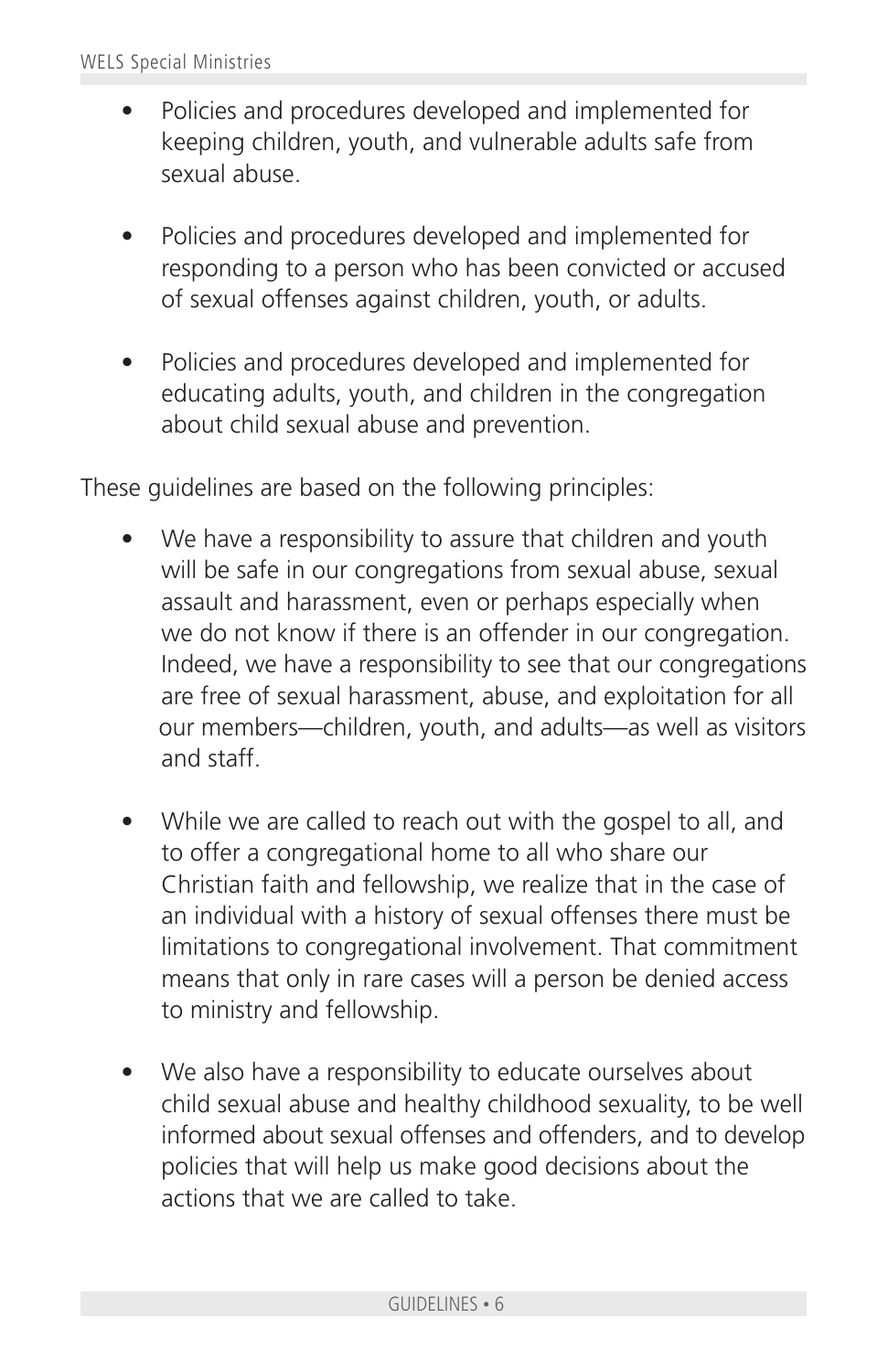## What Does Scripture Say?

#### Forgiveness is free and full. Trust is earned.

What horror, uncertainty and fear fill our hearts anytime we think that on Judgment Day Jesus will remember that time in the park; that day of vacation; those words we spoke; the thoughts we've managed to keep hidden in our hearts. Because we remember the sins of our youth, recall our evil ways and wicked deeds, and continue to confront the sins of our old age, the waves of guilt still wash over us—until someone reminds us:

[The LORD] does not treat us as our sins deserve or repay us according to our iniquities. For as high as the heavens are above the earth, so great is his love for those who fear him; as far as the east is from the west, so far has he removed our transgressions from us (Psalm 103:10-12).

The blood of Jesus, his Son, purifies us from all sin (1 John 1:7).

But when this priest [Jesus] had offered for all time one sacrifice for sins, he sat down at the right hand of God. Since that time he waits for his enemies to be made his footstool, because by one sacrifice he has made perfect forever those who are being made holy. The Holy Spirit also testifies to us about this. First he says: "This is the covenant I will make with them after that time, says the Lord. I will put my laws in their hearts, and I will write them on their minds." Then he adds: "Their sins and lawless acts I will remember no more" (Hebrews 10:12).

Jesus' forgiveness is full and free. No conditions have to be met. No record has been kept. That good news which brings peace to our accusing hearts and silences the accusing tongues of fellow Christians is the good news we will speak to the troubled registered sexual offender. The offender knows that at any time of any day any human being with a computer and internet access will be able to see and speak about sins which are no longer in the sight or memory of his heavenly Father.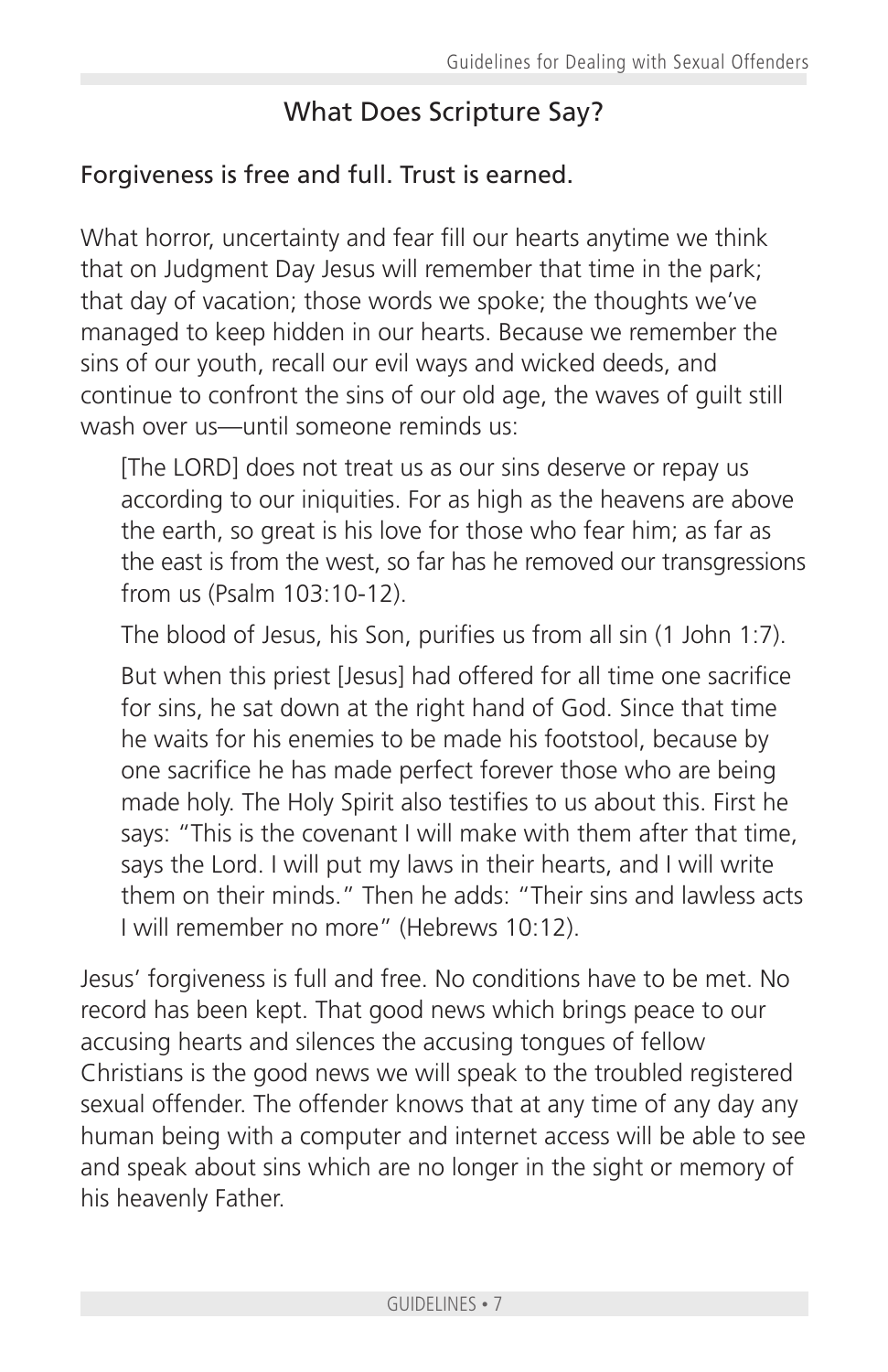Trust will need to be earned—but this is not trust that a sexual sinner's repentance is sincere. We hear the confession and we will proclaim God's free and full forgiveness in Christ. We do that squelching thoughts that the repentance may not be genuine and that we may be fooled. The trust which needs to be earned is trust in the capacity of that sinner to consistently say no to the particular sin which, because of the law of the land, is following him through a long period of his life. That will come over time, but it will be no easy task in a sexually obsessed society and culture like ours.

(Quoted from "Registered Sexual Offenders in the Congregation," Pastor John Seifert, pages 7-8.)

## Background Information

Many people believe that the greatest threats to children or vulnerable adults are known sex offenders or strangers. Research indicates that, in the vast majority of cases of child sexual abuse, the abuser is an adult that the child knows and trusts. They are parents, step parents, grandparents, other relatives, babysitters, teachers, coaches, and yes, clergy and religious educators. More than eight in ten sexual abusers are never reported. No policy dealing with a convicted sex offender will assure that all children, youth, and vulnerable adults in your congregation are safe.

Many people believe that all sex offenders will re-offend regardless of treatment or other factors that suggest otherwise. Sex offenders can resume healthy lives in the community, including not committing other offenses, if they have completed treatment and if they have a commitment to never abusing another child. In a comprehensive review of more than 61 studies, all treated sex offenders had a re-offense rate for another sexual crime of less than 13 percent.

Many people believe that sexual abuse happens to other people. A significant minority of adults have survived histories of child sexual abuse, and, child sexual abuse occurs in all types of families, without regard to religion, ethnicity, or economic status.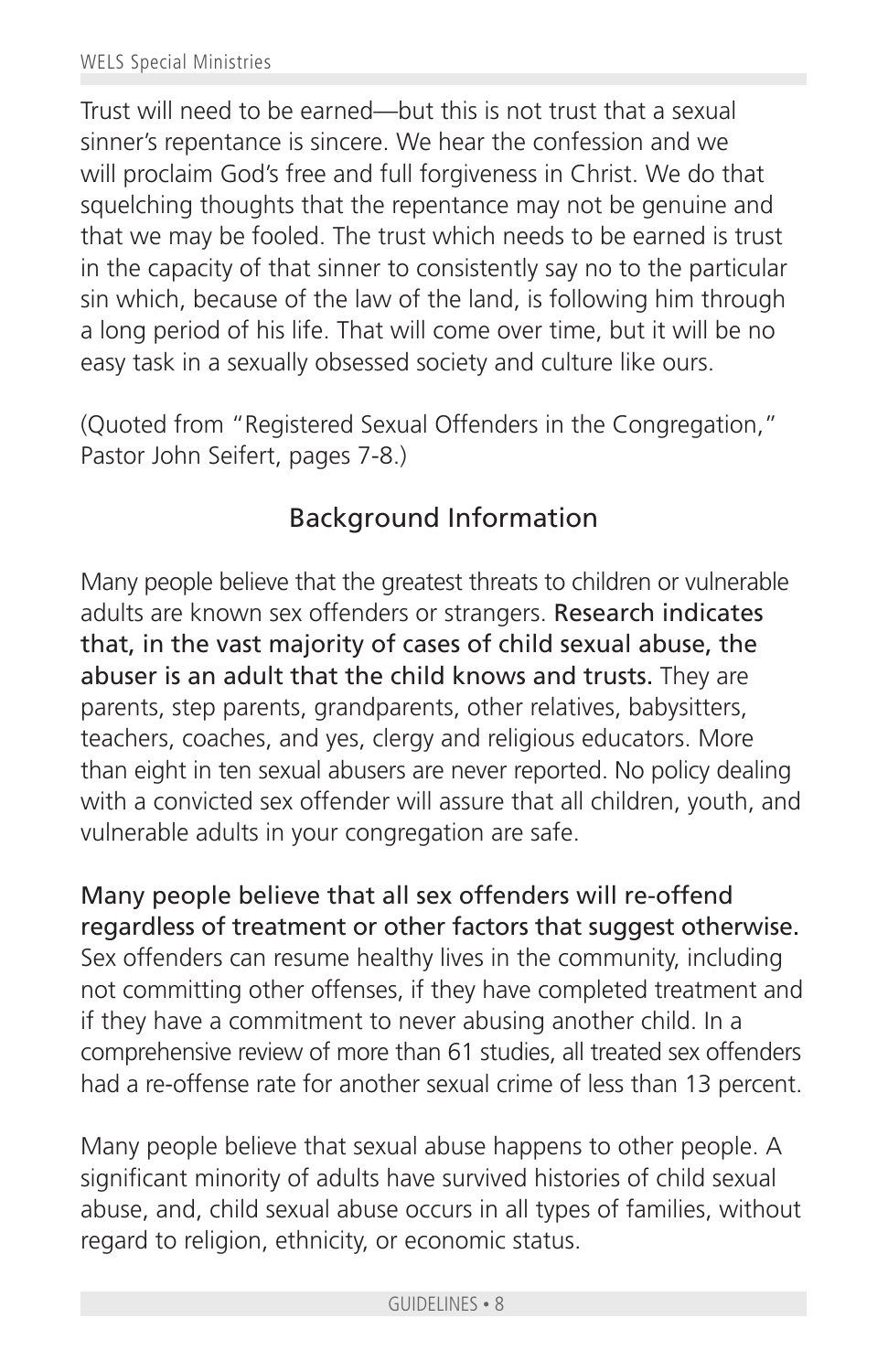## Policies a Congregation Should Consider

## To Keep Our Children and Youth Safe

- a. Designate the responsibility for these issues to the Board of Elders (referred to as BoE) or appoint a special committee. Provide them with support to maintain their knowledge and skill strengths. Have opportunities for them to regularly inform the congregation of their role. The responsibilities of this committee might include the following:
	- Become knowledgeable about community resources for child abuse, treatment for sex offenders, and support groups for survivors.
	- Know about state laws regarding the reporting of sexual and physical abuse.
	- Be a resource for people to share their concerns.
	- Evaluate applications for volunteers that are questioned as needing more information or follow up.
	- Facilitate training for staff and volunteers on issues, policies, and procedures relevant to sexual/physical abuse.
	- Meet with sex offenders to develop a Limited Access Agreement for participation in church activities.
	- Receive allegations of possible abuse and develop a process for expedient handling of such allegations.
- b. Create and implement a written policy on safe congregations. Share it with the congregation. Train appropriate staff and leaders in its application. Review and update it as needed.
- c. Make sure the pastor, the teachers, and the church and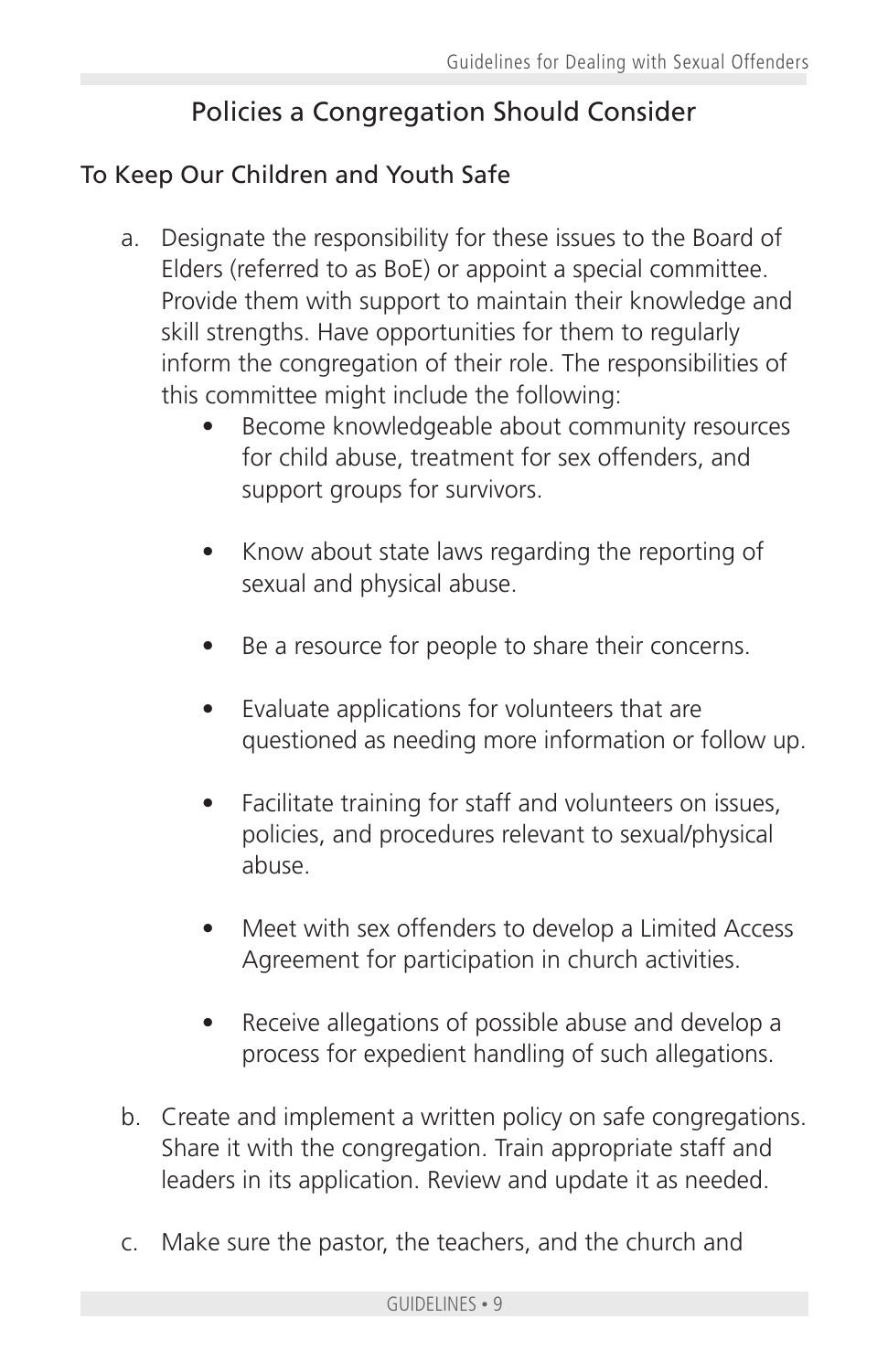school leadership know the state laws for reporting concerns about child abuse. Implement annual training for all volunteers in the congregation on how to recognize possible signs of physical and sexual abuse and subsequent actions to take.

- d. Consider including a session on sexual and physical abuse at the appropriate grade level in the educational agencies of the church.
- e. Adopt and use a screening form for all employees, regardless of position, and all volunteers who work with children and youth. The form should ask directly about histories of sexual offenses. (See samples in Attachment #2.)
- f. Conduct background checks on all employees and volunteers. (If this is done for all, there can never be a question that we are singling out a person when we do a background check on a person because of concerns we might have. See sample in Attachment #3.)
- g. Develop and implement a policy that requires two adults be present in each class or program for children and youth as well as in cars transporting young people to activities.
	- See sample "Code of Ethics" and "Risk Management" (Attachment #4).
	- See "General Policies for Youth Leaders And All Ministries for the Prevention of Abuse" (Attachment #5).
- h. Create and distribute a referral list of community organizations and therapists who specialize in sex abuse prevention and treatment in cases where such referrals are necessary and appropriate (see Attachment #6).
- i. Offer support groups and/or counseling for those who have survived child sexual abuse.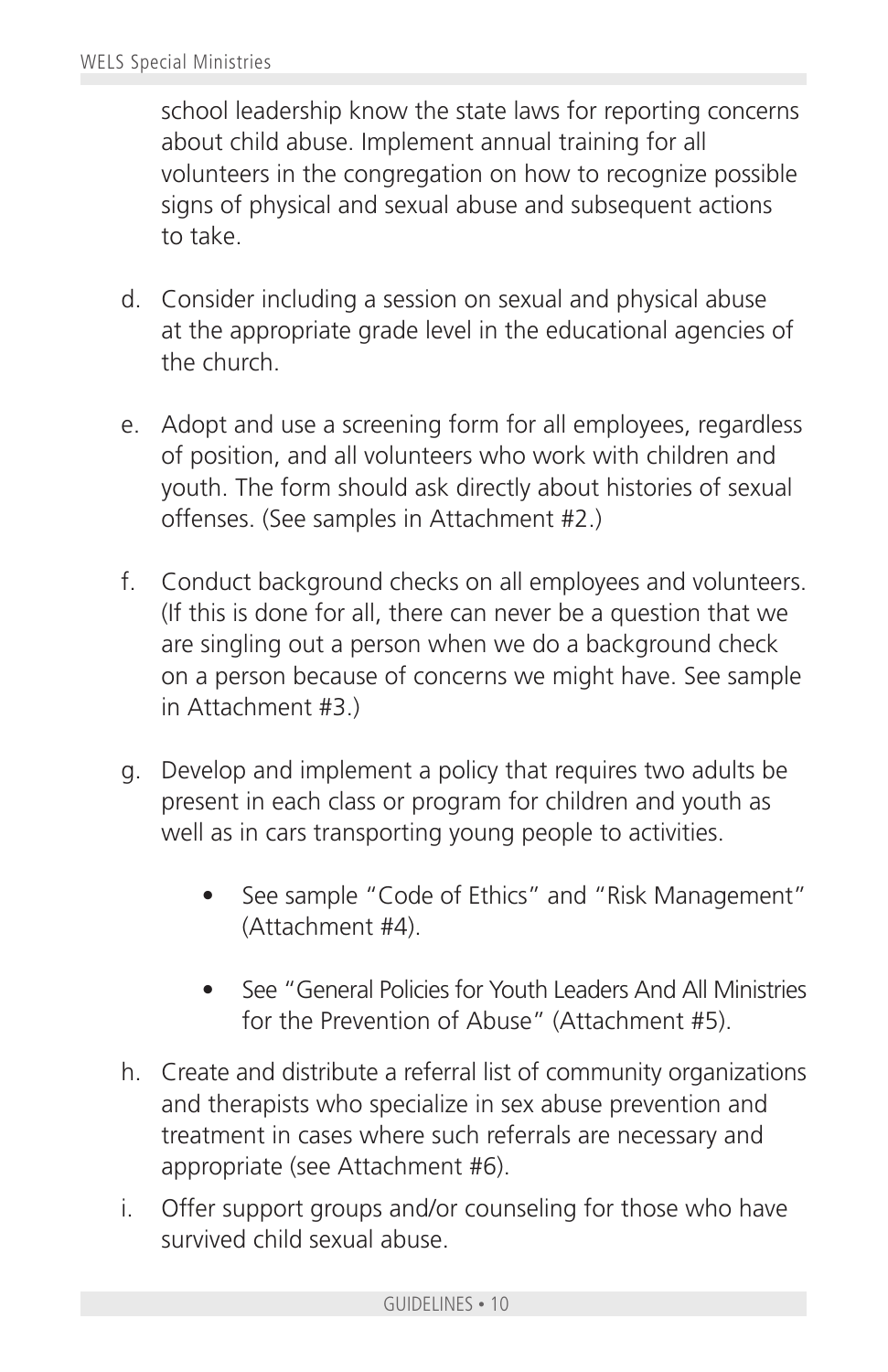#### To Educate the Adults in the Congregation

- a. Offer a topical Bible class periodically (especially if the congregation has a changing membership).
- b. Include occasional newsletter articles dealing with sexual abuse and sexual offenders.
- c. Open a discussion in congregational meetings—the BoE could make this a part of their regular report at congregational meetings.
- d. Programs for parents on talking about sexuality.
	- Programs for parents on talking with their children about sexuality, including how to keep their children safe from abuse, can be offered by the congregation, and are especially important if they are not offered elsewhere in the general community. Parents need support in providing their children with healthy messages about sexuality that are age-appropriate. They also need to be able to recognize the signs of possible child sexual abuse.
	- Parents need to know that (1) while sex play between children of similar ages is often healthy curiosity, sex play between children more than three years apart in age is most often problematic, (2) it is expected for children to play doctor or "you show me yours, I'll show you mine," but that any type of penetration, whether with fingers, objects, or penises, is not typical but a sign to be concerned, and (3) it is important to screen childcare workers and babysitters for histories of sex offenses and to ask that day care and nursery school caregivers, coaches, youth leaders, after school workers, etc. be screened by the sponsoring agency (From "Balancing Acts – Keeping Children Safe in Congregations").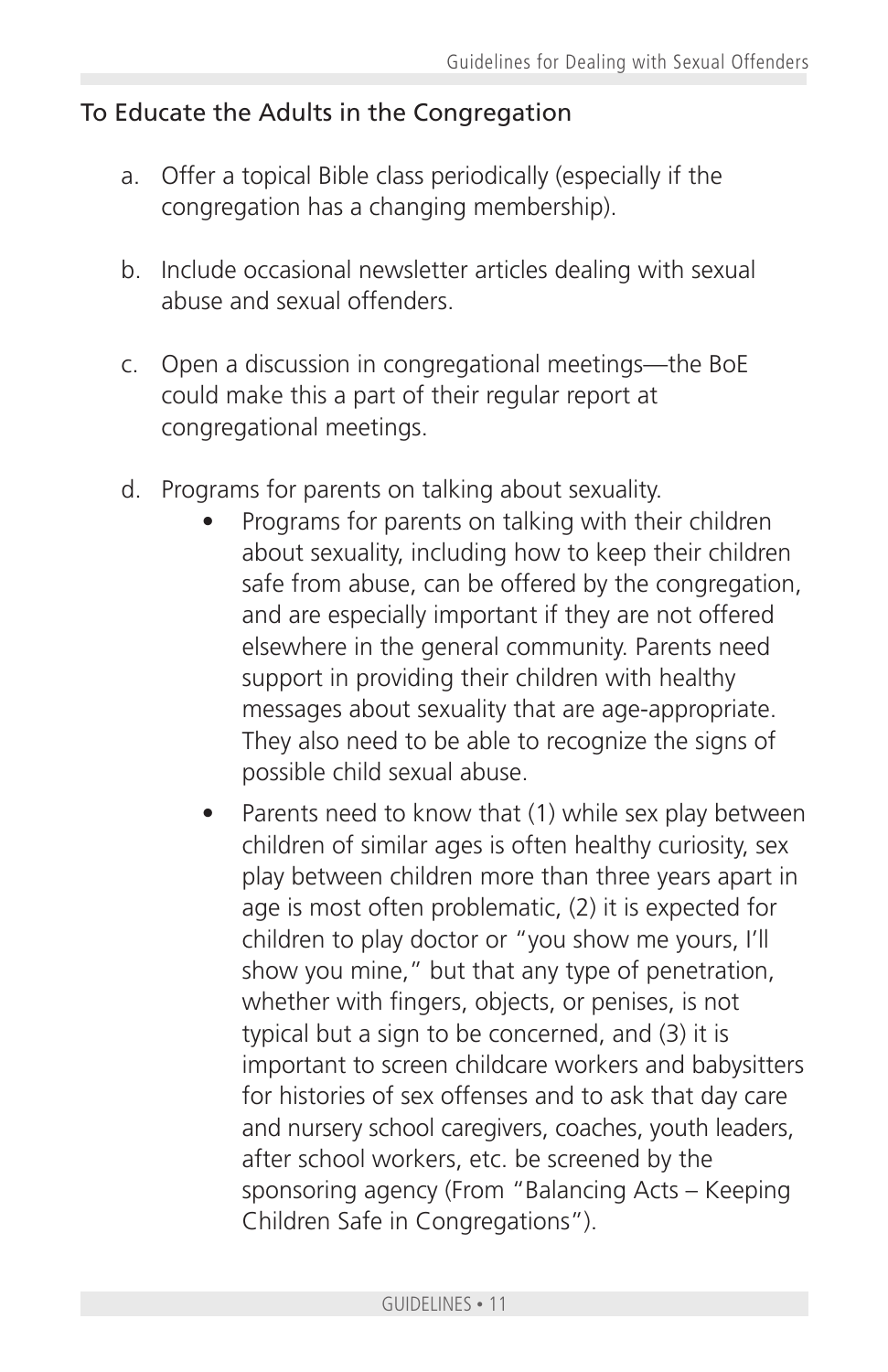## Guidelines for Involving Sex Offenders

#### Introduction

It is important that our congregations develop policies and procedures to use when a person who is a known pedophile or a sex offender wants to be part of the congregation or an existing member is accused of a sexual offense. It is best to think through these policies and procedures in advance of facing a crisis. Given the prevalence of child sexual abuse, it is especially important to try to be prepared in advance.

According to the federal Center for Sex Offender Management (CSOM), "the criminal justice system manages most convicted sex offenders with some combination of incarceration, community supervision, and specialized treatment ... the majority are released at some point on probation or parole (either following sentencing or after a period of incarceration in prison or jail). About 60 percent of offenders managed by the U.S. correctional system are under some form of conditional supervision in the community" (CSOM Recidivism of Sex Offenders, CSOM Documents, May 2001. See www.csom.org for more information). And many of them want to attend worship and participate in the life of a congregation. In fact, attendance and membership in a local congregation may be encouraged by their treatment provider and parole supervisor, often to cut down on their social isolation.

There are those who believe that a convicted sex offender never belongs in one of our congregations. We are offering information and guidance for those congregations wishing to consider including a person with a history (or an accusation) of sexual abuse. We also are including a sample Limited Access Agreement (see Attachment #1).

There are congregations that have successfully integrated a convicted sex offender into the congregation (with limitations), and carried out their commitment to share the gospel with all people, even those that have committed morally repugnant acts. Each congregation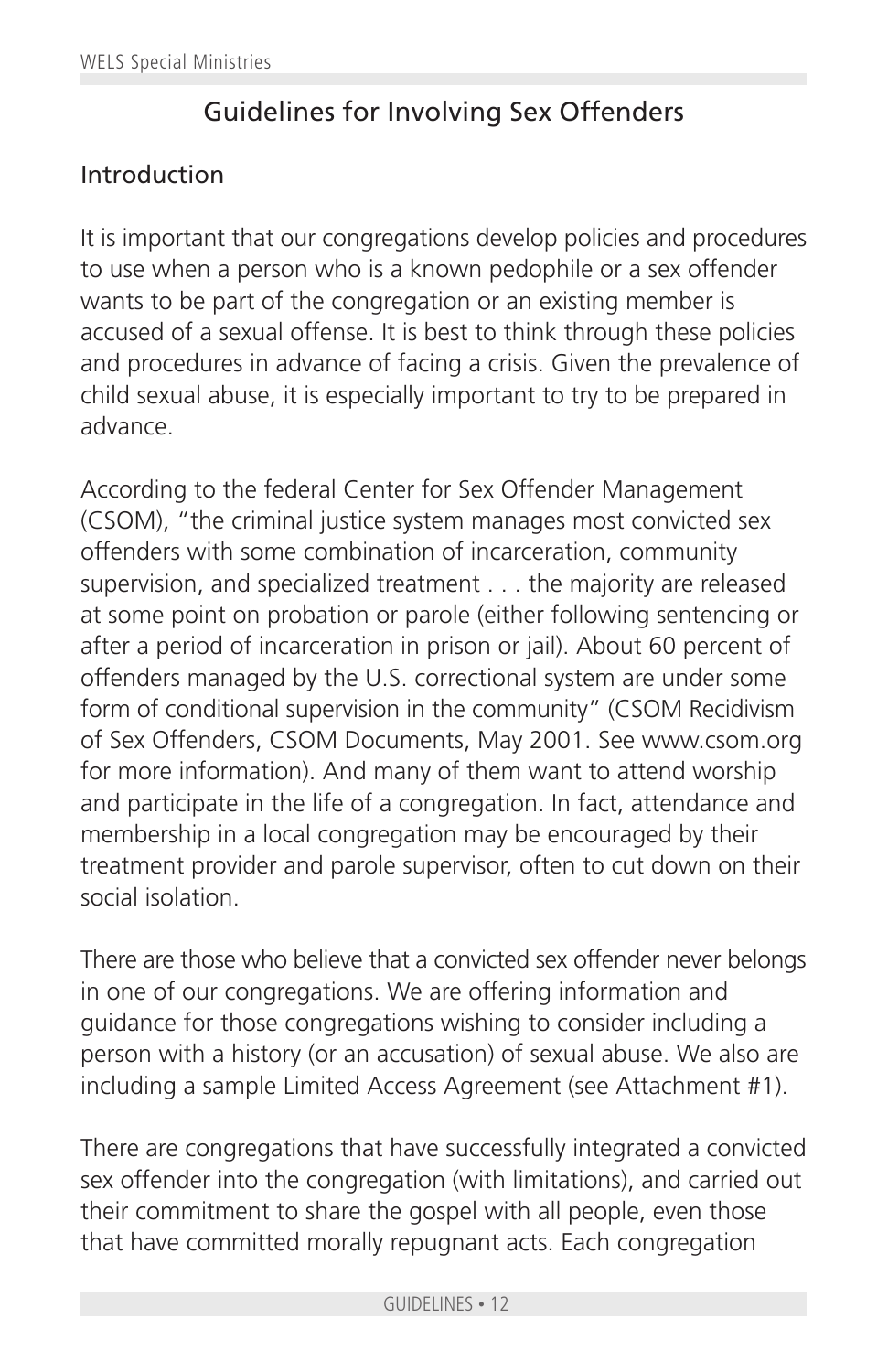faced with this situation will make its own decision about what is right given the particular facts and circumstances.

Various studies suggest that, depending on the nature of the offense and assuming successful completion of treatment, most treated sex offenders do not recidivate. As Christian congregations, we can provide compassion, support, and reconciliation to those who truly have indicated that they have changed and have taken responsibility for their actions. As those who have sexually offended return to or join our church we can provide support and compassion with awareness and vigilance so that all are safe.

However, the sex offender needs more to assure that his/her involvement doesn't pose risks to the congregation and that standards are in place for protection against false allegations and suspicions. In order to do so safely, we must assure that the convicted sex offender does not have the opportunity in our congregations to re-offend. This includes avoiding situations where they can be accused falsely. The fact is that a person with a history of sex offense against children should never be allowed to be with children, work with children and youth, or socialize with children in the congregation. No person who has been convicted of, or with an unresolved accusation of, any sexual misconduct can be permitted to be involved in any children's religious education or youth group activity.

The response of the congregation to a convicted or accused sex offender is a Limited Access Agreement (see Attachment #1). This agreement invites the person with a history of sex offenses to participate in certain aspects of congregational life, setting clear boundaries including what the individual will not do. Typically a Limited Access Agreement will specify participation in adult worship services, coffee hour, committee meetings, adult education, all-adult social events, and well-supervised intergenerational events as acceptable. It asks the person to avoid all contact with children on congregation property or congregation-sponsored events. This includes not talking with children, volunteering at or chaperoning children's events, including children's religious education classes,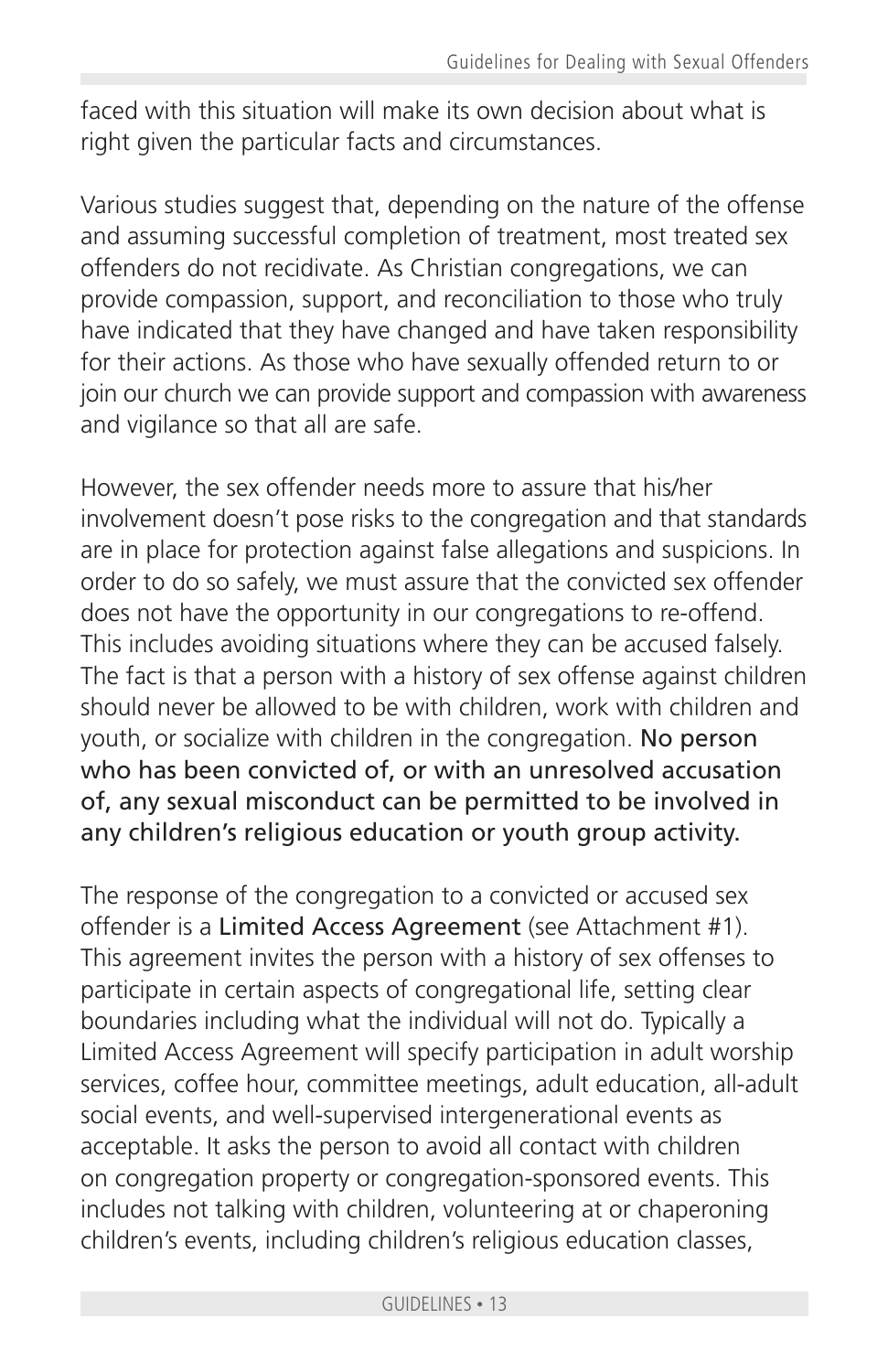talks with children during worship, and children's activities during intergenerational events. It generally requires the person to remain in the presence of an adult who knows their situation at all times when children are present, including in some cases asking the person to suggest a group of people to act as companions at church events where children may be present. It denies the person access to keys to the building and asks them to avoid being in the building unsupervised when activities involving children are in session, such as nursery school or youth group. The sample Limited Access Agreement can be modified based on the feedback of the committee and the individual circumstances of the offender. There are two sample documents, one for a person accused of a sexual offense and another for a person convicted of a sexual offense.

The message to the sex offenders should be that they are welcome to participate in adult worship, adult social, and adult educational activities but that they must make an agreement with the congregation to avoid all contact with children. If inappropriate behavior continues, the offending individual may be asked to leave the congregation for a period of time, with reasons for suspension and conditions of return made clear. Individuals are generally not excluded from the congregation completely except by agreement of the BoE and the pastor, who will communicate the decision.

#### What Do We Do? We Have a Sex Offender in the Congregation

In some cases, people reveal their backgrounds to the pastor. In other circumstances, another congregation member may discover the person's history of sexual offenses. Congregation members should know that in these cases they should make their concern known to the pastor. In other cases, someone may see a familiar name on the sex offender registry. Or, perhaps it becomes known that a long-standing member of the congregation has been accused of a sexual offense.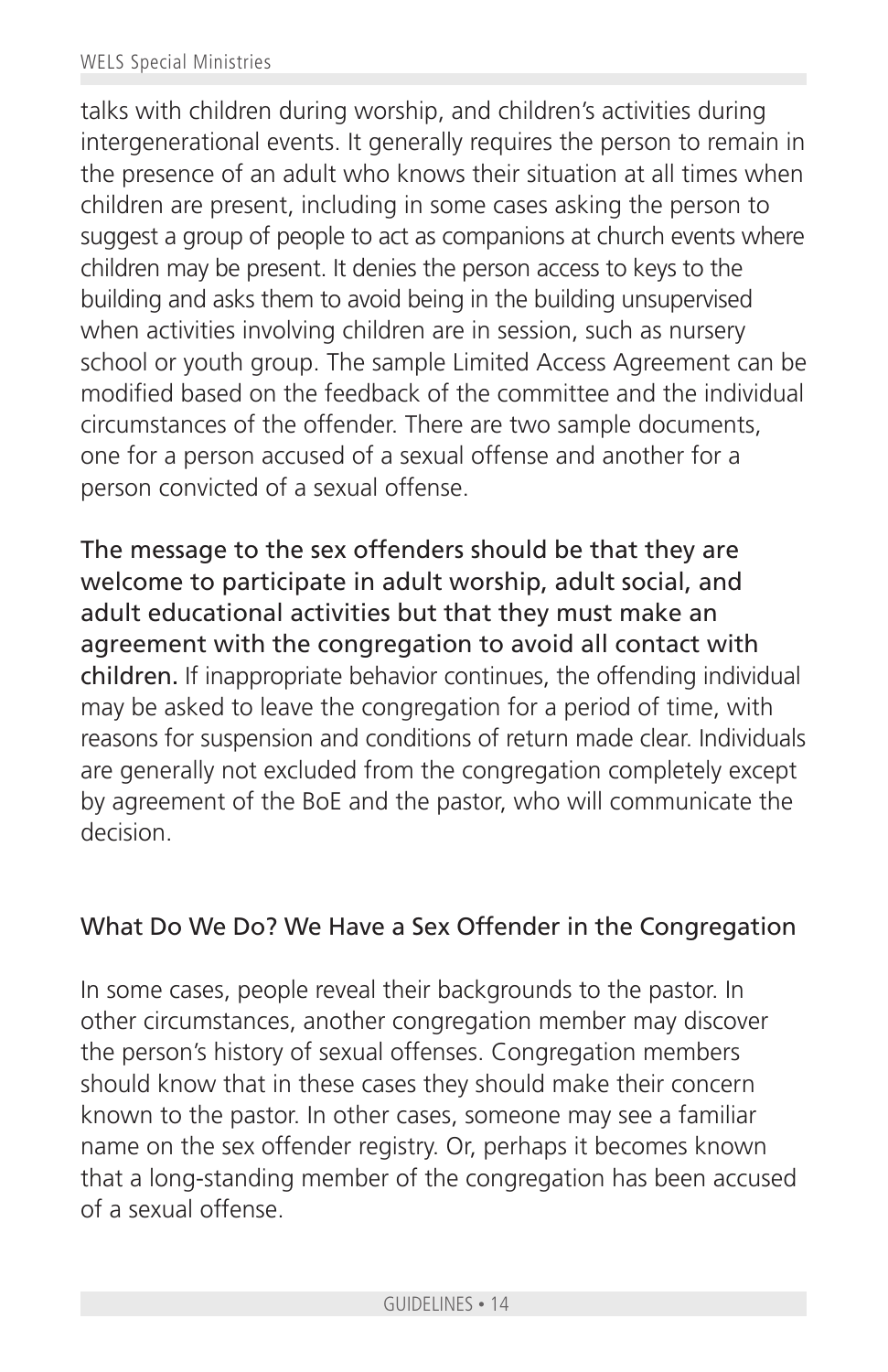## Steps to Take

- 1. No matter how the situation is revealed, as quickly as possible the pastor should meet privately with the individual to discuss the concerns that have been raised. The pastor may want to check the local sex offender registry before meeting with the person. (If the pastor is the one being accused, these steps do not apply. Instead, the chairman of the BoE should be contacted immediately and he should contact the circuit pastor and the district president.) If the person is a member of the congregation and has a spouse who also attends the church, the pastor should reach out to the spouse as well.
- 2. If the pastor determines that there is genuine cause for the concern, the person should then be asked to meet with the BoE or the specially appointed committee. Depending on how the pastor learns of the sexual misconduct he may be required to report this to the authorities if it has not already been done. See www.childwelfare.gov/systemwide/laws\_ policies/statutes/clergymandated.pdf
- 3. The individual should be asked to sign a release form so that the pastor can contact his/her sex offender treatment provider and/or current therapist. If the counselors you are contacting are not of our fellowship, you may want to discuss the matter with one of the counselors at WLCFS-Christian Family Solutions. They can help you ask the right questions of the offender's treatment provider. The therapist and, if app licable, the parole officer should be asked for their professional assessment of the likelihood that the sex offender will re-offend. Seek their advice as to whether additional restrictions beyond the standard Limited Access Agreement ought to be placed on the person's participation.

 It will be helpful to know the number, timing and nature of offenses. Such information allows consideration of different situations. For example, an 18-year-old male who had con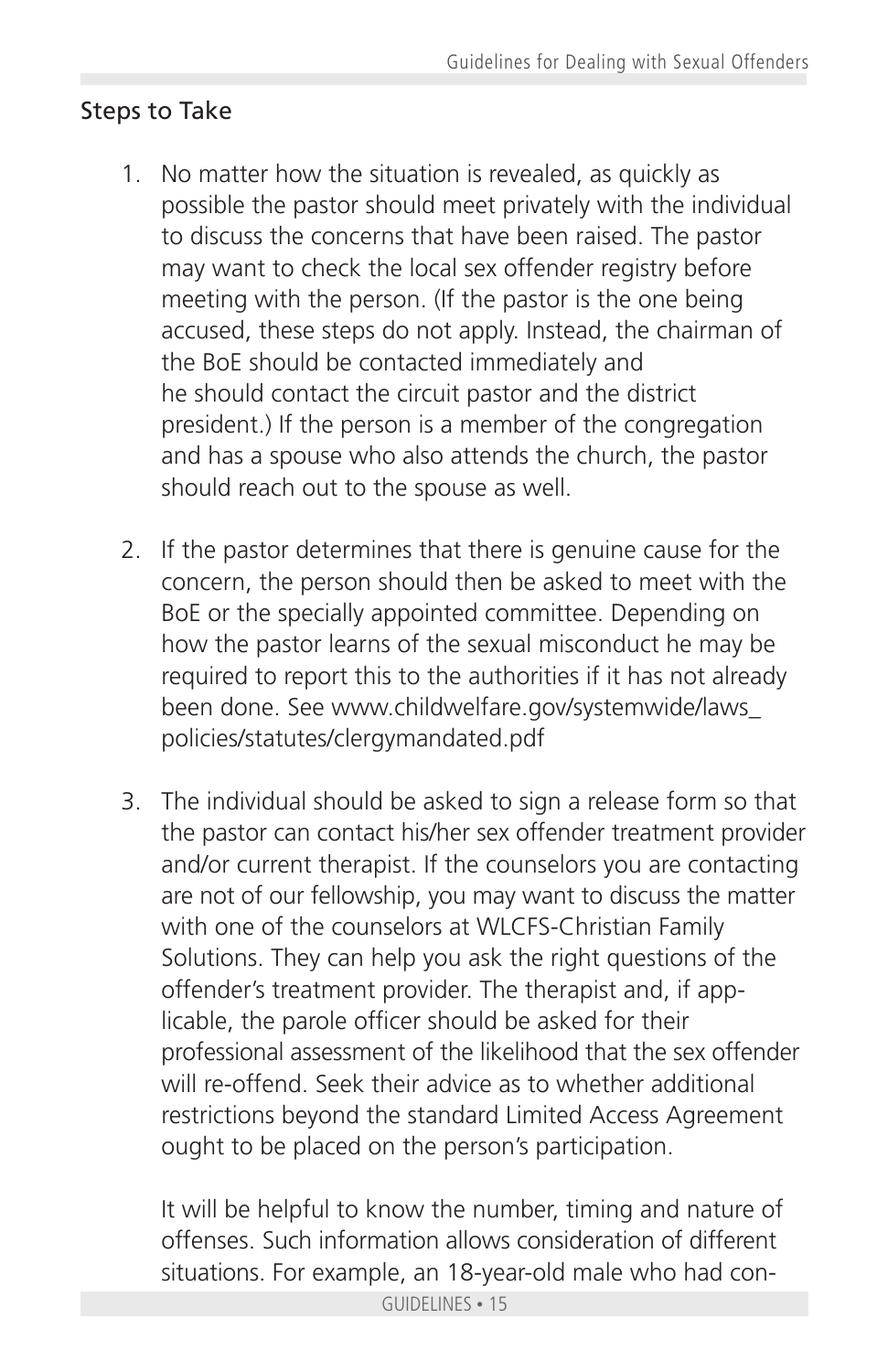sensual sex with his 16-year-old girlfriend and against whom her parents pressed charges is a different situation than the person who has served time in jail for sex offenses against neighborhood children. In the second scenario, if the person has been in the community for some time and has previously completed mandated treatment, the committee would be wise to ask the person to go for a professional assessment with a therapist who specializes in working with sex offenders. (Again, Christian Family Solutions can provide valuable guidance for the congregation). The congregation may choose to provide the funding for this assessment. If the offender refuses permission to contact the therapist or refuses to go for an assessment, the congregation would be right to refuse participation in any congregation activity. It is beyond the scope and experience of congrega tions to assess the risk or probability that a sex offender will re-offend.

 The question the BoE must be able to answer is this: given what professionals have advised you, will this person sign and follow a Limited Access Agreement that the offender can maintain with the leadership in order to assure the safety of children and youth?

- 4. If the assessment indicates that the person has completed or is participating successfully in treatment and is not at high risk for recidivism, the BoE may choose to develop a Limited Access Agreement. If the professional assessment indicates that the person is at high risk for re-offending, it is appropriate to deny that person involvement in the faith community until treatment is successful at reducing the risk. It is important to point out that a person with a commitment to avoiding future abuses will welcome the opportunity for controls on their behaviors.
- 5. All persons with past histories of sexual offenses should be asked to sign a Limited Access Agreement. Upon entry into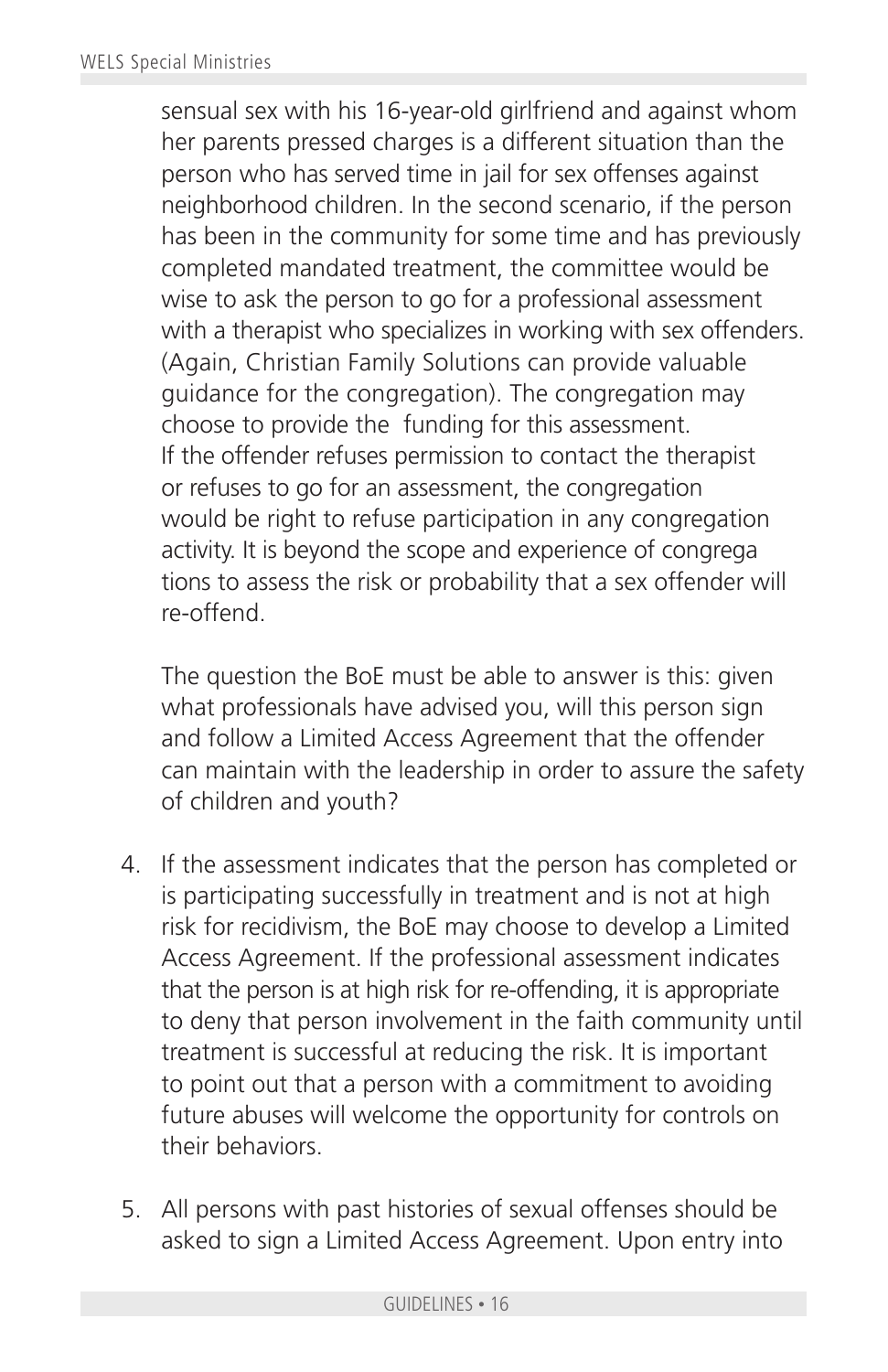the congregation and depending on the circumstances, the person may be asked to sign one annually. If the offender refuses to do so, it is then appropriate to deny the person access to congregation functions and church property. Offenders who refuse to sign a Limited Access Agreement should know that if they enter the congregation or its property, they will be asked to leave by a member of the BoE. If the individual refuses, the local police may be called for assistance.

- 6. The BoE should meet at least quarterly with any individual with whom it has a Limited Access Agreement to review the arrangement and address any concerns. If there is a pastoral or leadership change in the congregation it is important that the departing person inform the new person of this situation to ensure provision of pastoral support for the offender as well as continuity of awareness of the situation. In sharing information appropriately, it is also important to remain aware of confidentiality and privacy for all involved. Copies of files including, Limited Access Agreement information, should be treated with care and kept in a secure file drawer. If and when legal questions arise, the pastor in conjunction with the BoE should contact a lawyer who can provide information and advice concerning the local and state statutes that apply.
- 7. Decide who needs to know. One of the very important and difficult questions is who needs to know that a congregation member has a history of sex offense. Clearly, key people, including the pastor and the BoE, need to know that the person is attending church, that he or she has agreed not to have contact with children, has signed a Limited Access Agreement or check list, and that he or she should never be alone with children and adolescents. Any concerns by a congregation member should be handled privately and confidentially.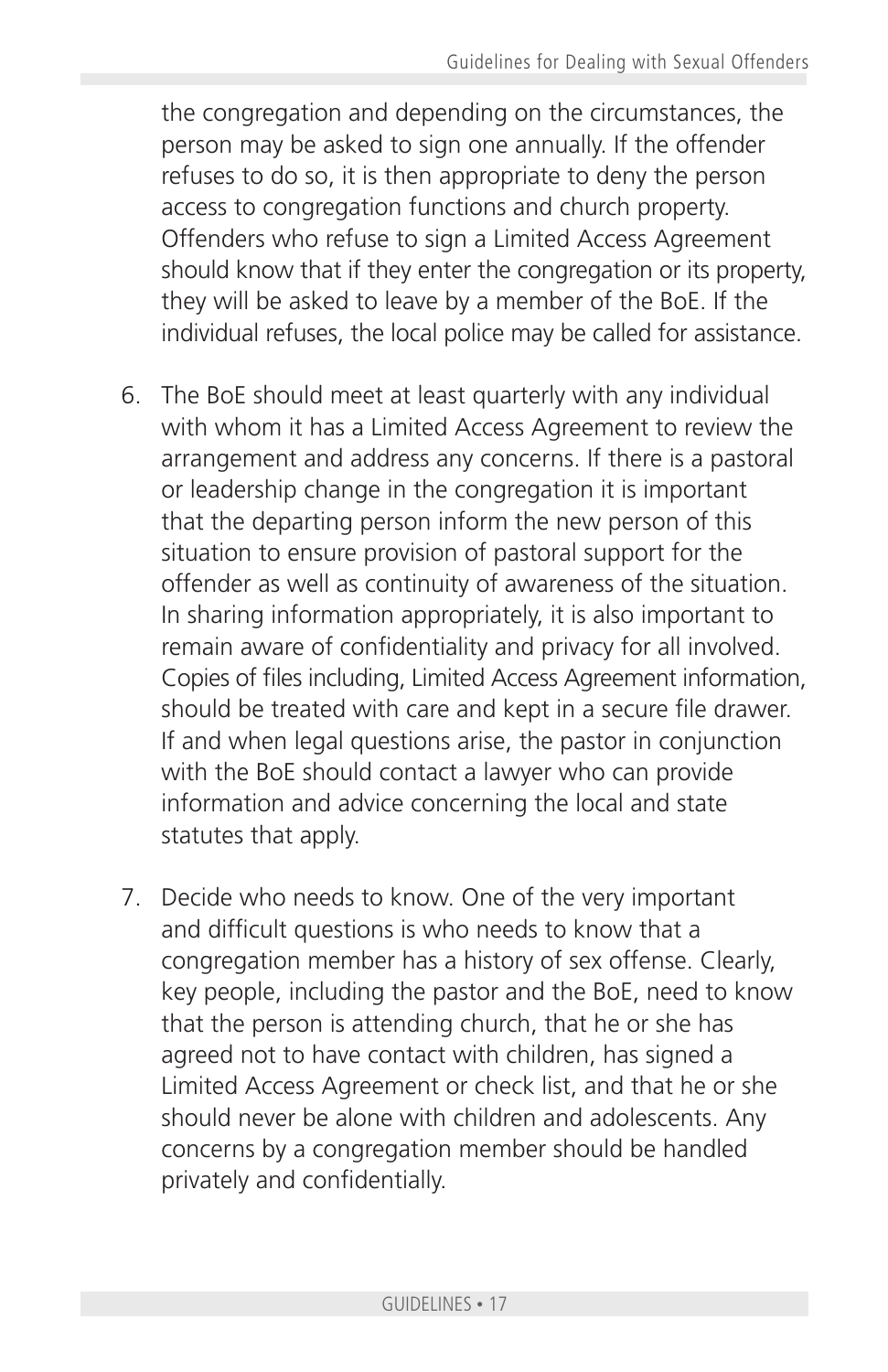## Why Would We Exclude Someone from All Congregational Activities?

- The individual refuses to allow the pastor (or the BoE) to contact the treatment provider and/or parole officer.
- The individual refuses to go for a risk assessment with a qualified therapist.
- The treatment provider reports that the individual is at too high a risk for recidivism.
- The individual refuses to sign a Limited Access Agreement.
- The individual refuses to comply with the requirements of the Limited Access Agreement.

Once an individual decides that he/she can comply with these conditions, the process would begin again to reassess the individual and see if he/she could be welcomed back into congregational life.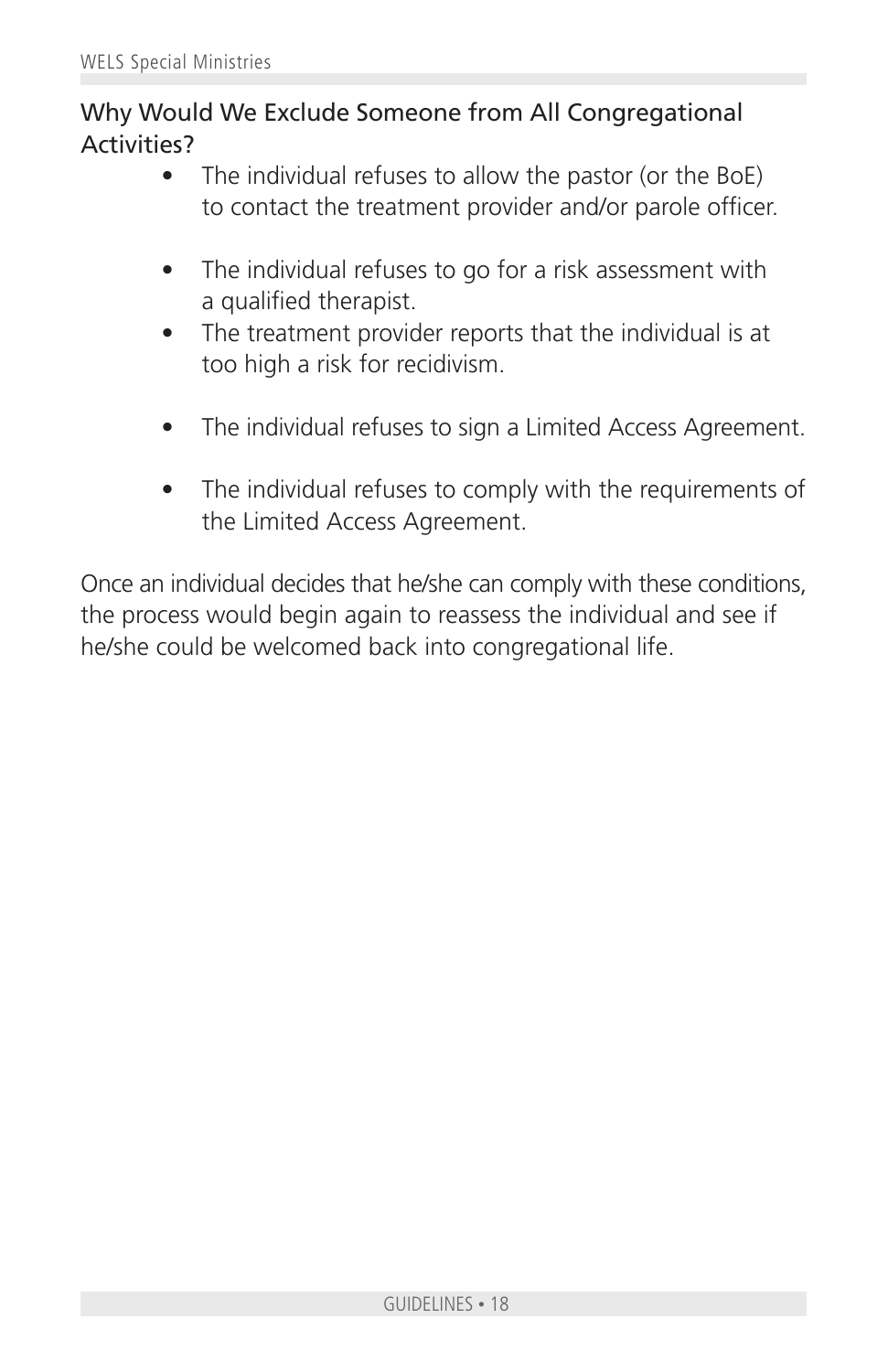#### ATTACHMENT #1 – SAMPLE LIMITED ACCESS AGREEMENTS Example #1

## LIMITED ACCESS AGREEMENT – CONFIDENTIAL

#### Introductory paragraph in cases of an allegation of sexual abuse:

A serious complaint or allegation, now under review, has been made about you to the Board of Elders (BoE). While this complaint is being investigated, we ask you to abide by this interim agreement in order to protect both you and the children and youth of our congregation. Signing this document in no way constitutes a presumption or confession of guilt. This is a routine safety precaution, activated without prejudice toward particular individuals or circumstances. This document will be made known only to the pastor and the BoE. It will be kept in a locked file in the office.

#### Introductory paragraph in cases of a convicted sex offender:

(*Name of congregation*) is a Christian congregation committed to being open to those who are in need of worshiping with us and sharing our Christian faith, especially in times of serious personal troubles. However, based on your background, we have concerns about your contact with children and youth in our congregation. The following guidelines are designed to reduce the risk to both you and them of an incident or accusation. We welcome you to our congregation and our membership but your participation will be limited to ensure the safety of our children and youth and to assure that you will not be subject to future accusations.

Within these guidelines, the congregation welcomes your participation in adult worship services, coffee hour, committee meetings, adult education, all adult social events, and well-supervised intergenerational events. You are to avoid all contact with children on congregation property or congregation-sponsored events. This includes the following: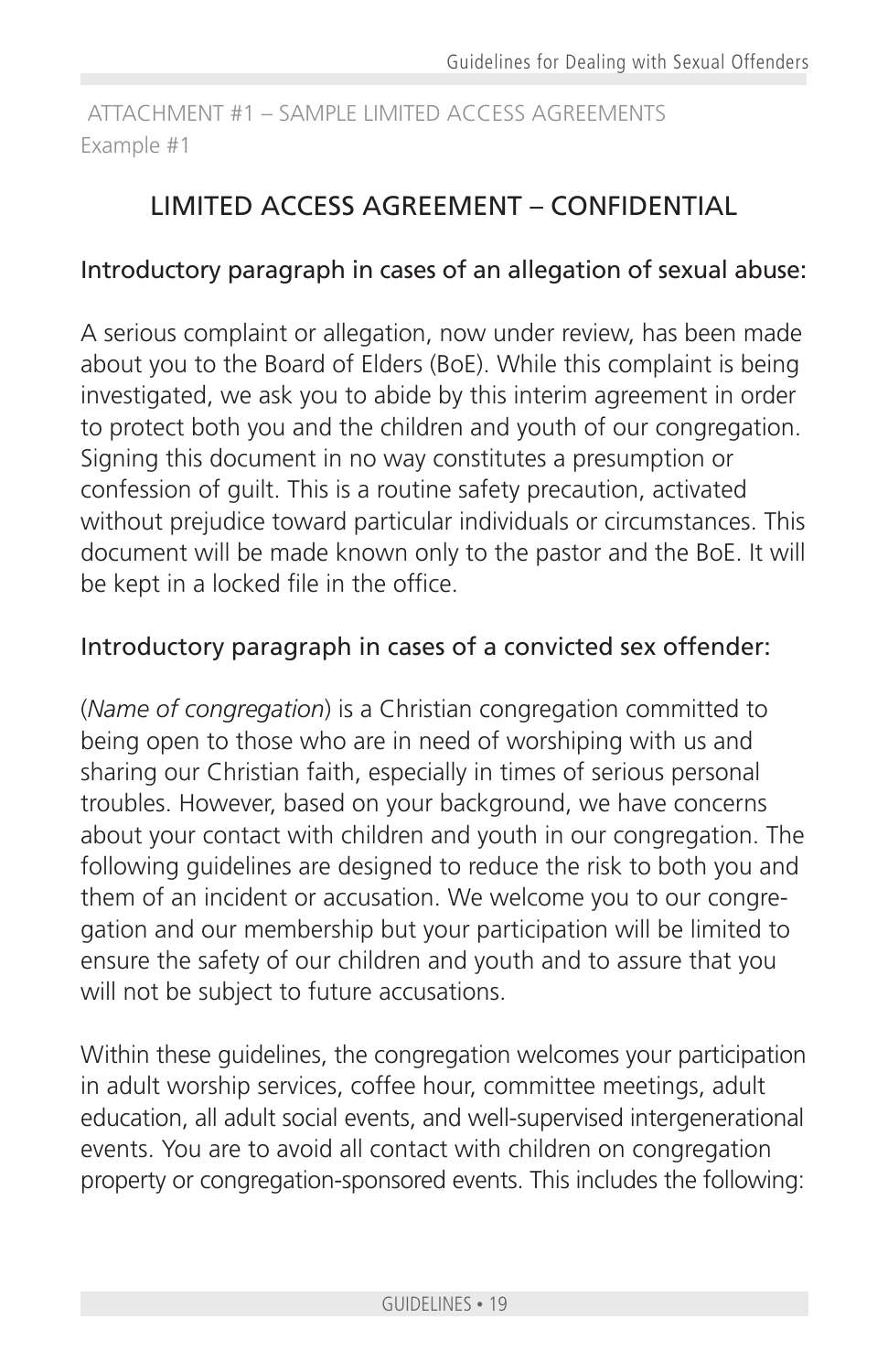- Please do not talk with children.
- Please do not volunteer or agree to lead, chaperone or participate in events for children and youth including such things as religious education classes, stories or talks for worship, youth group events, activities during intergenerational events, driving or otherwise transporting children and/or youth.
- Please remain in the presence of an adult who knows your situation at all times when children are present.
- If a child in the congregation approaches you, either at church or in a community place, politely and immediately excuse yourself from the situation.
- Please avoid being in the building unsupervised when activities involving children are in session, such as nursery school or youth group.

I accept that the following people will be told of my circumstances in order for them to protect the children/young people for whom they care. Those people are:

| Name |                 | Position |
|------|-----------------|----------|
|      |                 |          |
| Name |                 | Position |
|      |                 |          |
| Name |                 | Position |
|      |                 |          |
| Name |                 | Position |
|      | GUIDELINES . 20 |          |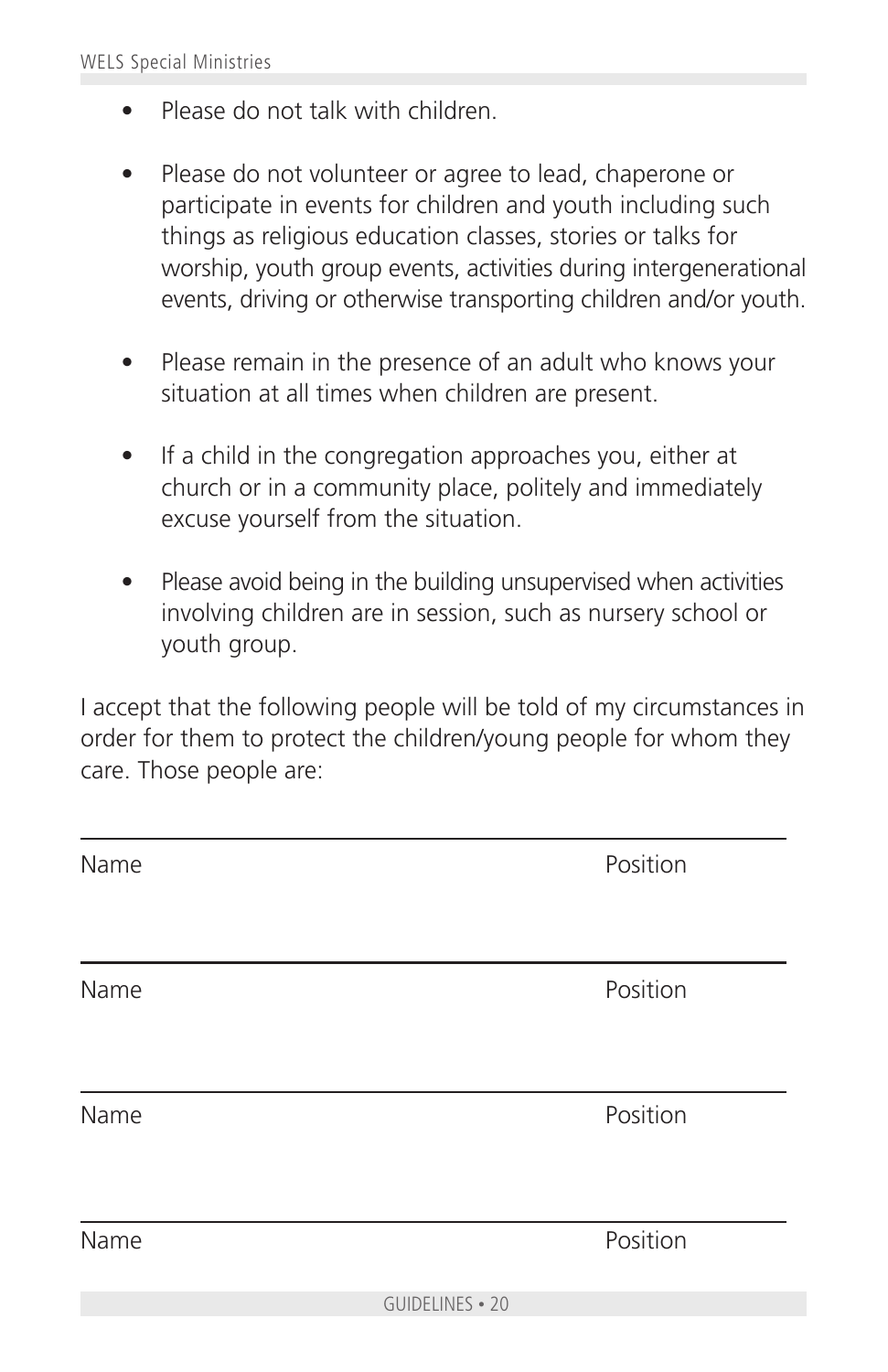I have reviewed this covenant and agree to abide by its provisions. I understand and agree that if I violate this agreement I will be denied access to future church functions and church property.

I understand that this contract will be reviewed regularly every six months and will remain in effect for an indefinite period.

| Signed - Sexual offender | Date |
|--------------------------|------|
| Signed - Witness         | Date |
| Signed - Pastor          | Date |
|                          |      |
| Signed - BoE chair       | Date |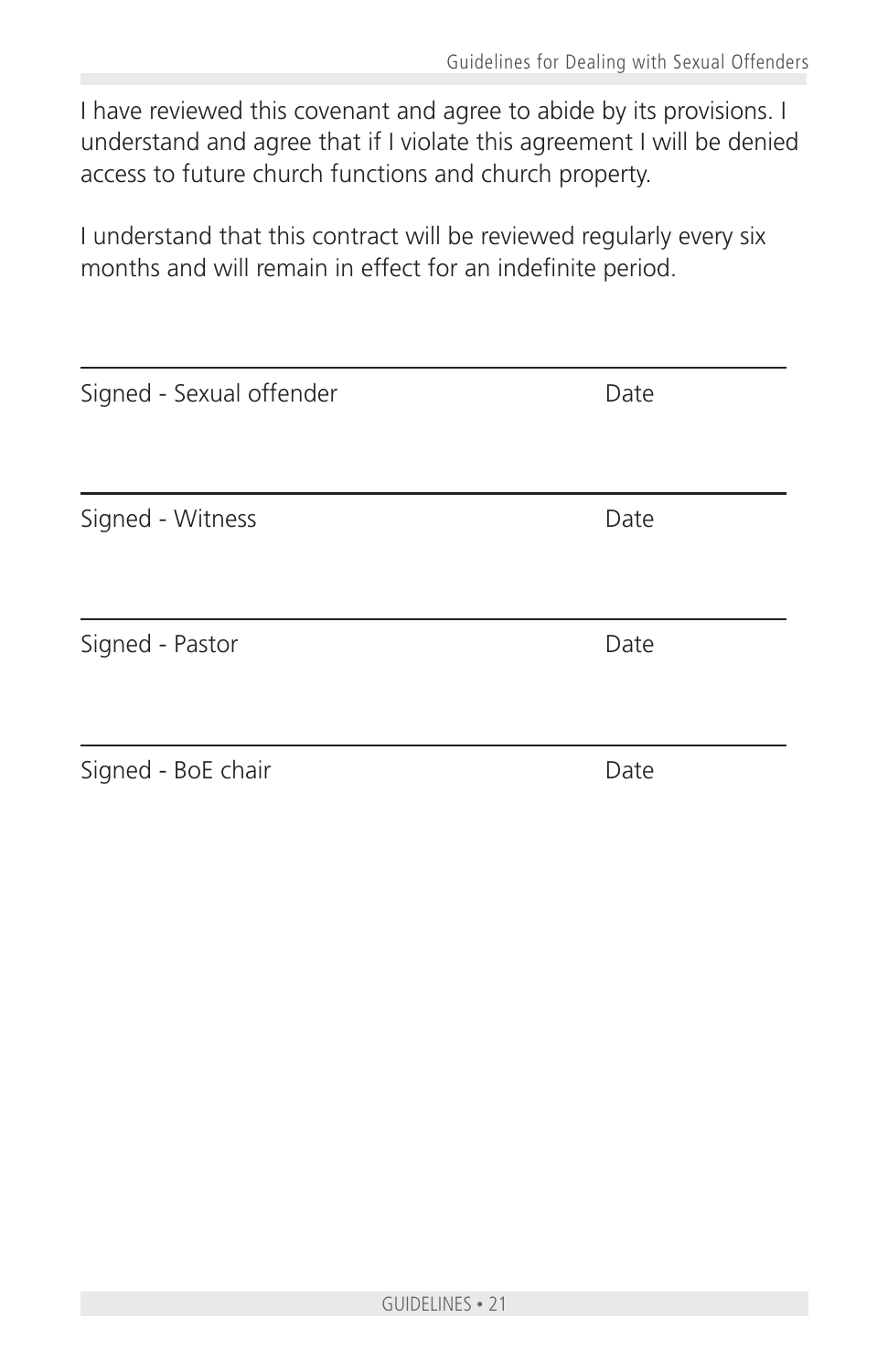#### Example #2

## LIMITED ACCESS AGREEMENT – CHECKLIST FORMAT

#### Introductory paragraph in cases of an allegation of sexual abuse:

A serious complaint or allegation, now under review, has been made about you to the Board of Elders (BoE). While this complaint is being investigated, we ask you to abide by this interim agreement in order to protect both you and the children and youth of our congregation. Signing this document in no way constitutes a presumption or confession of guilt. This is a routine safety precaution, activated without prejudice toward particular individuals or circumstances. This document will be made known only to the pastor and the BoE. It will be kept in a locked file in the office.

#### Introductory paragraph in cases of a convicted sex offender:

(*Name of congregation*) is a Christian congregation committed to being open to those who are in need of worshiping with us and sharing our Christian faith, especially in times of serious personal troubles. However, based on your background, we have concerns about your contact with children and youth in our congregation. The following guidelines are designed to reduce the risk to both you and them of an incident or accusation. We welcome you to our congregation and our membership but your participation will be limited to ensure the safety of our children and youth and to assure that you will not be subject to future accusations.

You understand that you will not be allowed to volunteer or chaperone events for children and adolescents, including children's religious classes, talks with children/adolescents during worship, youth group, children's and adolescents' activities during intergenerational events, and driving children and young people.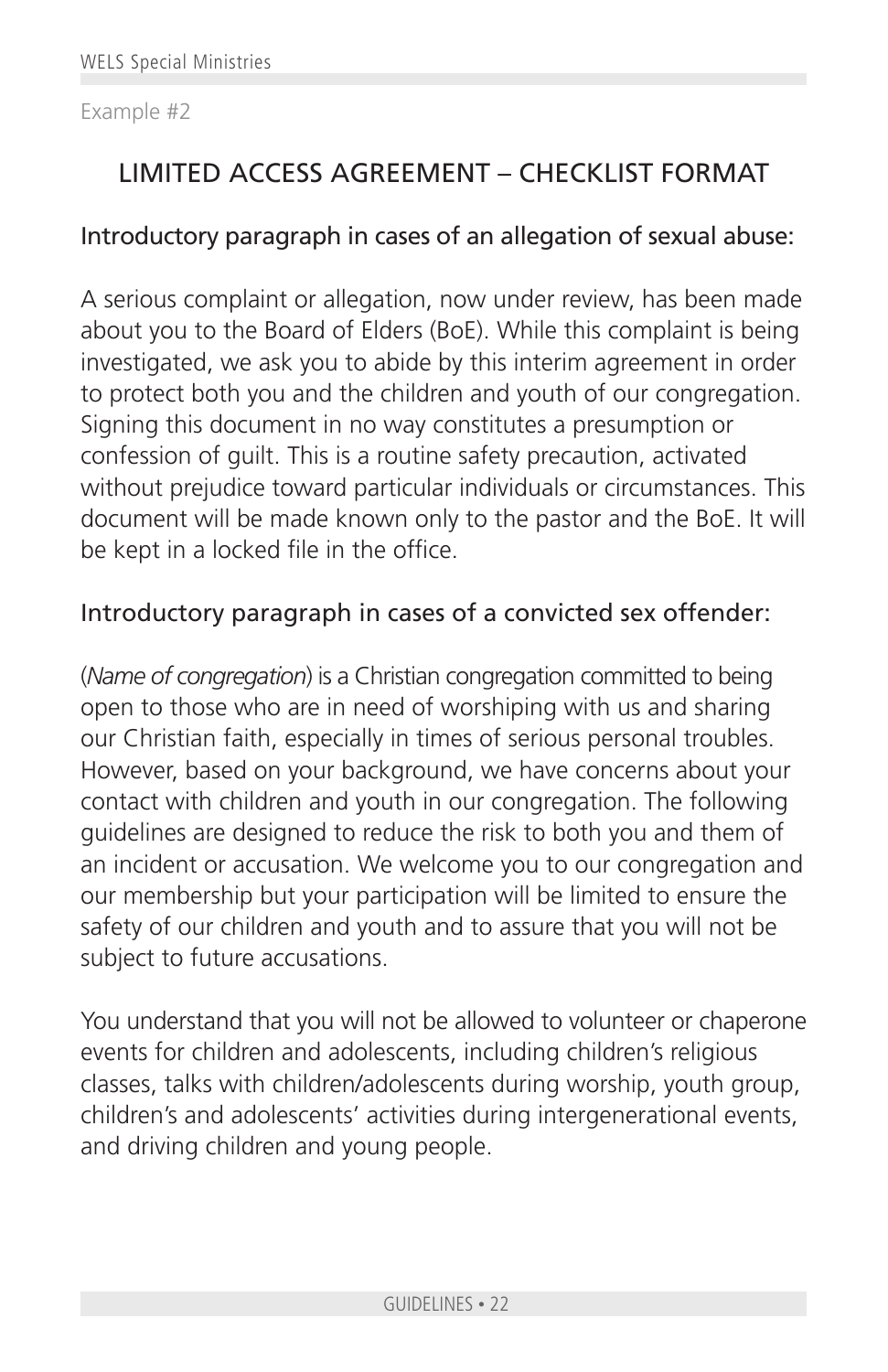The following activities checked "Yes" are activities that we feel are appropriate for your participation:

| Fellowship Hour                                        | Worship Services No () Yes () With support person<br>No () Yes () With support person                                       | No( ) Yes( )<br>No( ) Yes( ) |
|--------------------------------------------------------|-----------------------------------------------------------------------------------------------------------------------------|------------------------------|
| Adult meetings with children in building (e.g., choir) |                                                                                                                             | No( ) Yes( )                 |
| Adult meetings without children in building            |                                                                                                                             | No( ) Yes( )                 |
| Have a key to the building                             |                                                                                                                             | No( ) Yes( )                 |
| Intergenerational church activities                    | No( ) Yes( )                                                                                                                |                              |
| With support person                                    | No( ) Yes( )                                                                                                                |                              |
|                                                        | Intergenerational group meetings (e.g., ice skating, baseball games, etc.)<br>No () Yes () With support person No () Yes () |                              |
| Alone in building with pastor or staff $No( ) Yes( )$  |                                                                                                                             |                              |
| Access to church computer                              | No( ) Yes( )                                                                                                                |                              |
|                                                        | Social activities in member's homes with children present<br>With support person                                            | No( ) Yes( )<br>No( ) Yes( ) |
| Other                                                  |                                                                                                                             |                              |
|                                                        |                                                                                                                             | No( ) Yes( )                 |
|                                                        |                                                                                                                             | No( ) Yes( )                 |
|                                                        |                                                                                                                             | No( ) Yes( )                 |

Note: A support person is one who knows about your history/situation and has been designated by you with our approval to accompany you to activities where children and youth may be present.

I accept that the following people will be told of my circumstances in order for them to protect the children/young people for whom they care. Those people are: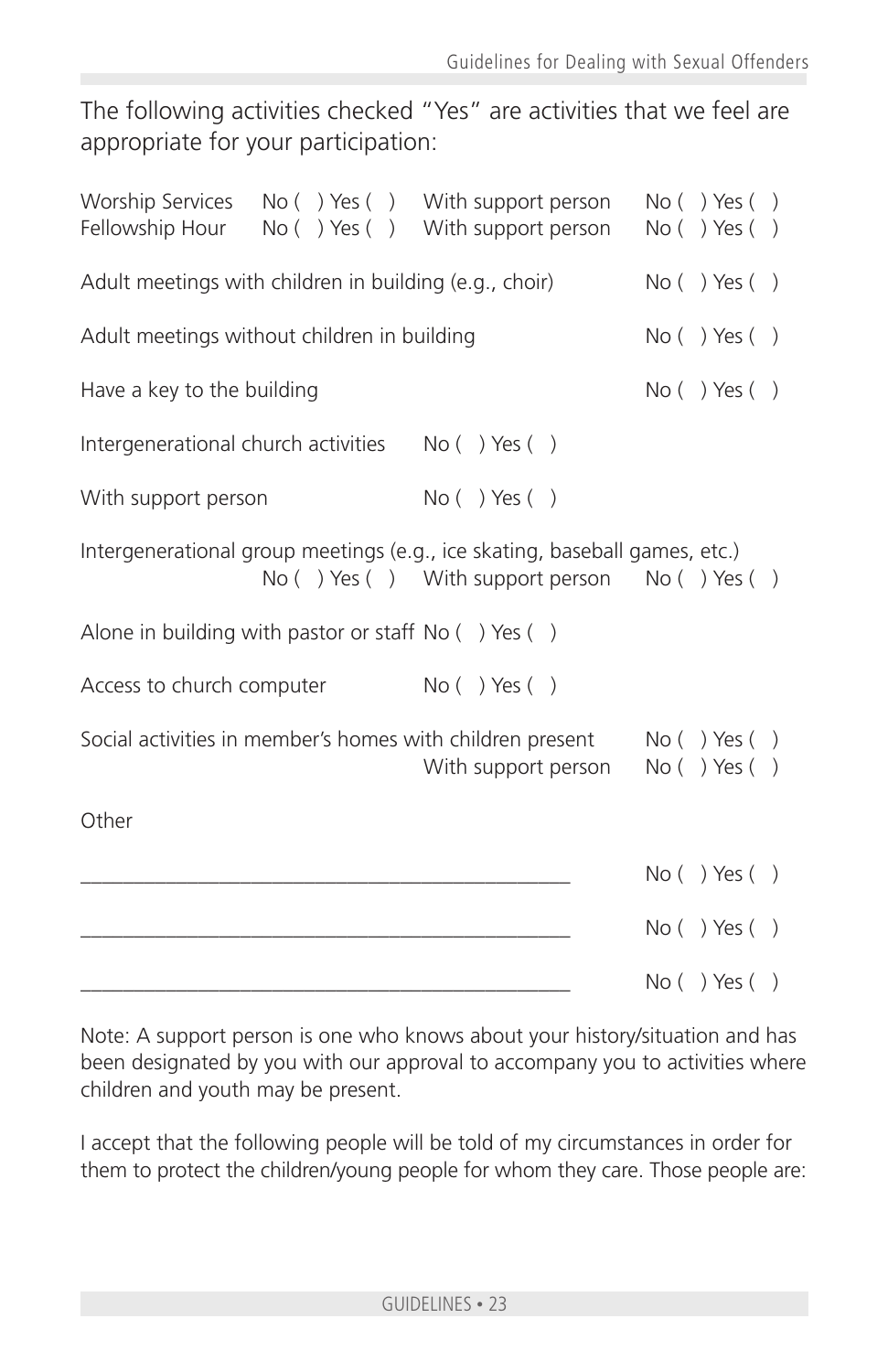| Name | Position |
|------|----------|
| Name | Position |
| Name | Position |
| Name | Position |

I have reviewed this covenant and agree to abide by its provisions. I understand and agree that if I violate this agreement I will be denied access to future church functions and church property.

I understand that this contract will be reviewed every six months and will remain in effect for an indefinite period.

| Signed - Sexual offender | Date |  |
|--------------------------|------|--|
|                          |      |  |
| Signed - Witness         | Date |  |
|                          |      |  |
| Signed - Pastor          | Date |  |
|                          |      |  |
| Signed - BoE chair       | Date |  |
|                          |      |  |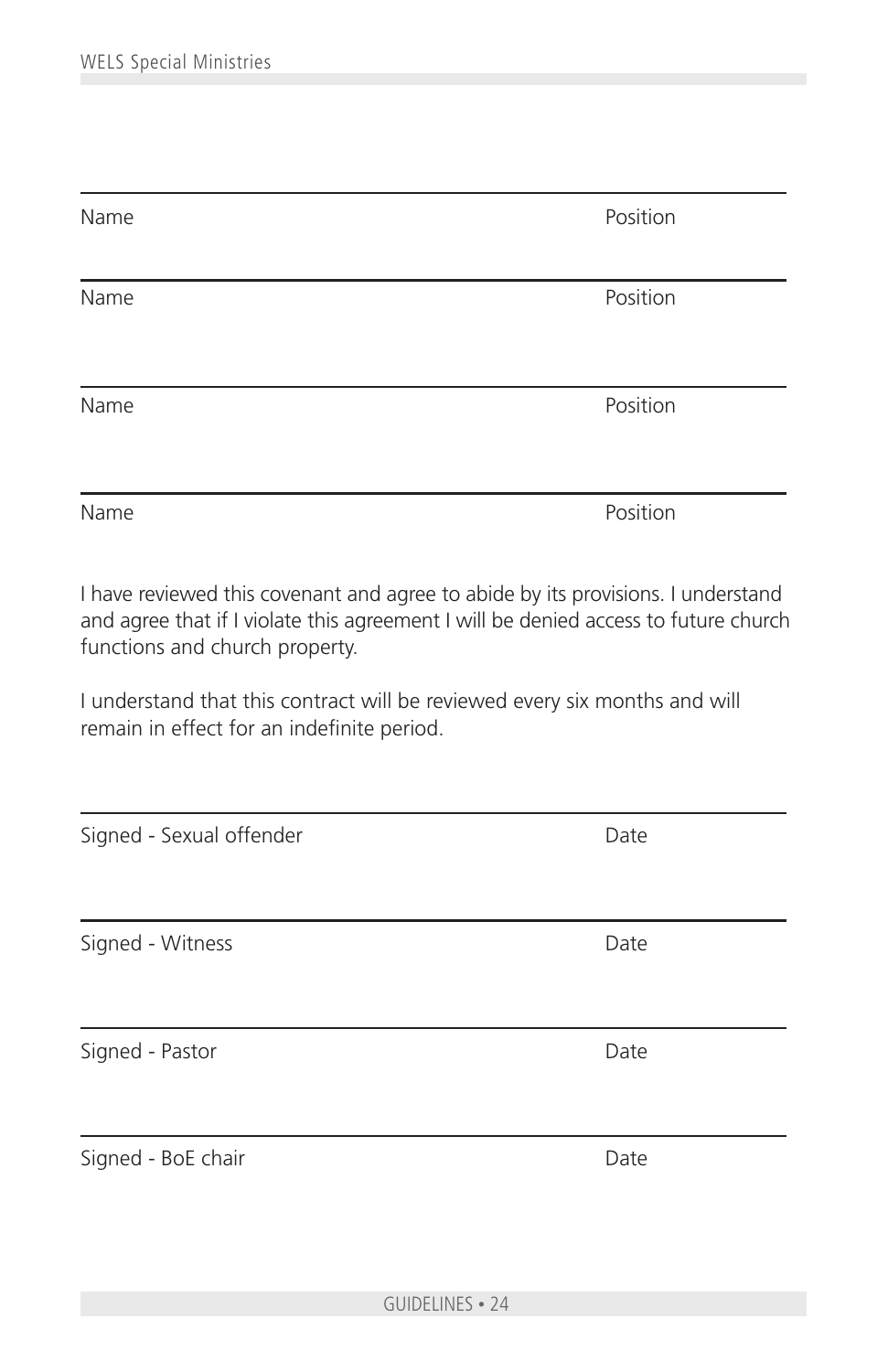ATTACHMENT #2 – SAMPLE FORM FOR SCREENING VOLUNTEERS Example #1

## (*Name*) LUTHERAN CHURCH - CONFIDENTIAL

This application is to be completed by all applicants for any position (volunteer or compensated) involving the supervision or custody of minors. This is not an employment application form. Persons seeking a position in the church as a paid employee will be required to complete an employment application in addition to this screening form. It is being used to help the church provide a safe and secure environment for those children and youth who participate in our programs and use our facilities. Only the Elder of Education and the Senior Pastor will know the information provided in this form and as a result of this form.

|                        |                         | PERSONAL |                                                                                |
|------------------------|-------------------------|----------|--------------------------------------------------------------------------------|
|                        |                         |          |                                                                                |
|                        |                         |          |                                                                                |
|                        | Last                    | First    | Middle                                                                         |
|                        |                         |          | Identity must be confirmed with a state driver's license or other photographic |
| <i>identification.</i> |                         |          |                                                                                |
|                        |                         |          |                                                                                |
|                        |                         |          |                                                                                |
|                        |                         |          |                                                                                |
|                        |                         |          | Please indicate the type of youth or children's work you prefer: ___           |
|                        |                         |          |                                                                                |
|                        |                         |          |                                                                                |
|                        |                         |          | Please indicate the date you would be available to begin: _______________      |
|                        |                         |          | What is the minimum length of commitment you can make? ___________             |
|                        | crime? _____Yes _____No |          | Have you ever been convicted of, pleaded no contest, or guilty to a            |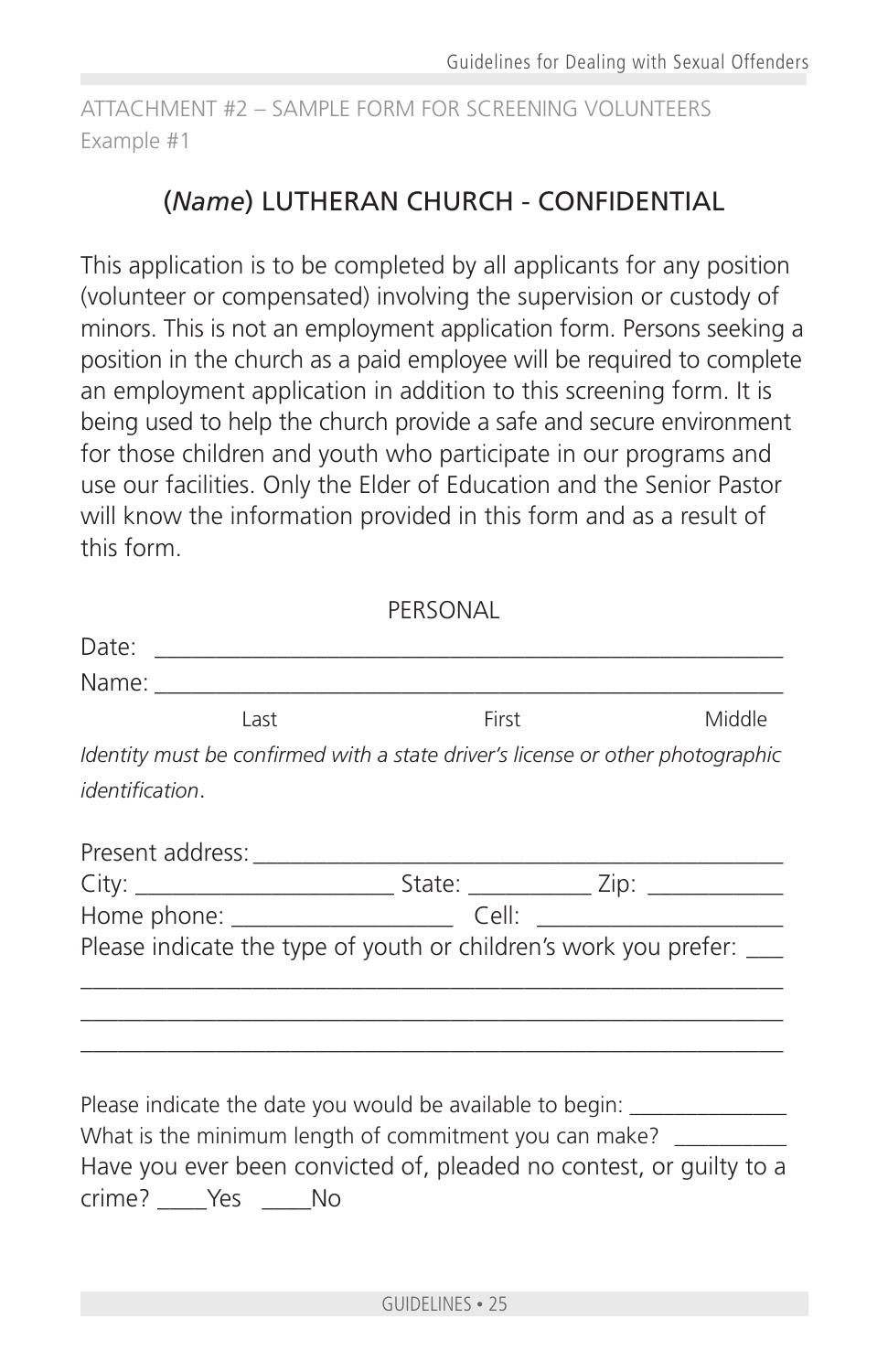If yes, please explain (attach a separate page, if necessary): \_\_\_\_\_\_

\_\_\_\_\_\_\_\_\_\_\_\_\_\_\_\_\_\_\_\_\_\_\_\_\_\_\_\_\_\_\_\_\_\_\_\_\_\_\_\_\_\_\_\_\_\_\_\_\_\_\_\_\_\_\_\_\_ \_\_\_\_\_\_\_\_\_\_\_\_\_\_\_\_\_\_\_\_\_\_\_\_\_\_\_\_\_\_\_\_\_\_\_\_\_\_\_\_\_\_\_\_\_\_\_\_\_\_\_\_\_\_\_\_\_

Do you have a current driver's license? Yes No If yes, please list your driver's license number:

*If you will be using your personal vehicle for church purposes you will be asked to provide the church with a certificate of insurance.*

\_\_\_\_\_\_\_\_\_\_\_\_\_\_\_\_\_\_\_\_\_\_\_\_\_\_\_\_\_\_\_\_\_\_\_\_\_\_\_\_\_\_\_\_\_\_\_\_\_\_\_\_\_\_\_\_\_

CHURCH HISTORY AND PRIOR YOUTH WORK Name of church of which you are a member:

List the names and addresses of other churches you have attended regularly during the past five years:

\_\_\_\_\_\_\_\_\_\_\_\_\_\_\_\_\_\_\_\_\_\_\_\_\_\_\_\_\_\_\_\_\_\_\_\_\_\_\_\_\_\_\_\_\_\_\_\_\_\_\_\_\_\_\_\_\_ \_\_\_\_\_\_\_\_\_\_\_\_\_\_\_\_\_\_\_\_\_\_\_\_\_\_\_\_\_\_\_\_\_\_\_\_\_\_\_\_\_\_\_\_\_\_\_\_\_\_\_\_\_\_\_\_\_ \_\_\_\_\_\_\_\_\_\_\_\_\_\_\_\_\_\_\_\_\_\_\_\_\_\_\_\_\_\_\_\_\_\_\_\_\_\_\_\_\_\_\_\_\_\_\_\_\_\_\_\_\_\_\_\_\_

\_\_\_\_\_\_\_\_\_\_\_\_\_\_\_\_\_\_\_\_\_\_\_\_\_\_\_\_\_\_\_\_\_\_\_\_\_\_\_\_\_\_\_\_\_\_\_\_\_\_\_\_\_\_\_\_\_

List all previous church work involving youth (list each church's name and address, type of work performed, and dates):

\_\_\_\_\_\_\_\_\_\_\_\_\_\_\_\_\_\_\_\_\_\_\_\_\_\_\_\_\_\_\_\_\_\_\_\_\_\_\_\_\_\_\_\_\_\_\_\_\_\_\_\_\_\_\_\_\_ \_\_\_\_\_\_\_\_\_\_\_\_\_\_\_\_\_\_\_\_\_\_\_\_\_\_\_\_\_\_\_\_\_\_\_\_\_\_\_\_\_\_\_\_\_\_\_\_\_\_\_\_\_\_\_\_\_ \_\_\_\_\_\_\_\_\_\_\_\_\_\_\_\_\_\_\_\_\_\_\_\_\_\_\_\_\_\_\_\_\_\_\_\_\_\_\_\_\_\_\_\_\_\_\_\_\_\_\_\_\_\_\_\_\_

List any training, education, or other factors that have prepared you for children or youth work: \_\_\_\_\_\_\_\_\_\_\_\_\_\_\_\_\_\_\_\_\_\_\_\_\_\_\_\_\_\_\_\_\_

\_\_\_\_\_\_\_\_\_\_\_\_\_\_\_\_\_\_\_\_\_\_\_\_\_\_\_\_\_\_\_\_\_\_\_\_\_\_\_\_\_\_\_\_\_\_\_\_\_\_\_\_\_\_\_\_\_ \_\_\_\_\_\_\_\_\_\_\_\_\_\_\_\_\_\_\_\_\_\_\_\_\_\_\_\_\_\_\_\_\_\_\_\_\_\_\_\_\_\_\_\_\_\_\_\_\_\_\_\_\_\_\_\_\_

Personal References (not former employers or relatives)

Name: \_\_\_\_\_\_\_\_\_\_\_\_\_\_\_\_\_\_\_\_\_\_\_\_\_\_\_\_\_\_\_\_\_\_\_\_\_\_\_\_\_\_\_\_\_\_\_\_\_\_

Address: \_\_\_\_\_\_\_\_\_\_\_\_\_\_\_\_\_\_\_\_\_\_\_\_\_\_\_\_\_\_\_\_\_\_\_\_\_\_\_\_\_\_\_\_\_\_\_\_\_

City/State/Zip:\_\_\_\_\_\_\_\_\_\_\_\_\_\_\_\_\_\_\_\_\_\_\_\_\_\_\_\_\_\_\_\_\_\_\_\_\_\_\_\_\_\_\_\_\_

Telephone: \_\_\_\_\_\_\_\_\_\_\_\_\_\_\_\_\_\_\_\_\_\_\_\_\_\_\_\_\_\_\_\_\_\_\_\_\_\_\_\_\_\_\_\_\_\_\_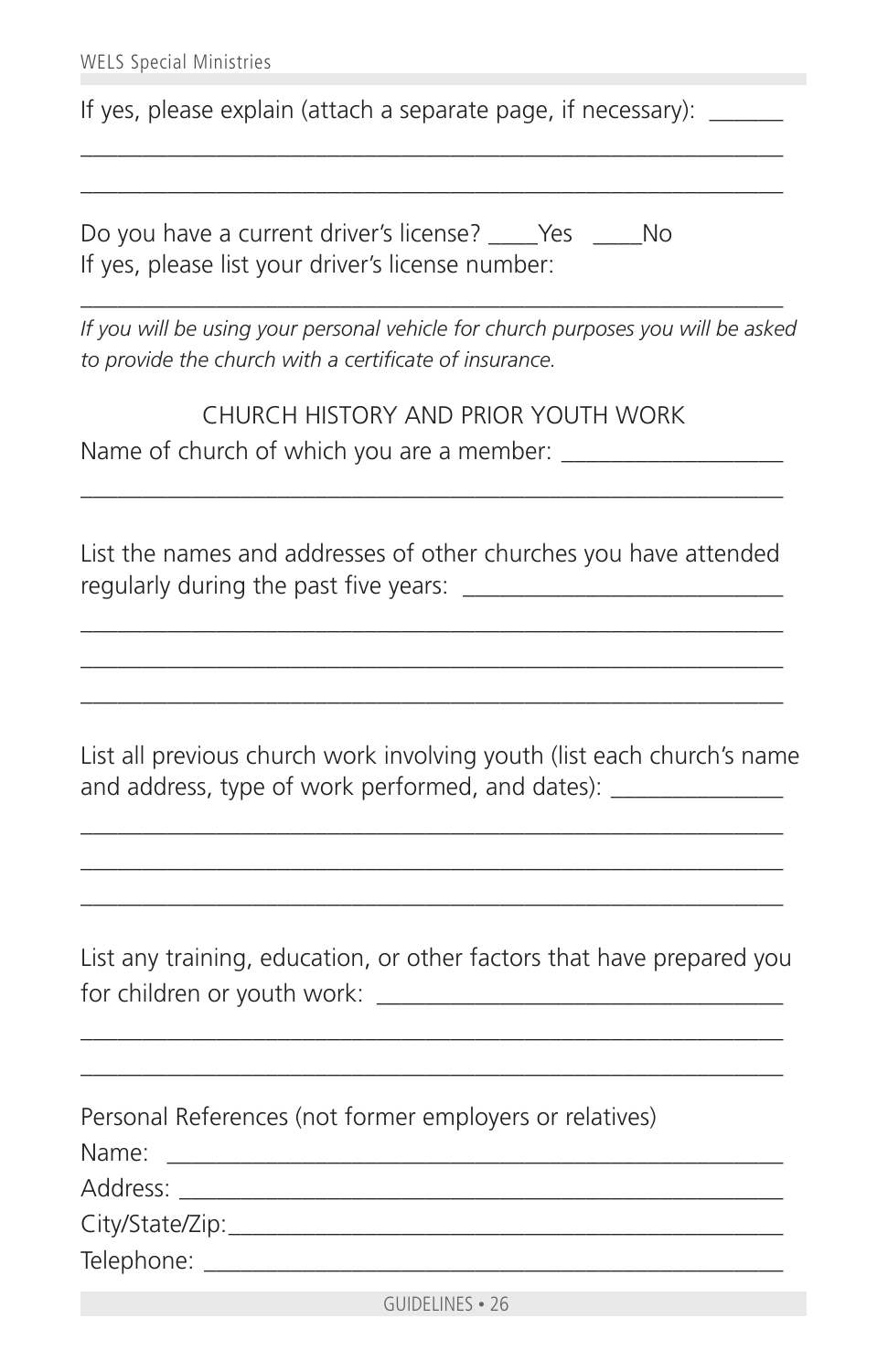| Name:            |
|------------------|
| Address:         |
| City/State/Zip:_ |
| Telephone:       |

#### APPLICANT'S STATEMENT

The information contained in this application is correct to the best of my knowledge. I authorize any references or churches listed in this application to give you any information (including opinions) that they may have regarding my character and fitness for work with children or youth. In consideration of the receipt and evaluation of this application by (*name*) Lutheran Church, I hereby release any individual, church, youth organization, charity, employer, reference, or any other person or organization, including record custodians, both collectively and individually, from any and all liability for damages of whatever kind or nature which may at any time result to me, my heirs, or family on account of compliance or any attempts to comply with this authorization, excepting only the communication of knowingly false information.

I (*check one*) waive do not waive any right that I may have to inspect any information provided about me by any person or organization identified by me in this application.

Should my application be accepted, I agree to be bound by the bylaws and policies of (name) Lutheran Church, and to refrain from unscriptural conduct in the performance of my services on behalf of the church.

I further state that I HAVE CAREFULLY READ THE FOREGOING RELEASE AND KNOW THE CONTENTS THEREOF AND I SIGN THIS RELEASE AS MY OWN FREE ACT. This is a legally binding agreement which I have read and understand.

| Applicant's Signature: ________________ |  |
|-----------------------------------------|--|
| Date:                                   |  |
| Witness:                                |  |
| Date:                                   |  |
|                                         |  |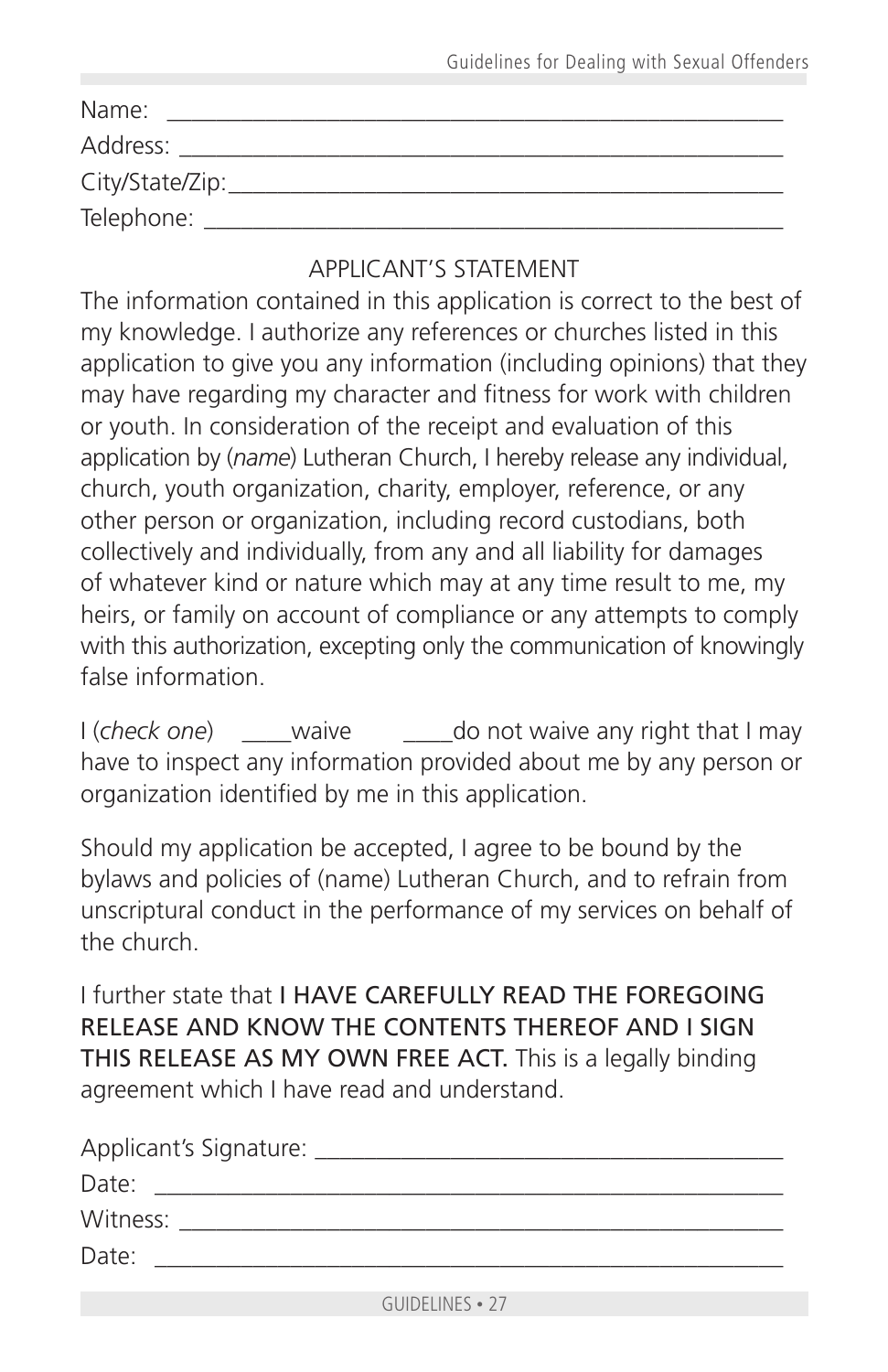REQUEST FOR CRIMINAL RECORDS CHECK AND AUTHORIZATION I hereby authorize the (*name*) Police Department, the (*state*) Department of Public Safety, and the Federal Bureau of Investigation or any other reporting agency, to release any information which pertains to any criminal record contained in its files or in any criminal file maintained on me whether local, state, or national. I hereby release said Police Department or reporting agencies from any and all liability resulting from such disclosure.

| Signature                       |
|---------------------------------|
| Print name                      |
| Print maiden name if applicable |
| Print all aliases               |
| Date of birth                   |
| Place of birth                  |
| Social Security Number          |
| Today's date                    |
| Record sent to                  |
|                                 |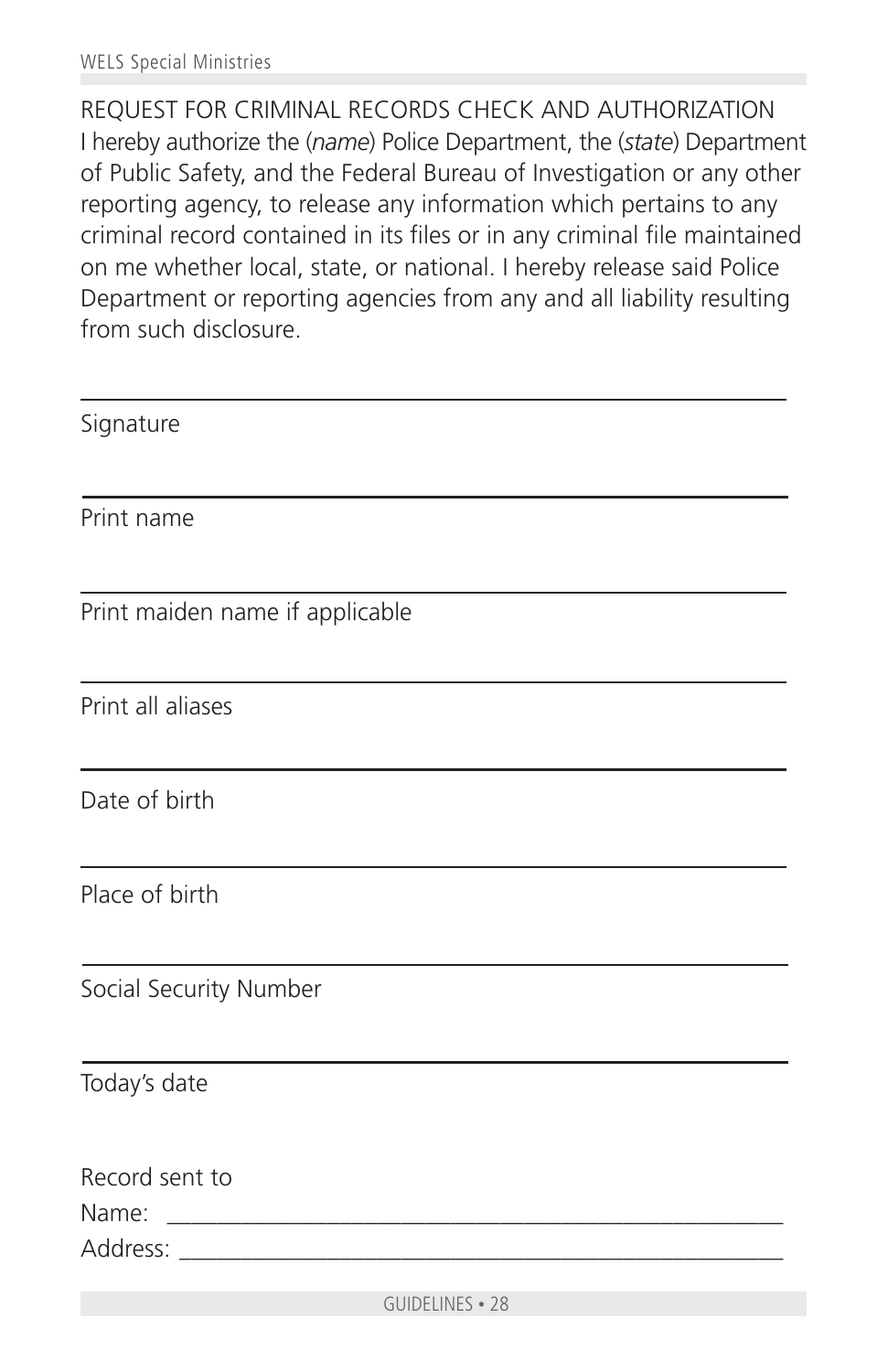Example # 2

## SCREENING FORM FOR RELIGIOUS EDUCATORS AND YOUTH GROUP STAFF AND VOLUNTEERS

Thank you for your interest in working with the children and youth of our congregation. Our congregation takes seriously our responsibility of assuring the safety of our youth. Please fill out this form and give it to the pastor. Thank you for your support in providing a safe and secure environment for all of the congregation's children and youth.

|                                                           | Last   | First           |                                                                         | Middle |
|-----------------------------------------------------------|--------|-----------------|-------------------------------------------------------------------------|--------|
|                                                           |        |                 |                                                                         |        |
| Have you ever used a different name? ______ Yes ______ No |        |                 |                                                                         |        |
|                                                           |        |                 | How long have you been attending this congregation?                     |        |
|                                                           |        |                 |                                                                         |        |
|                                                           | Street |                 | Apartment                                                               |        |
| City                                                      |        | State           | Zip                                                                     |        |
|                                                           |        |                 |                                                                         |        |
|                                                           |        |                 | If you have not lived at this address for at least 5 years, please list |        |
|                                                           |        |                 |                                                                         |        |
|                                                           |        |                 | In what states have you lived in since you were 18 years old? ____      |        |
|                                                           |        |                 |                                                                         |        |
|                                                           |        |                 |                                                                         |        |
|                                                           |        | GUIDELINES • 29 |                                                                         |        |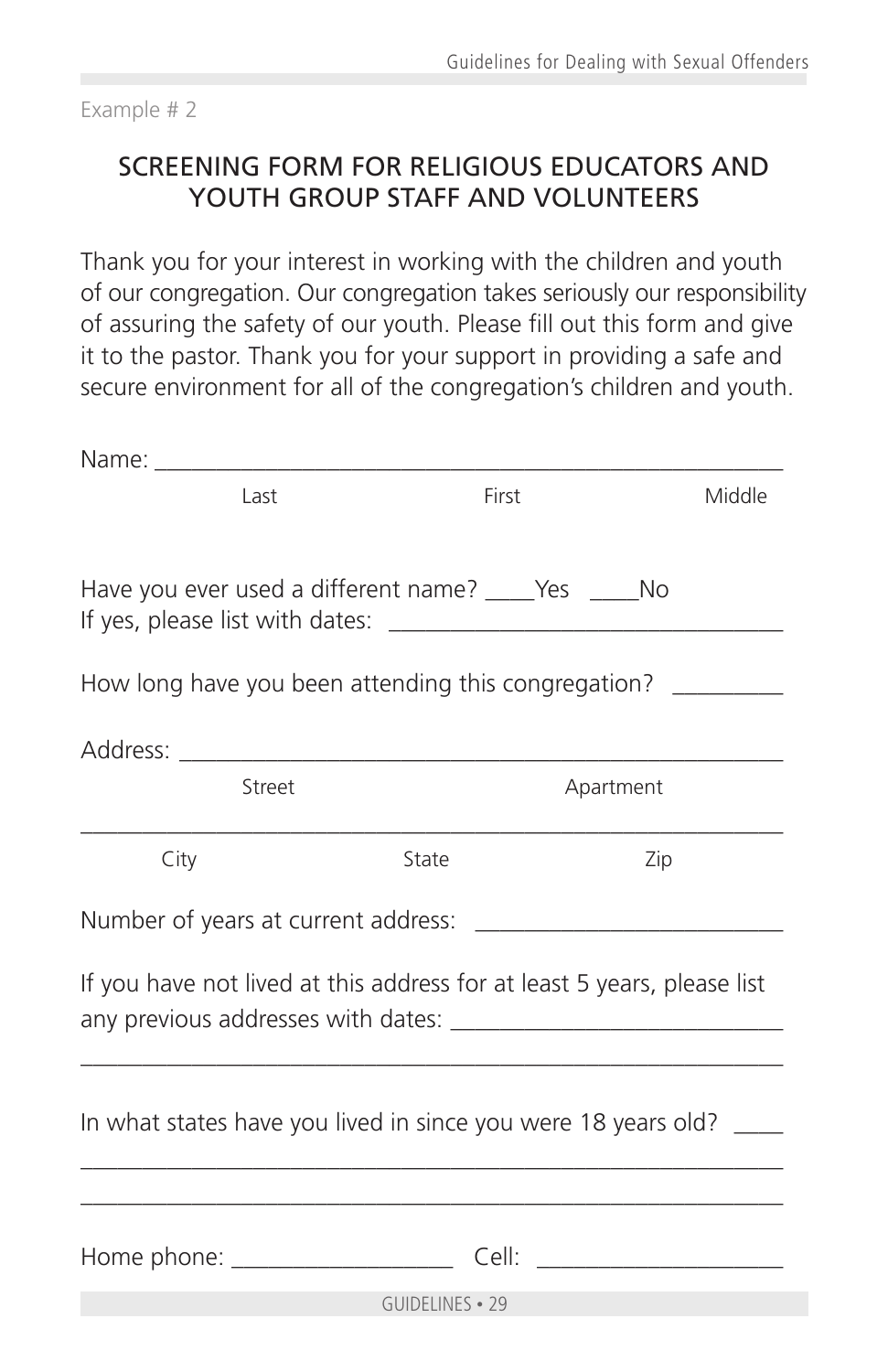| <b>WELS Special Ministries</b>                               |
|--------------------------------------------------------------|
| Work phone: _________________<br>Place of work:              |
|                                                              |
| May we call your current employer for a character reference? |

Please answer the following questions with details as necessary:

- A. Have you ever been convicted of any criminal offense? If yes, please explain:
- B. Have you ever been accused of any crimes against a person, including rape, incest, sexual exploitation of a minor, or sexual or physical assault of a minor? If yes, please provide details:
- C. Have you ever resigned from employment or been disciplined or terminated by any employer for reasons related to sexual misconduct or child abuse? If yes, please provide details:
- D. Other than the above, is there any fact or circumstance involving you or your background that would call into question your being entrusted with the supervision, guidance, and care of children and youth? If yes, please provide details: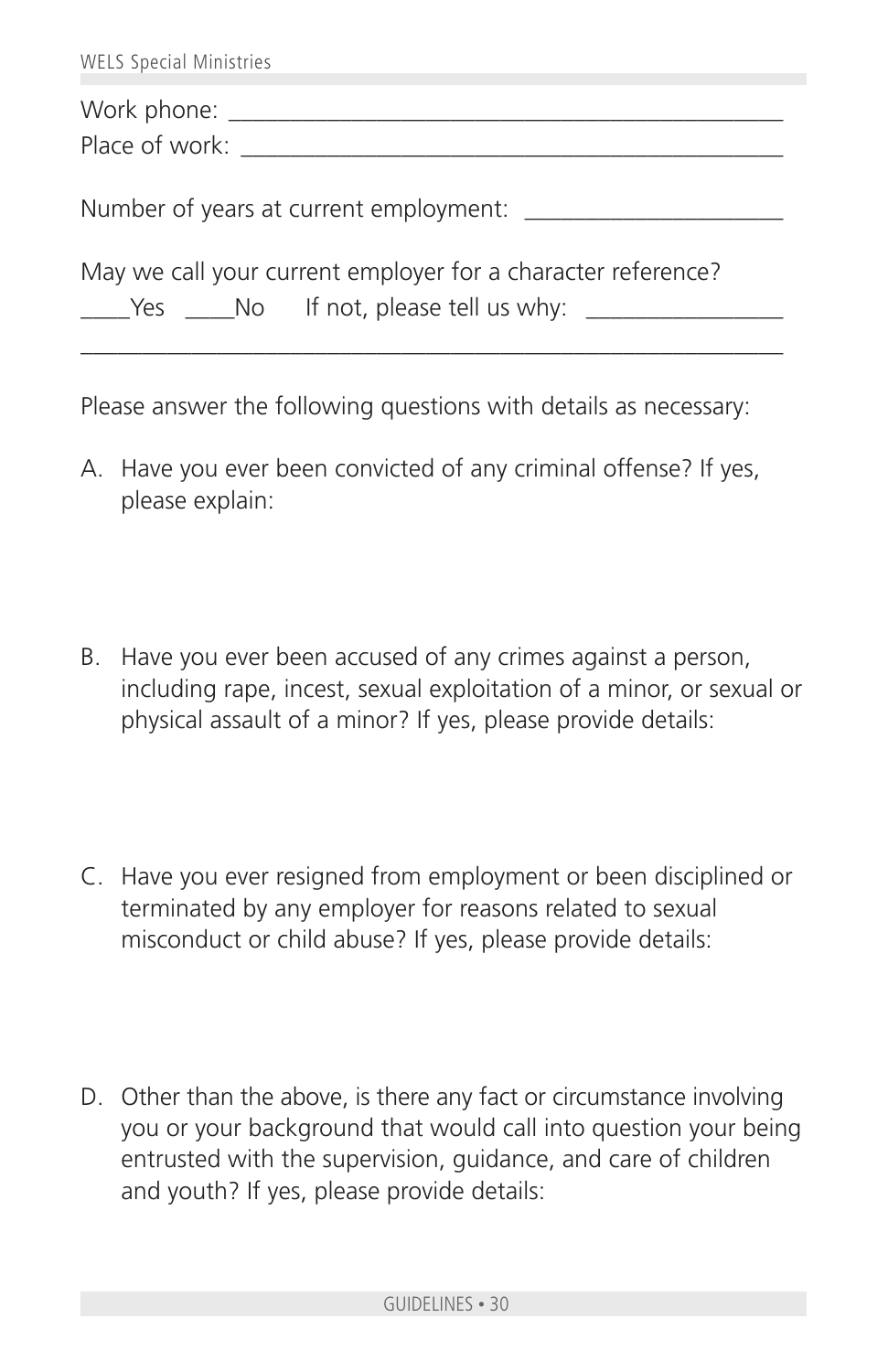#### CONGREGATION HISTORY AND PRIOR WORK WITH CHILDREN AND YOUTH

List congregations you have attended during the past five years.

Name of congregation: \_\_\_\_\_\_\_\_\_\_\_\_\_\_\_\_\_\_\_\_\_\_\_\_\_\_\_\_\_\_\_\_\_\_\_\_ \_\_\_\_\_\_\_\_\_\_\_\_\_\_\_\_\_\_\_\_\_\_\_\_\_\_\_\_\_\_\_\_\_\_\_\_\_\_\_\_\_\_\_\_\_\_\_\_\_\_\_\_\_\_\_\_\_

City State

Dates attended: \_\_\_\_\_\_\_\_\_\_\_\_\_\_\_\_\_\_\_\_\_\_\_\_\_\_\_\_\_\_\_\_\_\_\_\_\_\_\_\_\_\_

List all previous work involving children and youth (list name, type of work performed, person you were responsible to):

\_\_\_\_\_\_\_\_\_\_\_\_\_\_\_\_\_\_\_\_\_\_\_\_\_\_\_\_\_\_\_\_\_\_\_\_\_\_\_\_\_\_\_\_\_\_\_\_\_\_\_\_\_\_\_\_\_ \_\_\_\_\_\_\_\_\_\_\_\_\_\_\_\_\_\_\_\_\_\_\_\_\_\_\_\_\_\_\_\_\_\_\_\_\_\_\_\_\_\_\_\_\_\_\_\_\_\_\_\_\_\_\_\_\_ \_\_\_\_\_\_\_\_\_\_\_\_\_\_\_\_\_\_\_\_\_\_\_\_\_\_\_\_\_\_\_\_\_\_\_\_\_\_\_\_\_\_\_\_\_\_\_\_\_\_\_\_\_\_\_\_\_ \_\_\_\_\_\_\_\_\_\_\_\_\_\_\_\_\_\_\_\_\_\_\_\_\_\_\_\_\_\_\_\_\_\_\_\_\_\_\_\_\_\_\_\_\_\_\_\_\_\_\_\_\_\_\_\_\_

Please list two references who are not relatives who have known you for at least three years and who are familiar with your character as it pertains to your experience with children or youth:

| Relationship to you: ____________ |  |
|-----------------------------------|--|
|                                   |  |
|                                   |  |
|                                   |  |
| Relationship to you: ____________ |  |

I authorize the congregation to contact references and other congregations to obtain information about my background regarding my character and fitness for work with children and youth. I authorize references to provide such information about me. I hereby release and hold harmless from liability any person or organization that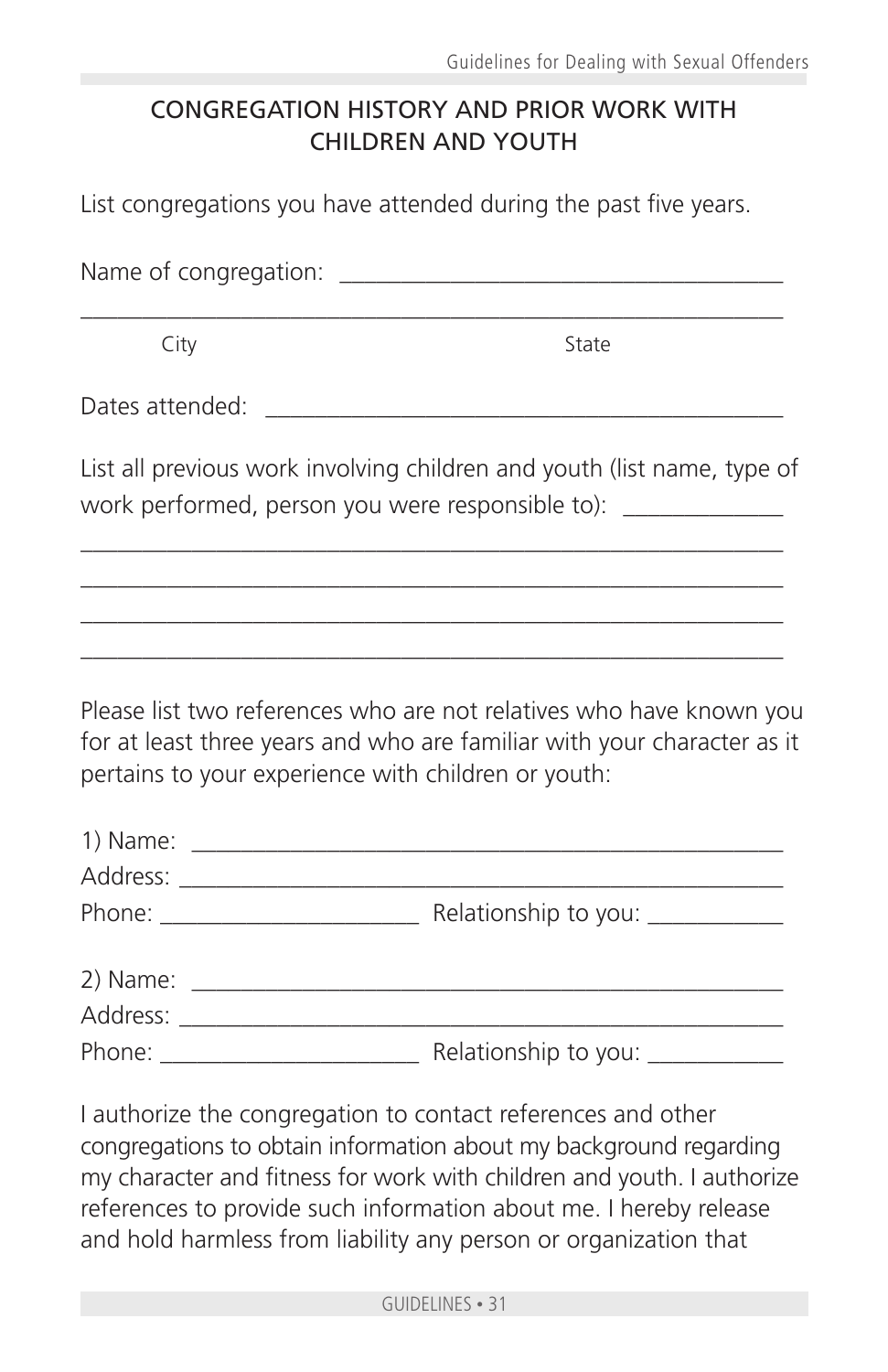provides information. I also agree to hold harmless this congregation, its trustees, employees and volunteers.

Further, I understand that a member of the staff may check the sex offender registry and/or contact the local police for more information about my background.

This information will be available only to those responsible for screening staff or volunteers or as required by law.

\_\_\_\_\_\_\_\_\_\_\_\_\_\_\_\_\_\_\_\_\_\_\_\_\_\_\_\_\_\_\_\_\_\_\_\_\_\_\_\_\_\_\_\_\_\_\_\_\_\_\_\_\_\_\_\_\_

I attest that the above information is true and correct.

Signature Date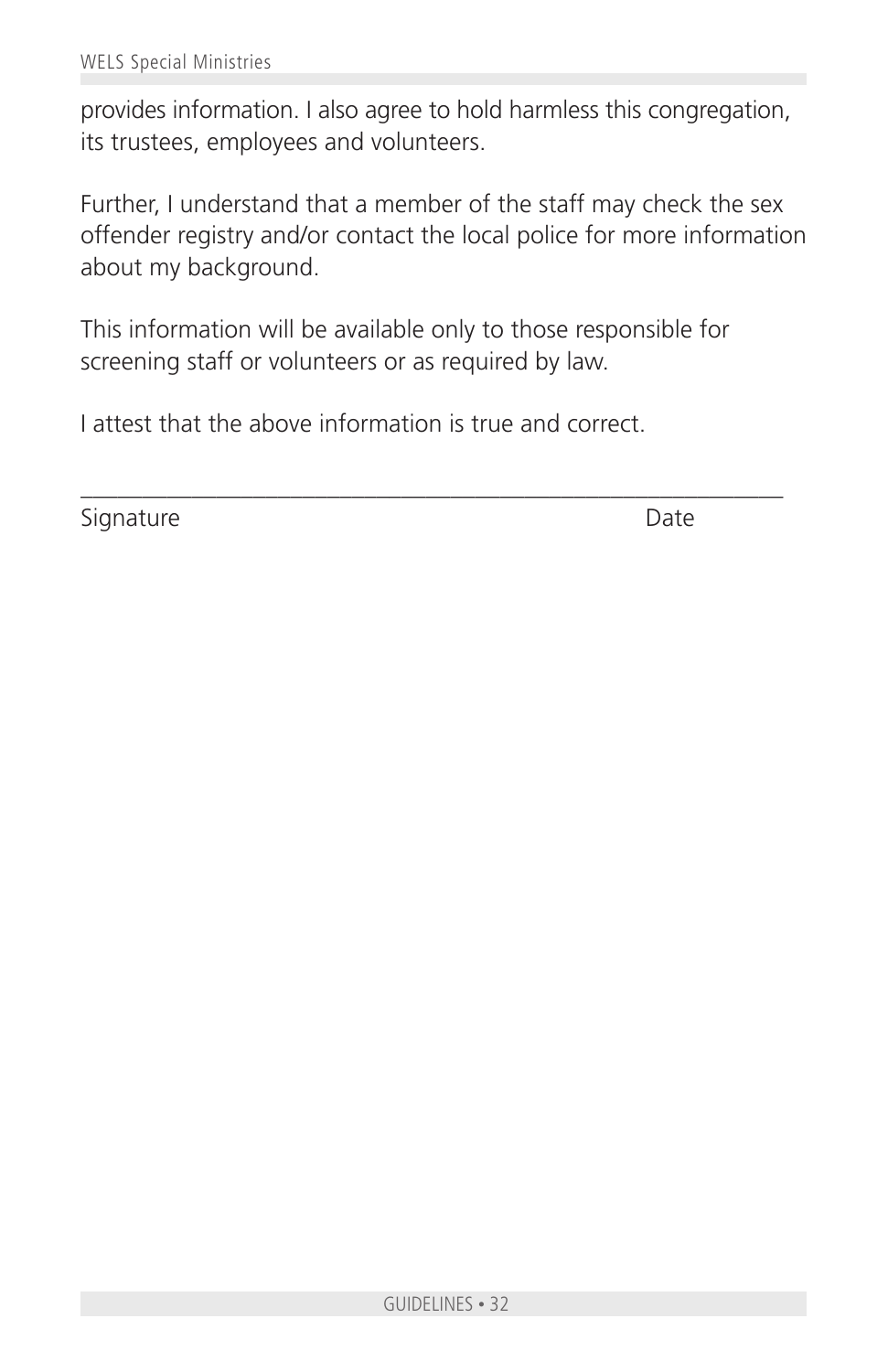#### ATTACHMENT #3 – SAMPLE APPLICATION FOR EMPLOYMENT

## Complete form can be found online for download at https://connect.wels.net/special-ministries

## APPLICATION FOR EMPLOYMENT

INSTRUCTIONS: *Please print or type all information.* The application must be filled out accurately and completely. Answer all questions. Do not leave an item blank. If an item does not apply, write N/A (not applicable). If you need additional space to answer a question fully, you may use full sheets of paper that are the same size as this page.

It is the policy of (*insert your group's name*) to consider all applicants for employment without regard to age, race, color, handicap (disability), marital status, national origin, ancestry, military reserve status or any other unlawful basis.

| <b>PERSONAL</b>                        |        |                                                                                                                                                                           | Social Security No. _______________                                                       |
|----------------------------------------|--------|---------------------------------------------------------------------------------------------------------------------------------------------------------------------------|-------------------------------------------------------------------------------------------|
|                                        |        |                                                                                                                                                                           |                                                                                           |
| (please print) Last                    |        | First                                                                                                                                                                     | Middle Initial                                                                            |
|                                        |        |                                                                                                                                                                           |                                                                                           |
|                                        | Street | City                                                                                                                                                                      | State                                                                                     |
|                                        |        |                                                                                                                                                                           |                                                                                           |
| Position or type of employment desired |        |                                                                                                                                                                           |                                                                                           |
| Date Available                         |        |                                                                                                                                                                           | Available to Full time <b>Detailled Part time</b> Temporary Volunteer                     |
|                                        |        |                                                                                                                                                                           | Are you under 18 years of age? T Yes T No If yes, indicate date of birth ________         |
|                                        |        | Have you the legal right to work in the U.S.? $\Box$ Yes $\Box$ No Hiring is subject to<br>verification that applicant meets legal age and U.S. work permit requirements. |                                                                                           |
|                                        |        | you? If yes, describe in full the facts involved including dates.*                                                                                                        | Have you ever been convicted of a crime or are there any criminal charges pending against |
|                                        |        | * A criminal conviction or pending charges will not necessarily bar an applicant from employment.                                                                         |                                                                                           |
|                                        | N/A    | I have previously $\Box$ Applied for employment at WELS<br>Been employed by WELS Dates? ______________                                                                    |                                                                                           |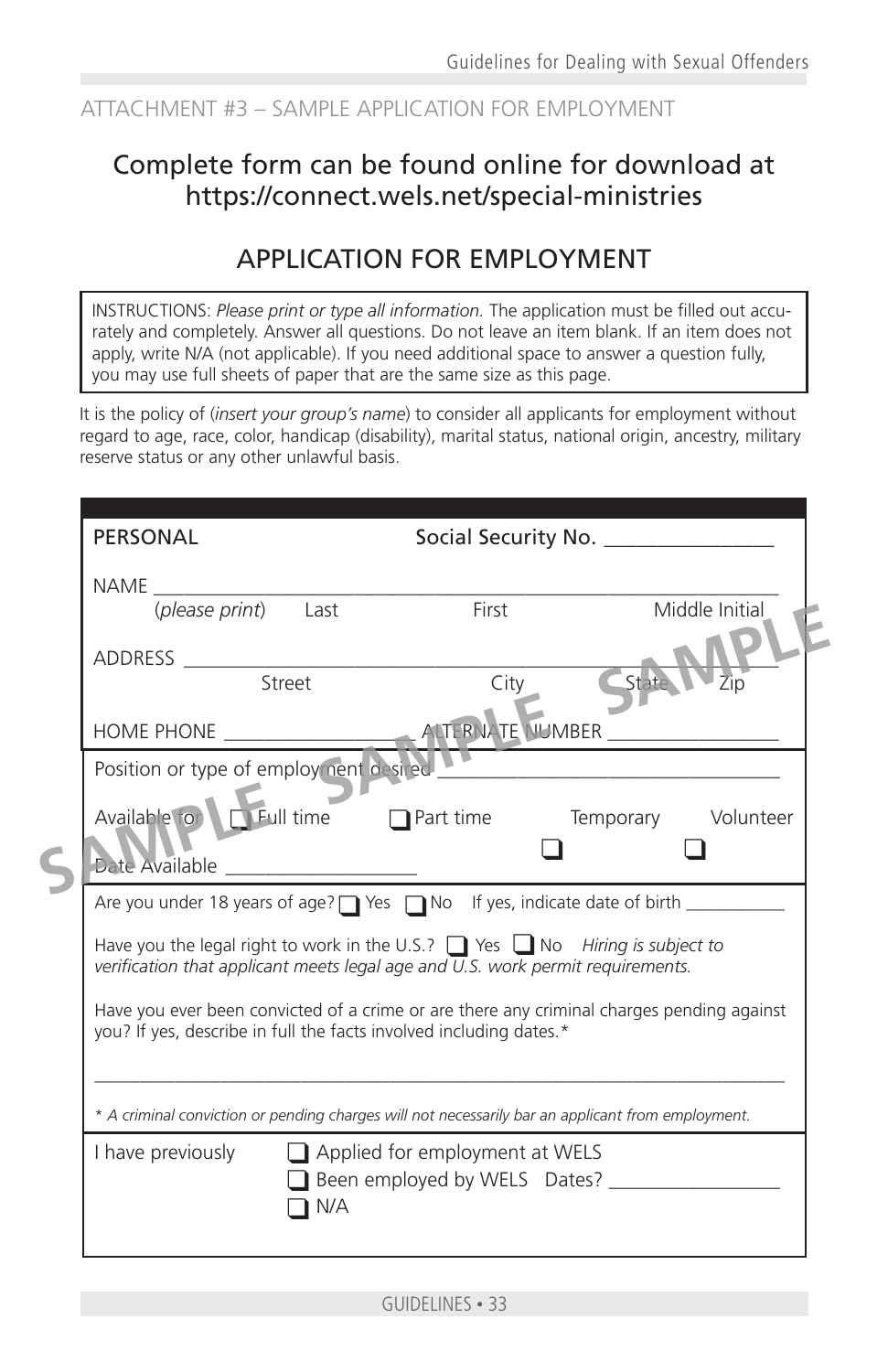#### ATTACHMENT #3 – SAMPLE APPLICATION FOR EMPLOYMENT

## Complete form can be found online for download at https://connect.wels.net/special-ministries

#### AUTHORIZATION FOR RELEASE DATA

I certify that the facts set forth in this application are true and complete, and I authorize investigation of the statements I have made.

I release from any and all liability all representatives of the Wisconsin Evangelical Lutheran Synod (WELS) for their acts performed in good faith and without malice in connection with evaluating my application, credentials, and qualifications. I also release from any and all liability all individuals and organizations who provide information to WELS in good faith and without malice concerning my employment competence, ethics, character and other qualifications, including other privileged or confidential information **SAMPLE III** you cannot and without make in connection with<br>evaluating my application, credentials, and qualifications Lase<br>release from any and all liability all individuals and organizations<br>who provide information to WE

In derstand that my employment at WELS is contingent upon the satisfactory investigation of my work record and references.

A reprographic or facsimile copy of this authorization is as effective as the original.

| Signature  |  |  |  |
|------------|--|--|--|
| Print Name |  |  |  |
| Date       |  |  |  |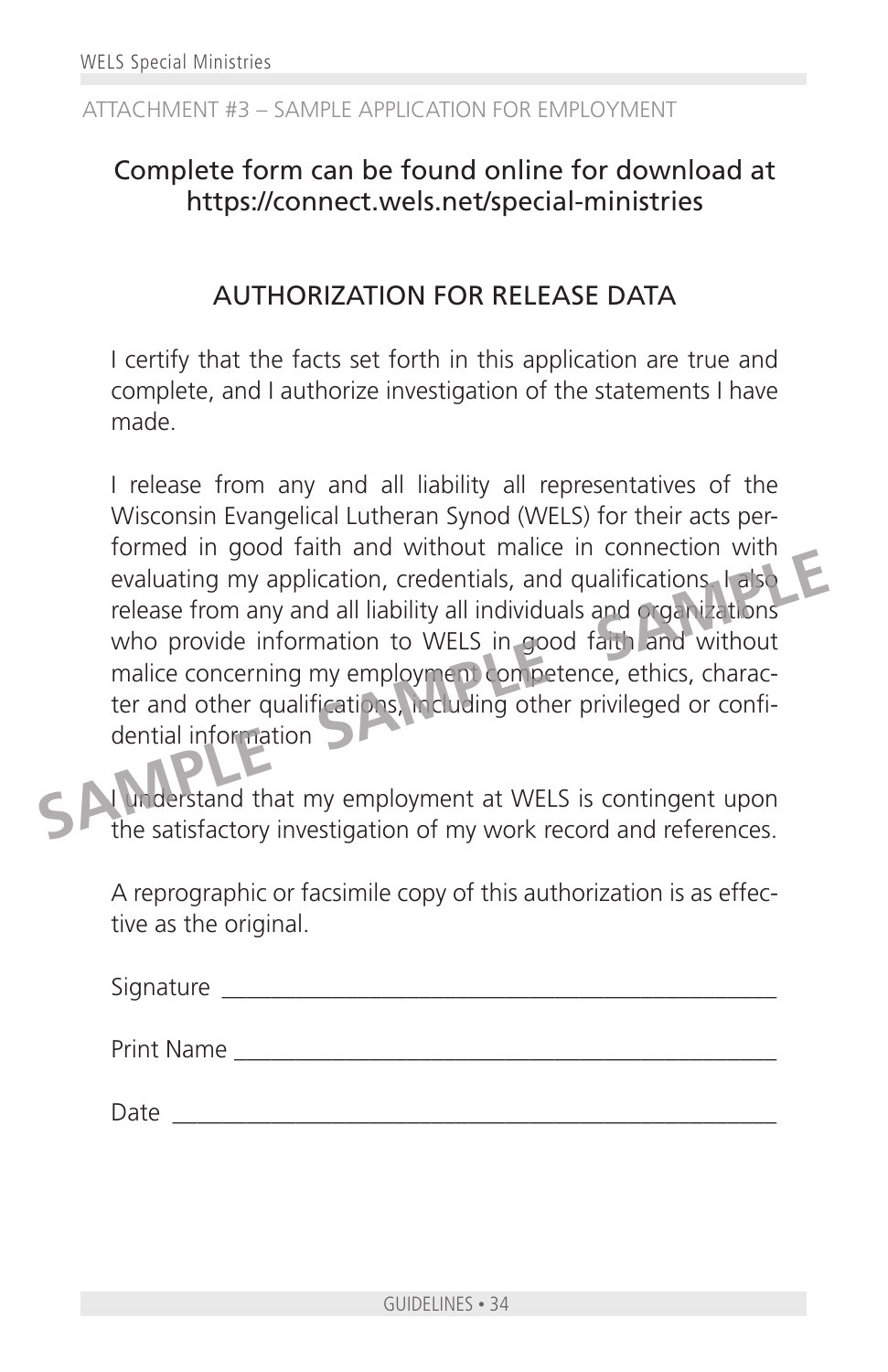ATTACHMENT #4 – CODE OF ETHICS AND RISK MANAGEMENT Example #1

## CODE OF ETHICS FOR ADULTS AND OLDER YOUTH WORKING WITH CHILDREN AND YOUTH

Adults and older youth who are in leadership roles are in a position of providing a Christian example and play a key role in fostering spiritual development of both individuals and the community. It is, therefore, especially important that those in leadership positions be well qualified to provide the special nurture, care, and spiritual support that will enable children and youth to develop a positive sense of self and a spirit of independence and responsibility.

The relationship between youth and their leaders must be one of mutual respect if positive Christian values are to be realized. There are no more important areas of growth than the spiritual well-being of our children and youth. Christian adults play a key role in assisting children and youth in these areas of growth and providing models of Christian behavior and values. Children, youth, and adults suffer damaging effects when leaders become sexually involved with young persons in their care; therefore leaders will refrain from engaging in sexual, seductive, or erotic behavior with children and youth. Neither shall they sexually harass or engage in behavior with youth that constitutes verbal, emotional or physical abuse.

Leaders shall be informed of this code of ethics and agree to it before assuming their role. In cases of violation of this code, appropriate action will be taken.

I have read and understand the above statements of position, expectations, and actions.

\_\_\_\_\_\_\_\_\_\_\_\_\_\_\_\_\_\_\_\_\_\_\_\_\_\_\_\_\_\_\_\_\_\_\_\_\_\_\_\_\_\_\_\_\_\_\_\_\_\_\_\_\_\_\_\_\_

\_\_\_\_\_\_\_\_\_\_\_\_\_\_\_\_\_\_\_\_\_\_\_\_\_\_\_\_\_\_\_\_\_\_\_\_\_\_\_\_\_\_\_\_\_\_\_\_\_\_\_\_\_\_\_\_\_

Name printed Date

Name signed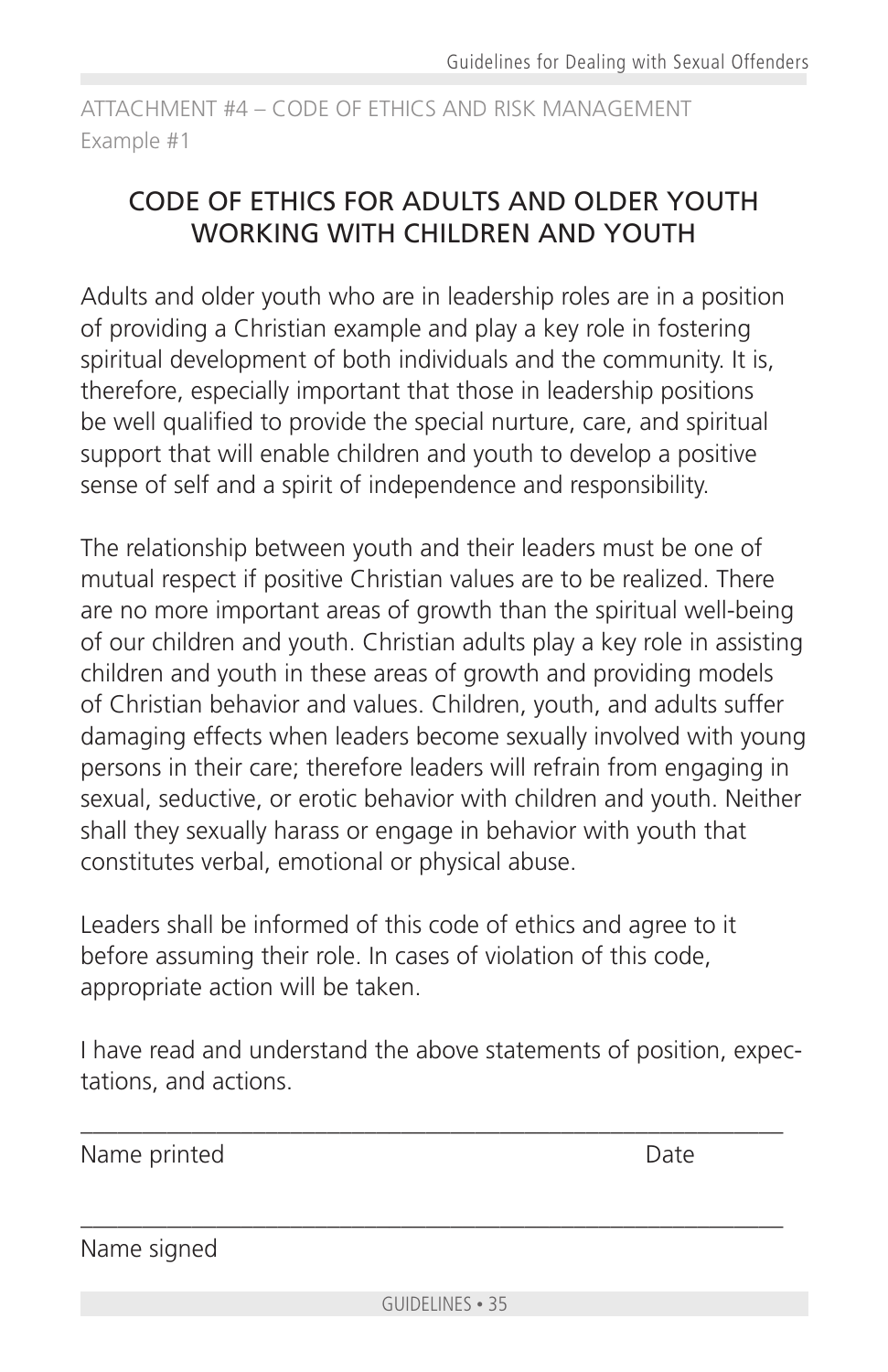Example #2

## Church/School Copy INDIVIDUALS/VOLUNTEERS - RISK MANAGEMENT

And whoever welcomes a little child like this in my name welcomes me. But if anyone causes one of these little ones who believe in me to sin, it would be better for him to have a large millstone around his neck and to be drowned in the depths of the sea (Matthew 18:5-6).

This information is intended to provide all individuals/volunteers with specific guidelines for their conduct (Risk Management) when involved with youth and adult activities authorized and approved in connection with any and all WELS church and/or school activities.

Purpose: In order to provide a safe and secure environment for our ministry participants, and to minimize the ministry workers' vulnerability to unwarranted accusations.

#### 10 Key Elements for the Individual's Code of Conduct

Two-deep leadership – In the event adequate two-deep adult leadership is not available, the following suggestions become significantly more important.

No one-on-one contact – Thus open access is essential. Any one-on-one contact shall be in full view of other youth and adults. Open door policy.

Respect personal privacy – Applies to youth/adult members in situations such as changing clothes and use of toilet facilities. One intrudes only to the extent that health and safety may require.

Separate accommodations – On any outings, such as camping, off church or school property children shall not sleep in a tent of an adult other than his/her own parent or guardian.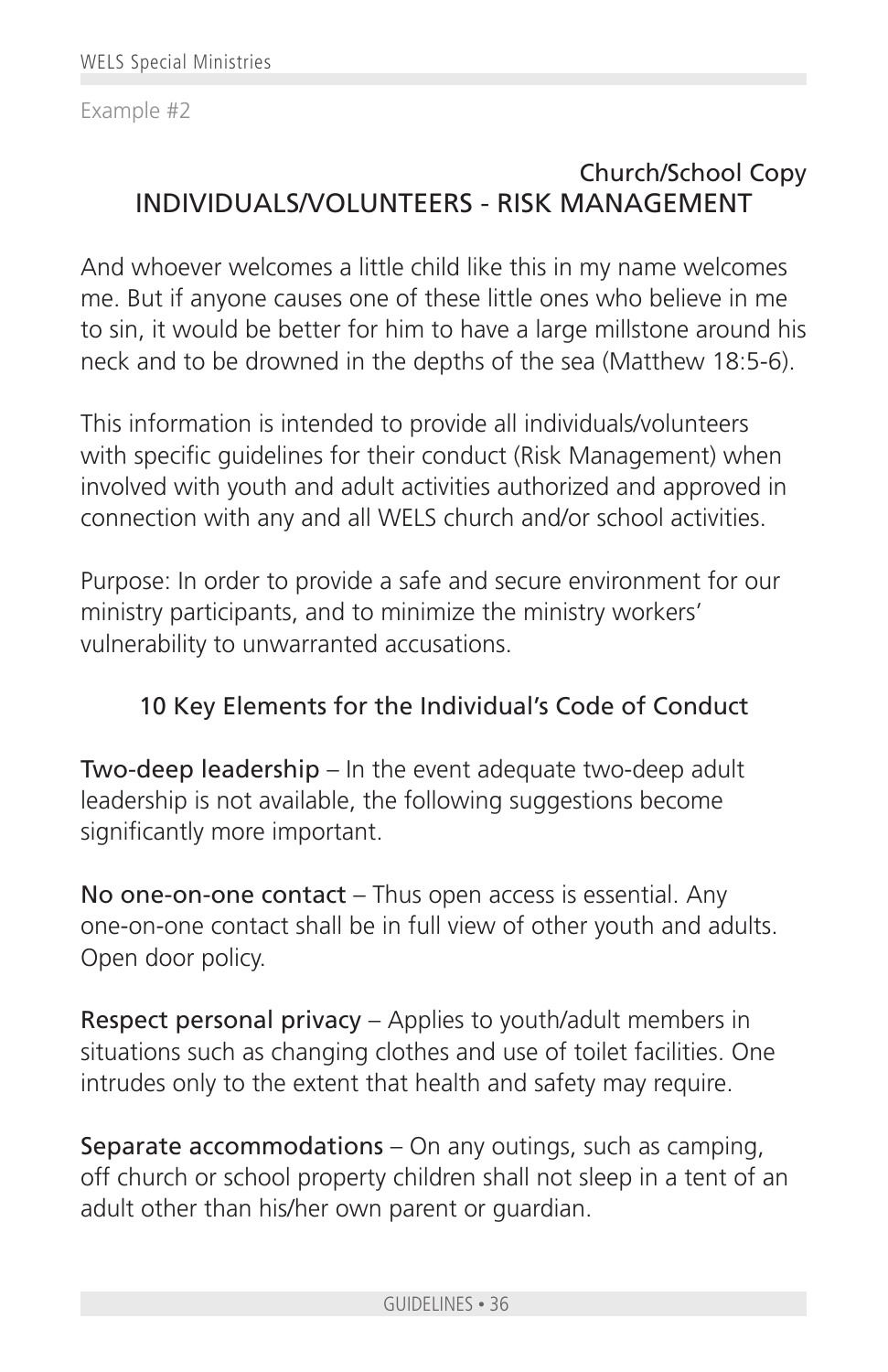No hazing, secret ceremonies or organizations – Christian groups don't need such types of groups. All aspects of the WELS church/school programs are open to observation by parents and volunteers.

Appropriate attire – Proper clothing for activities is required.

Constructive discipline – Discipline used should be constructive and reflect Christian values. Corporal punishment is never permitted.

Vigilance – All individuals/volunteers shall be ever observant of conditions and situations that could possibly develop into problems for the youth/adults.

Stay current – On issues that affect you as an individual/volunteer whether specifically related to Christian service or not.

Review – Stay current with WELS policies, procedures and guidelines.

\_\_\_\_\_\_\_\_\_\_\_\_\_\_\_\_\_\_\_\_\_\_\_\_\_\_\_\_\_\_\_\_\_\_\_\_\_\_\_\_\_\_\_\_\_\_\_\_\_\_\_\_\_\_\_\_\_

I have read and understand these guidelines:

Signature Date Date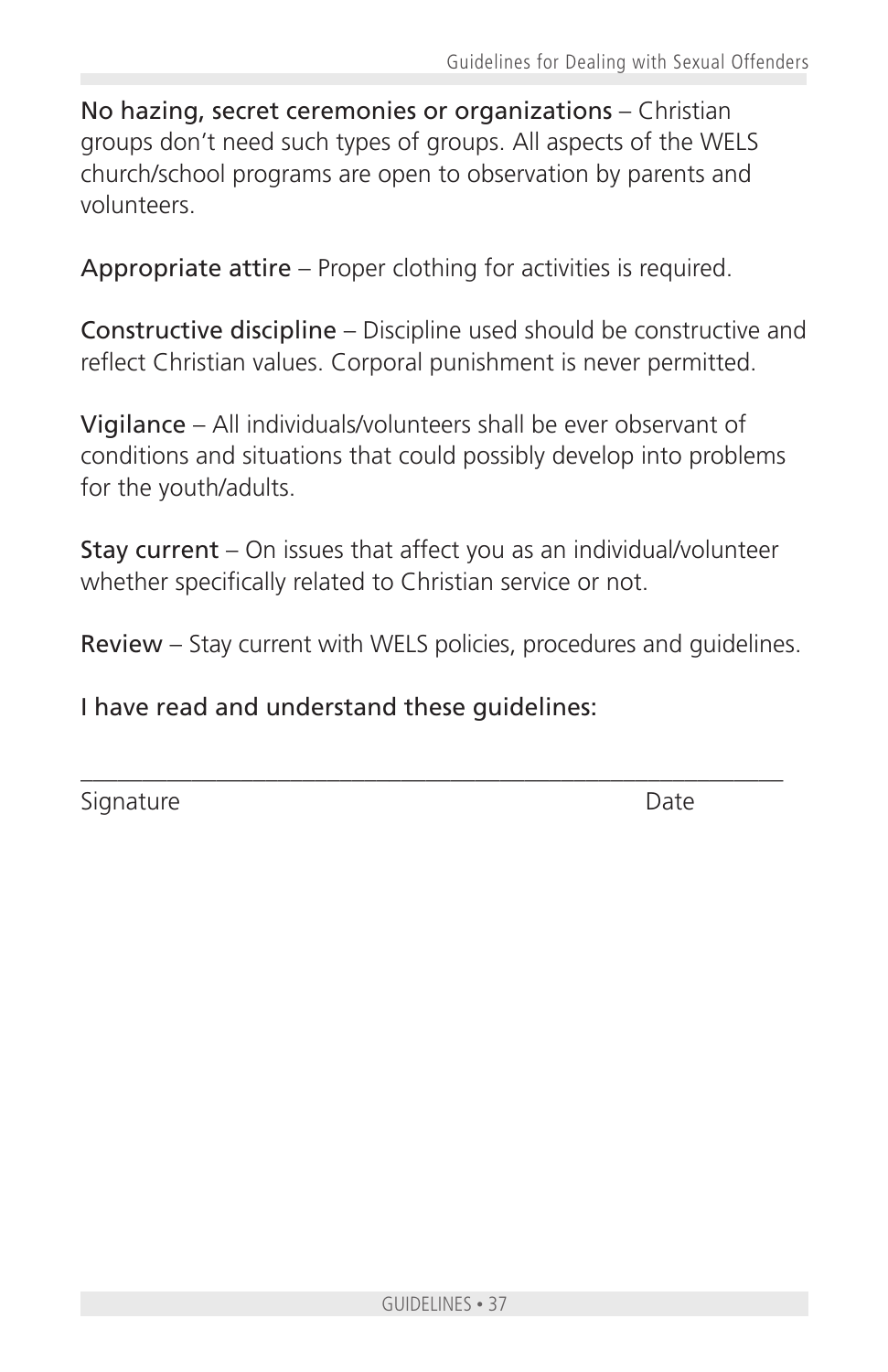ATTACHMENT #5 – GENERAL POLICIES FOR YOUTH LEADERS AND ALL MINISTRIES FOR THE PREVENTION OF ABUSE

## GENERAL POLICIES FOR YOUTH LEADERS For the Prevention of Abuse

Leaders in a child or youth ministry program must continue to be in touch with their own feelings toward the children and youth placed in their care. If the leader feels as if he/she is losing patience with children or doing something rash, that leader must take a break and let others handle the situation for a time. If the leader begins to look at a child or youth inappropriately, the leader should step away from that ministry, especially from the ministry that includes that child or youth. Remember, these children have been placed in our care to nurture, train, and protect. Please consider each one as someone's child and a gift from God.

Leaders should always be aware of the feelings of others, especially the children and youth. If it appears a child or youth is getting a crush on the leader, or if it appears a child is trying to develop a relationship with the leader other than that of a leader and child, then the leader should talk to someone about it to determine how best to proceed. If a leader observes something that makes him/ her feel uncomfortable, or if something seems a little strange, trust instincts. The leader should say or do something to address the concern. Leaders should share those feelings or concerns with someone in charge of the ministry so that something can be done.

Be aware of the children's feelings. Not every child understands that some things are said jokingly. Not every child has the same sense of humor. Not every child is raised in the same culture or environment. When speaking to children, leaders should make sure words are understood, and make sure they are not misunderstood. Also, make sure that your actions cannot be misinterpreted as something they were not intended to be. If the leader wants to hug a child or give him/her a pat on the back, make sure those touches are not misinterpreted as being sexual or overly affectionate in nature. The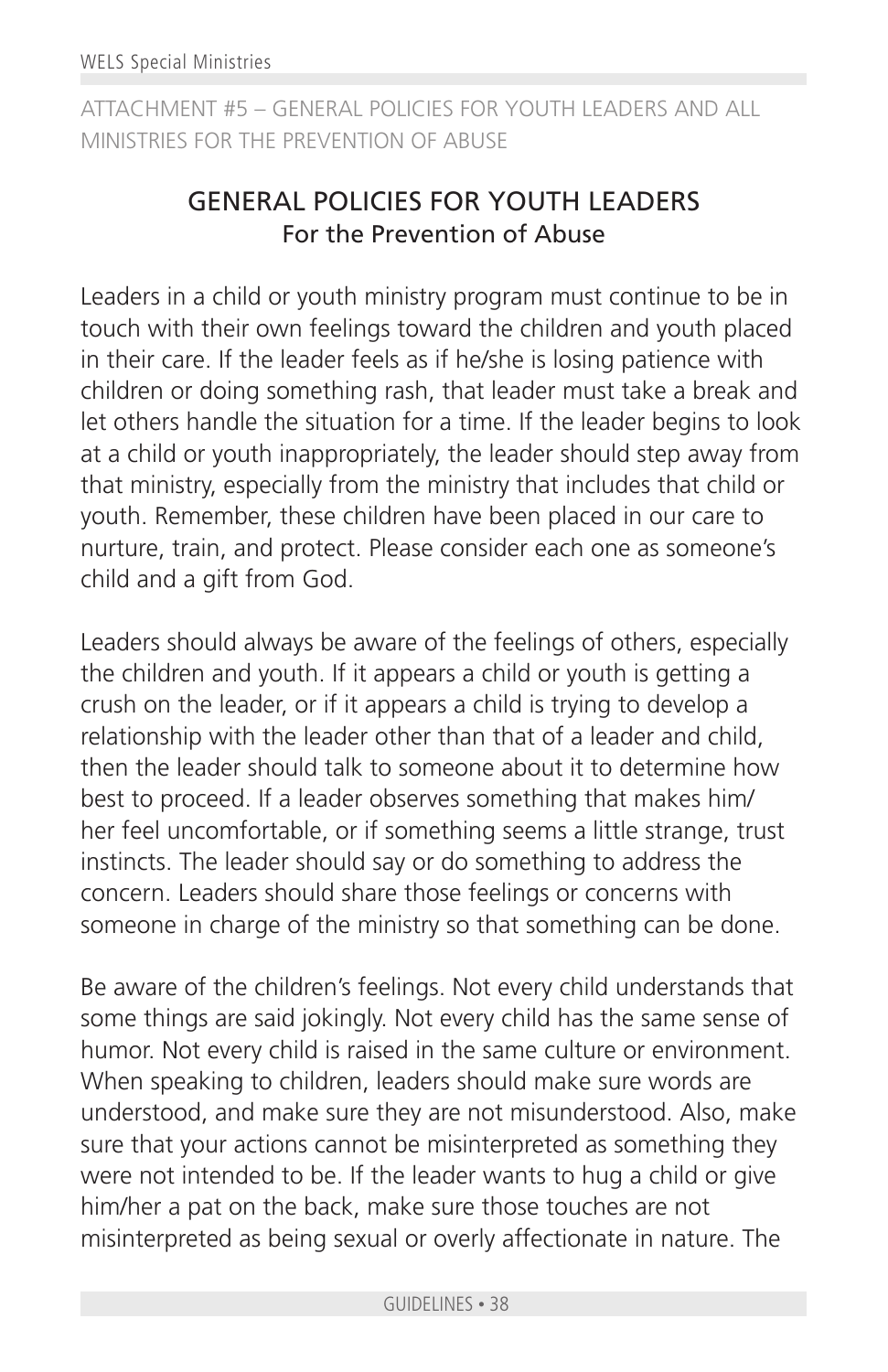leader may not mean such contact to be romantic or sexual in nature, but always be aware that the child may interpret them that way.

At present, many experts advise that if someone working with children wants to give a child a hug, a side hug is the best way to do it. Standing side by side, an arm around a shoulder gets the message across to the child that you are proud of him/her without giving a false idea.

Leaders should also be aware of how they dress. Modest dress is always the most appropriate. We want to make sure that the clothes we wear do not give the children or youth any wrong ideas about our motives or attitudes.

Leaders are a role model for children as well as representatives of the church or school, the ministry, and of Jesus. Therefore, in everything we do, the way we speak and act, and by the way we train children, we demonstrate our love for Jesus and what he has done for us.

#### GENERAL POLICIES FOR ALL MINISTRIES

The following policies have been established by our congregation to help our leaders become more aware of potential abusive situations, and to protect them from allegations of abuse.

#### BATHROOM POLICIES

Only women will assist children (except for fathers with their own children) when they use the bathroom except in emergency situations.

No teenagers may take children to the bathroom without adult approval.

When assisting K-4 or K-5 children, stand outside and leave the door partially open while the child is using the bathroom. If the child asks for help, before going inside, prop open the bathroom or hallway door. The hall monitor, if applicable, may also be called on to stand near the door.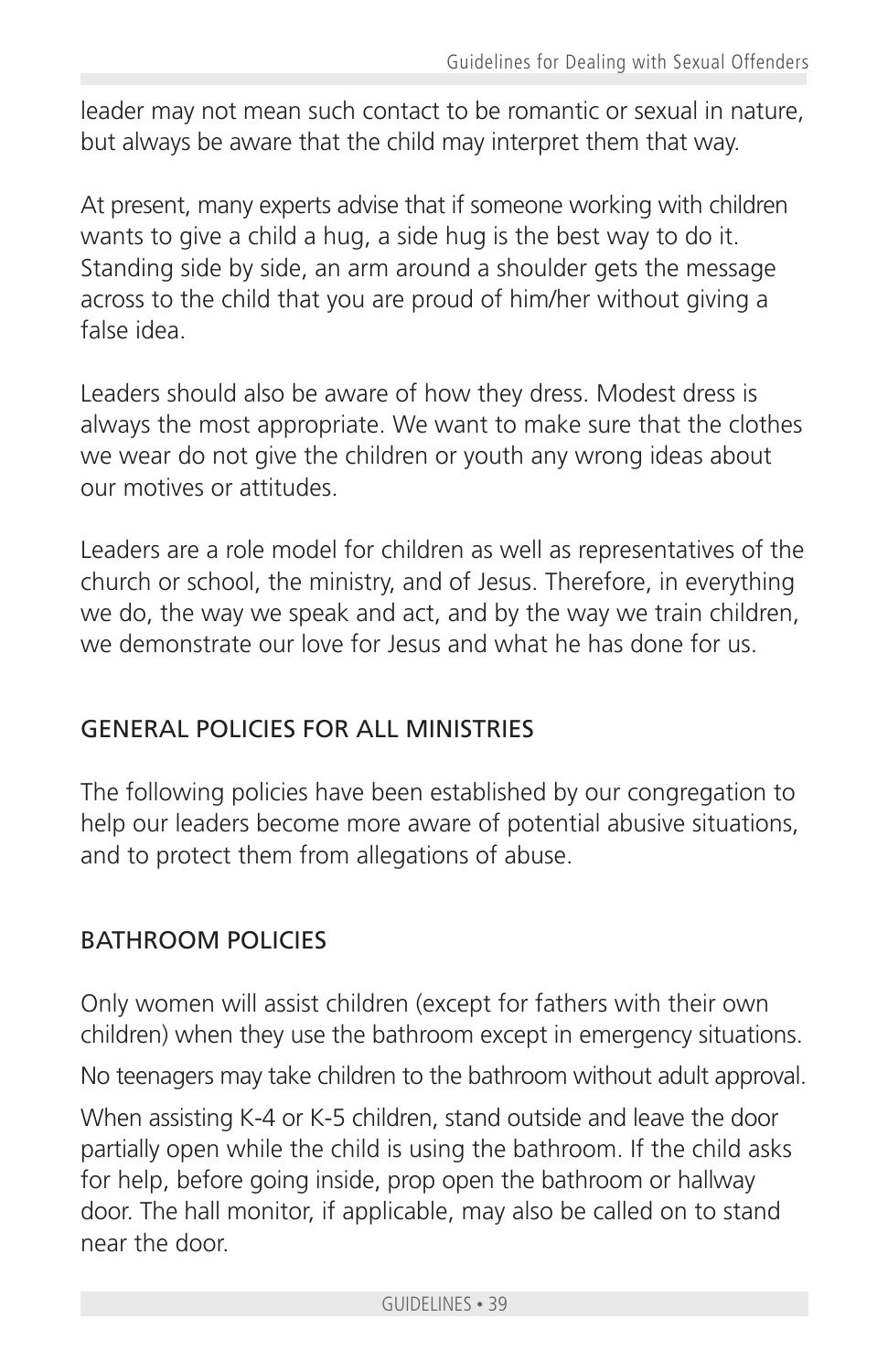#### CORPORAL PUNISHMENT

We believe that spanking is a legitimate and proper form of discipline if it is administered lovingly and discriminately. We also encourage our parents not to be afraid to use this as a part of their discipline package.

Corporal punishment and physical restraint will not be used in our child and youth ministries, unless there is danger toward the child, other children, or the leader to keep from giving an unclear message to people regarding our concern about physical abuse. If physical restraint is deemed necessary, the leader will ask another leader to assist and a written report will be filed with the parents and those in charge of the ministry.

If the usual disciplinary actions have no affect on a child and extreme measures are called for, the leader will contact the child's parent(s) or guardian, and the parent/guardian will be asked to remove the child from the ministry until the parents, child, and ministry leaders have met to discuss the situation and find a proper resolution to the situation. If such extreme measures need to be taken, a written report will be filed with the parents and with the leaders of the ministry.

Leaders will be expected to use positive methods of discipline to encourage self-control, self-direction, self-esteem, and cooperation. When discipline is necessary, we would encourage the following steps to be used:

- 1. A verbal reprimand and positive encouragement.
- 2. A warning with a positive encouragement.
- 3. Separation of the child from the rest of the children in a "time out" area.
- 4. Calling of parents to come and remove the child from the ministry if all other forms of discipline fail.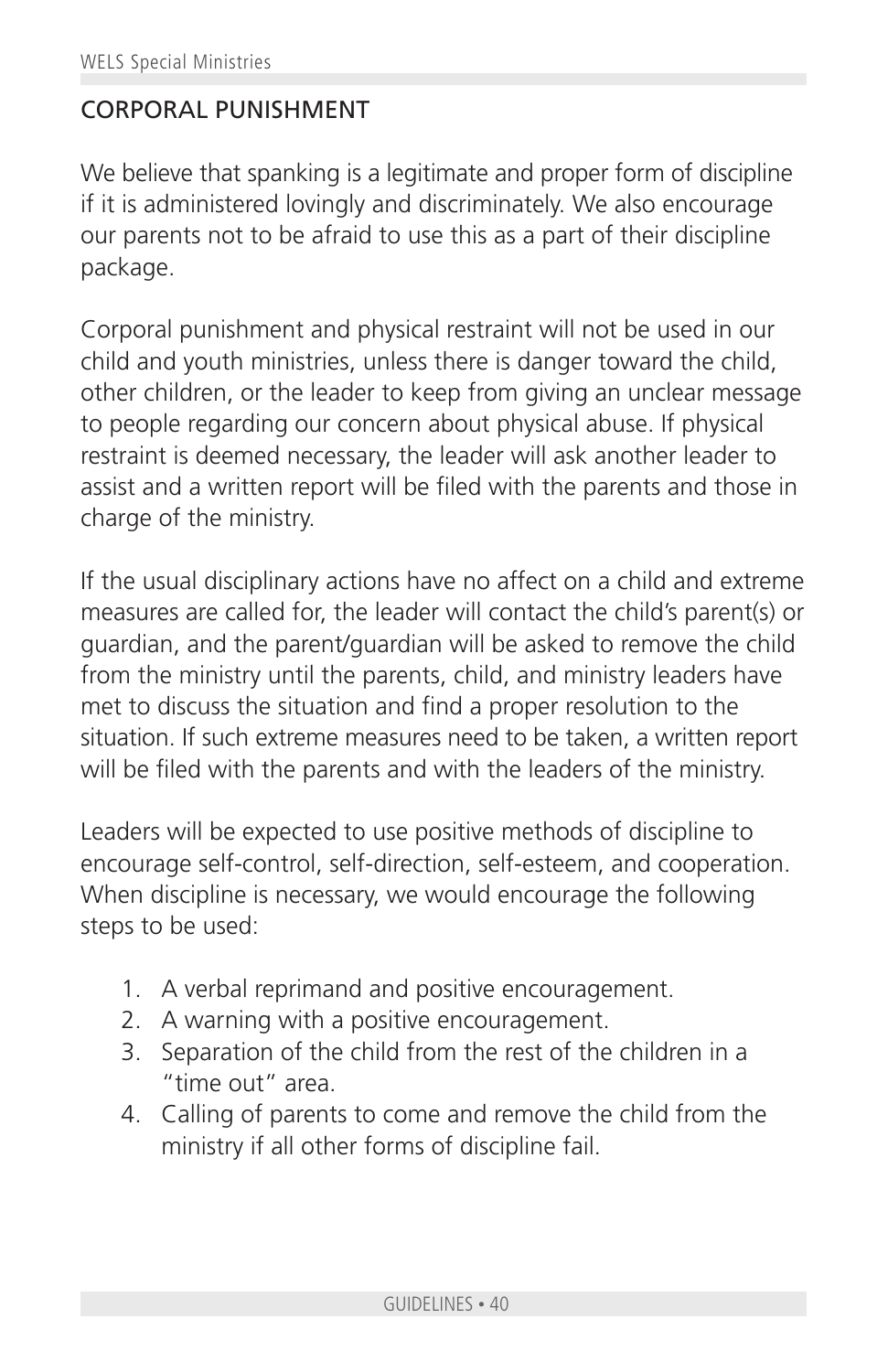## VERBAL DISCIPLINE

Leaders will not be allowed to verbally discipline a child in such a way that will belittle or demean the child. If a verbal confrontation with a child is necessary, the privacy of the child should be considered. In most cases, the confrontation should take place in a hallway or some other semi-public place. In the event that private discipline becomes appropriate, the adult will inform another adult leader of what he/she is doing.

## PHYSICAL CONTACT AND TOUCH

Positive physical touch (hugs, pats on the back) can have a very powerful and positive impact on children, and therefore can have a place within our youth ministries.

Because of different cultural, family, developmental, and personal experiences, physical touch can mean different things to different individuals.

What is acceptable to one person can be uncomfortable to another.

Young people, going through puberty and adolescence, can easily misunderstand and misinterpret physical touch.

Children need physical touch to emphasize they are loved.

Therefore, the policy for physical contact will be as follows:

Physical contact and touch of children will be allowed with the following understanding:

- 1. A leader will never touch a child in his/her genital area, nor allow any touch to go under the child's outer clothing.
- 2. A leader will take his/her cue from the child as to whether or not the child is comfortable and welcomes even a positive touch from an adult.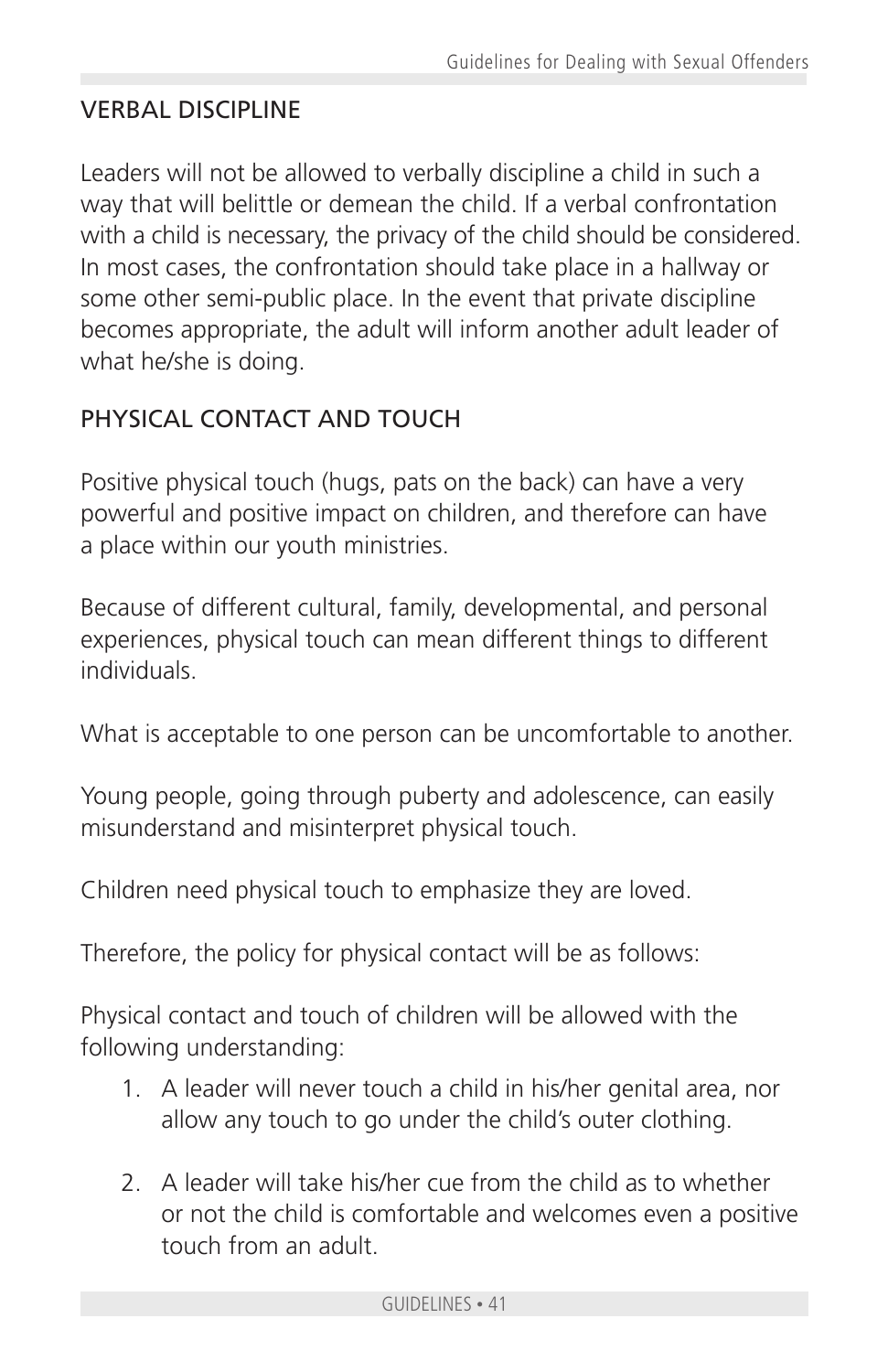- 3. Leaders will not physically touch children in a private location, but only in a public setting where others can observe the touch.
- 4. A leader will use extreme caution and discretion when he/she comes into physical contact with children so that the touch does not suggest anything romantic or sexual.
- 5. At present, many experts advise that if you want to give a child a hug, a side hug is the best way to do it. Standing side by side, an arm around a shoulder gets the message across to the child that you are proud of him/her without giving a false idea.

#### TRANSPORTATION OF CHILDREN

When it becomes necessary for leaders to transport children to and from events, the following policies will be followed:

- 1. The driver must be approved by the leaders of that specific ministry.
- 2. There will be a seatbelt for each passenger, and each passenger will wear a seatbelt.
- 3. There should be two adults per vehicle. When this is not possible, the vehicles should travel in groups, or at least in pairs.
- 4. Medical permission slips for each child will be required and will be carried on the trip by the adult(s) for each vehicle.
- 5. General discipline procedures will be followed as much as possible. If usual disciplinary actions have no effect and a vehicle must stop to administer discipline, the driver will signal another driver to stop as well. The children in the two vehicles may be rearranged to try to correct the situation. Upon return to the church from the outing, the drivers will file a written report of the incident. If more than two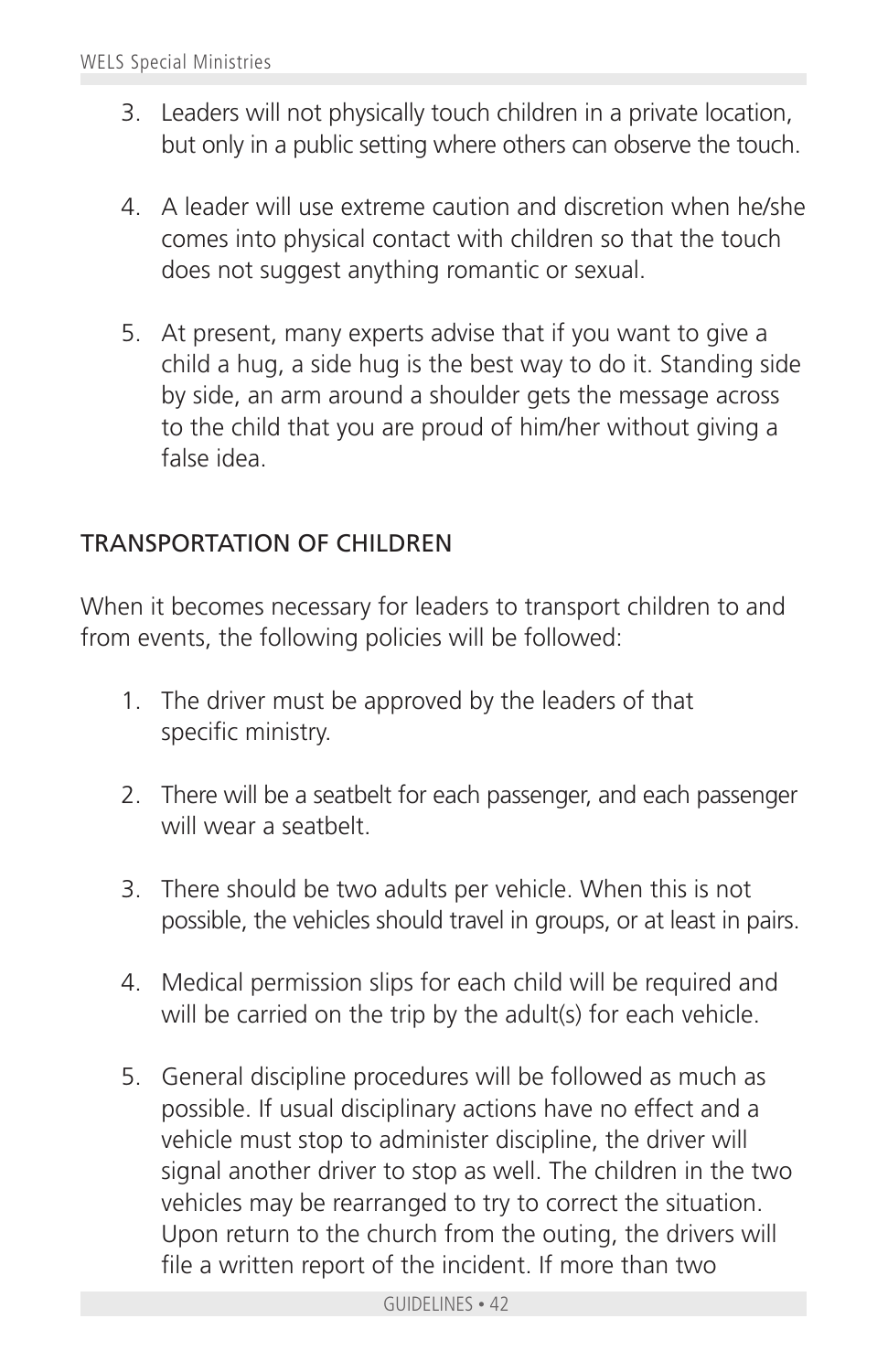incidents with the same child occur, the ministry leader(s) will meet with the child's parents/guardian to try to resolve the situation.

- 6. Upon arrival at the activity location, each child will choose, or will be assigned, another child with whom to be a "buddy." Each set of buddies will check in with group leaders/chaperones at appointed times. Any child without a "buddy" at any time will be required to stay with the leaders/chaperones. Another "buddy" may be assigned at the discretion of the activity leaders.
- 7. Upon arrival at the activity location, the driver(s) may be asked to help chaperon the children, and will be given directions as to how they are to proceed. This additional area of responsibility will be discussed with the person before he/she volunteers to be a driver.
- 8. Upon return to church/school, children will be picked up by parent/guardian or a person designated by the parents/ guardian. When the ministry leaders deem it necessary and when arranged in advance, the children may be dropped off at home by a driver approved by the leaders.

## SPECIFIC POLICIES

Besides the general policies regarding the children's ministries, these specific policies will apply for the following ministries:

Sunday School/Vacation Bible School Program

- 1. There should be at least two adults (or one adult and one approved teenager) per room during class time. For maximum safety, the two people should not be related.
- 2. There should be one adult, preferably two, to be hall monitors for the main section of the school area (lower grade classrooms).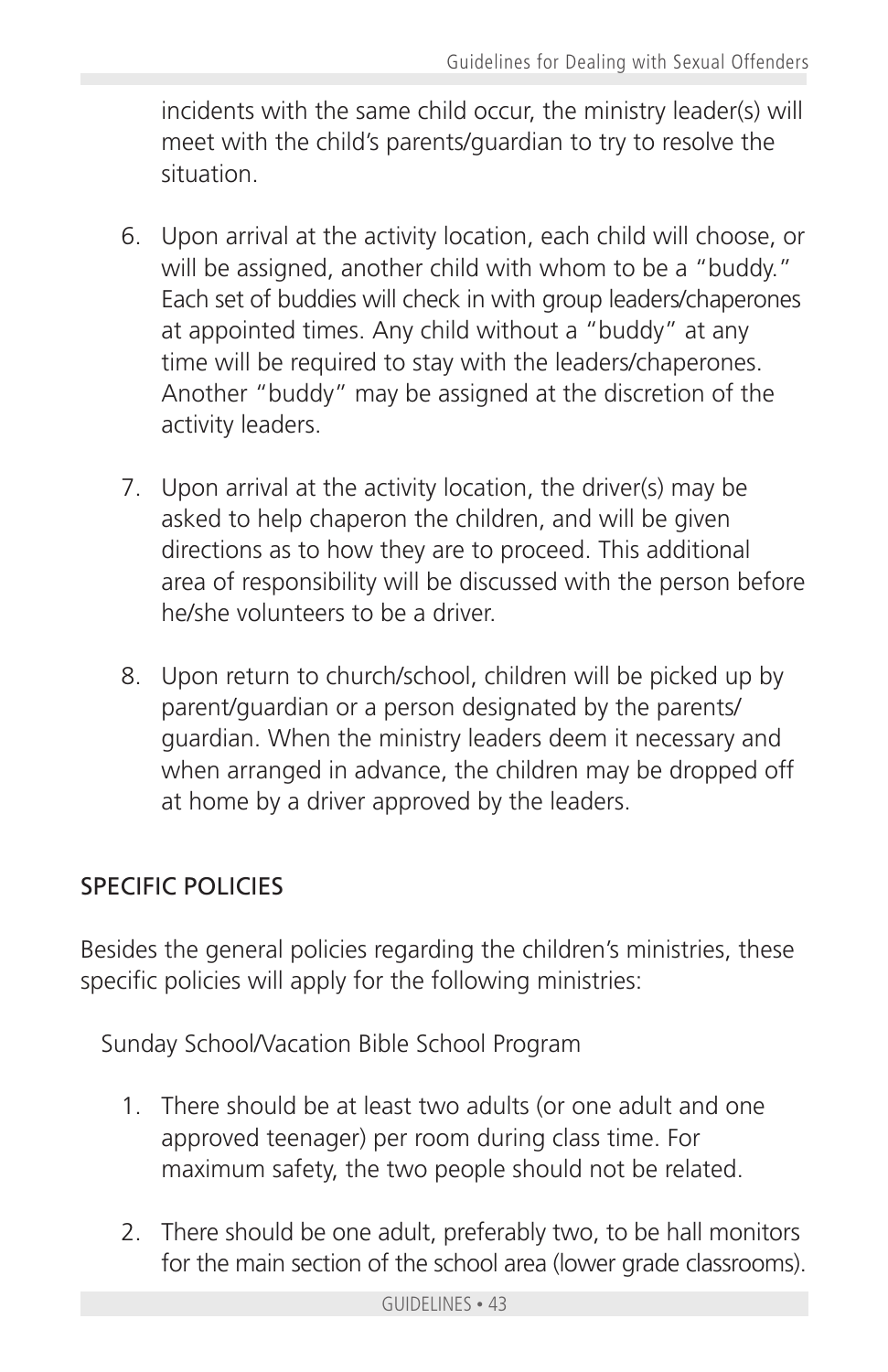- 3. Parents/guardians will be asked to fill out a registration or consent form for children through grade four. This form will request the names of people (other than parents/guardians) who have been approved to pick up the children from their classes.
- 4. Children in nursery through fourth grade will not be allowed to leave the classrooms until an approved person comes to get them.
- 5. Children should be picked up from the classrooms within 10 minutes of the end of class time. If the children are not picked up within that time, they will be taken to the office where they will remain until someone comes to pick them up.
- 6. Potential teachers, helpers, and volunteers will be asked to complete a volunteer-screening application form before they can teach or serve.

Pioneers – Girls and Boys

- 1. The leaders will work in pairs when dealing with the groups of children in their care.
- 2. If discipline needs to be administered, the leaders will follow the policies under the general headings.
- 3. If any disciplinary action has to be taken, the leaders will make a record of it and discuss this with the child's parents, as well as with the group's leader.

Elementary School

Besides the general policies from this report and the policies that are spelled out in the handbook for the school, the following policies will be observed: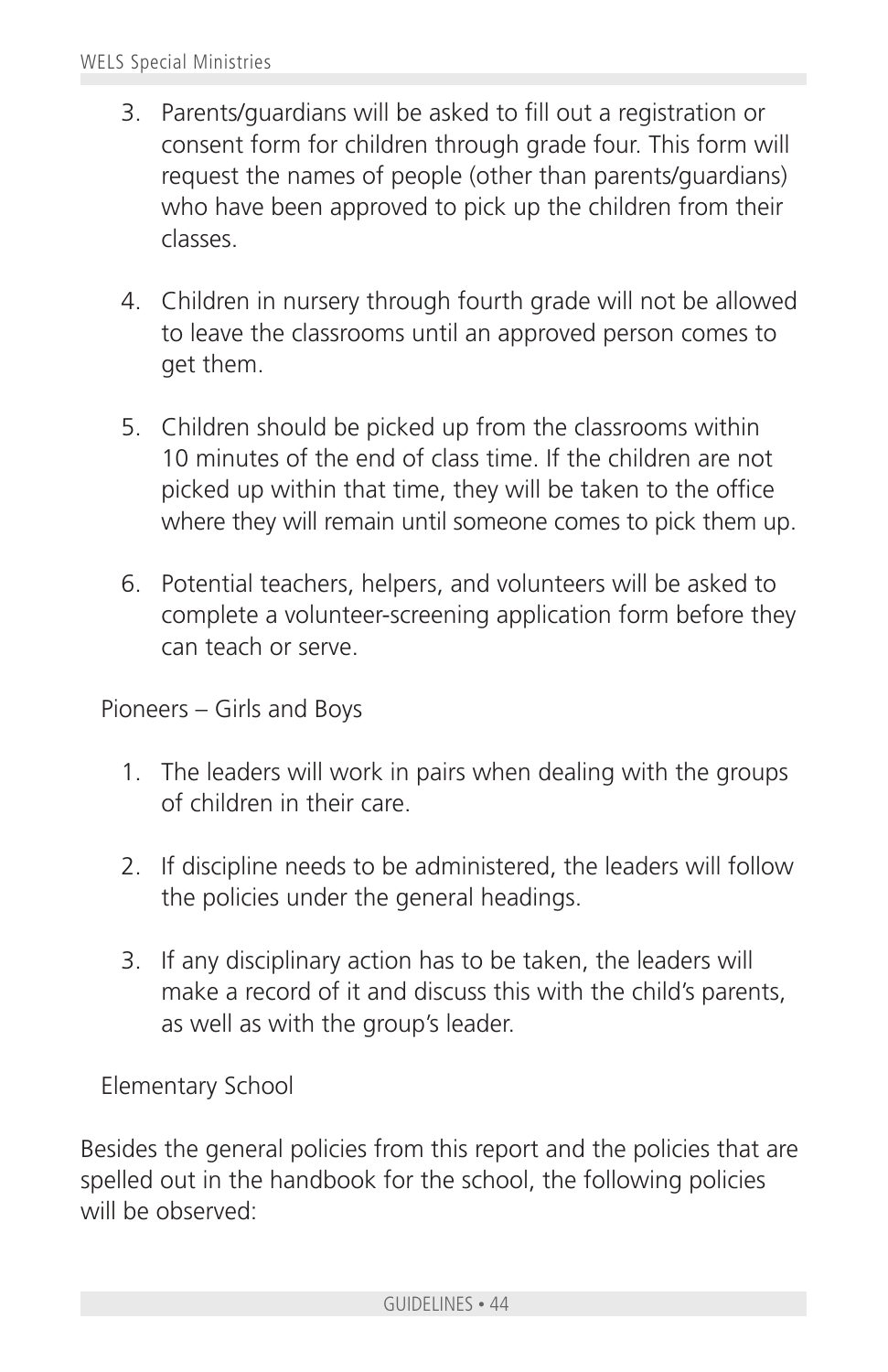- 1. The upper grades (4-8) and the younger children (PreK-3) will use separate bathrooms or use the bathrooms at different times if they must share a bathroom.
- 2. Parents will fill out a registration form that will contain emergency names and phone numbers,as well as a list of people that a child may be released to after school, or in an emergency.
- 3. An adult and specifically-trained 7th or 8th graders will be designated by the principal to be outside or at the door where he/she can see the parking lot to watch for the safety of the children after school.
- 4. For the child's safety, children should be picked up by their parent/guardian by (insert time) or no later than (insert time) unless they are involved in extra-curricular activities.
- 5. All children will have their parent fill out a permission slip and complete an emergency release form before participating in an outside activity such as a field trip.

## REPORTING PROCEDURES FOR SUSPECTED ABUSE

If a leader suspects that a child may be in danger of being abused or sees questionable adult behavior, the leader is encouraged to privately report these suspicions to the appropriate administrator. Child abusers depend on the ignorance or the apathy of those adults around him/her. It is in the best interests of the child to report those concerns.

If a leader suspects actual abuse, report that instance to the pastor, principal or appropriate administrator. You will be asked to fill out a report form. Your name will be held in confidence and you will not be liable to any lawsuit.

Each report will be taken seriously and will be investigated. In consultation between both the pastor(s) and the principal, a determination of how to proceed will be made. An "in house"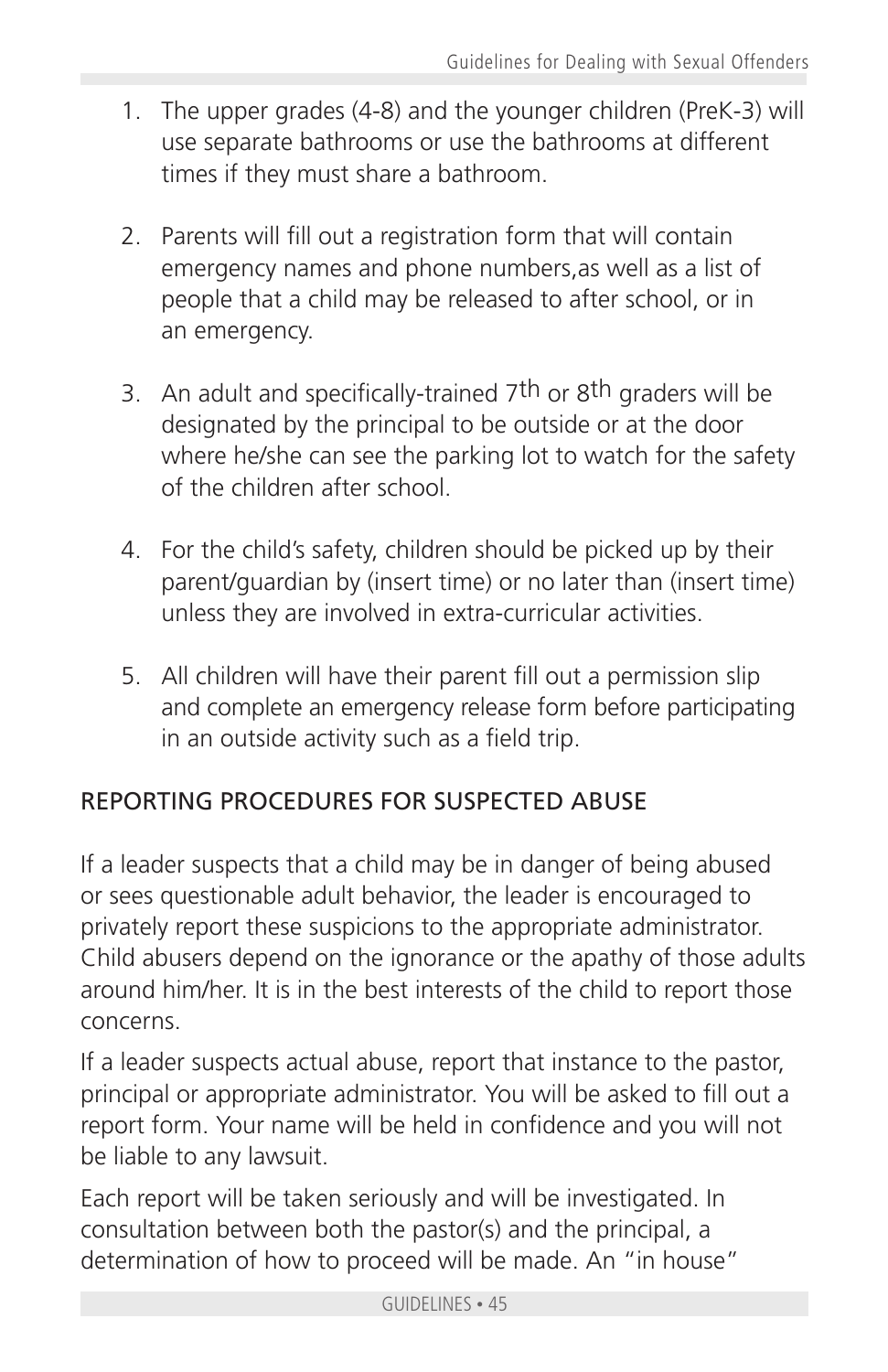investigation will be made, and people will be interviewed. In accord with state reporting laws the proper authorities will be notified to handle the investigation.

If an accusation is made against a called worker, the district president must be part of the notification process. The WELS Director of Human Resources may be consulted at any time by calling 414-256-3268. Contact with the school's insurance company is recommended in any case where an allegation is made against a called worker, lay worker, or volunteer.

If a case of alleged abuse becomes public knowledge and an official statement is called for, the pastor(s) and/or principal in consultation with the church's Board of Elders and school board will determine the appropriate response.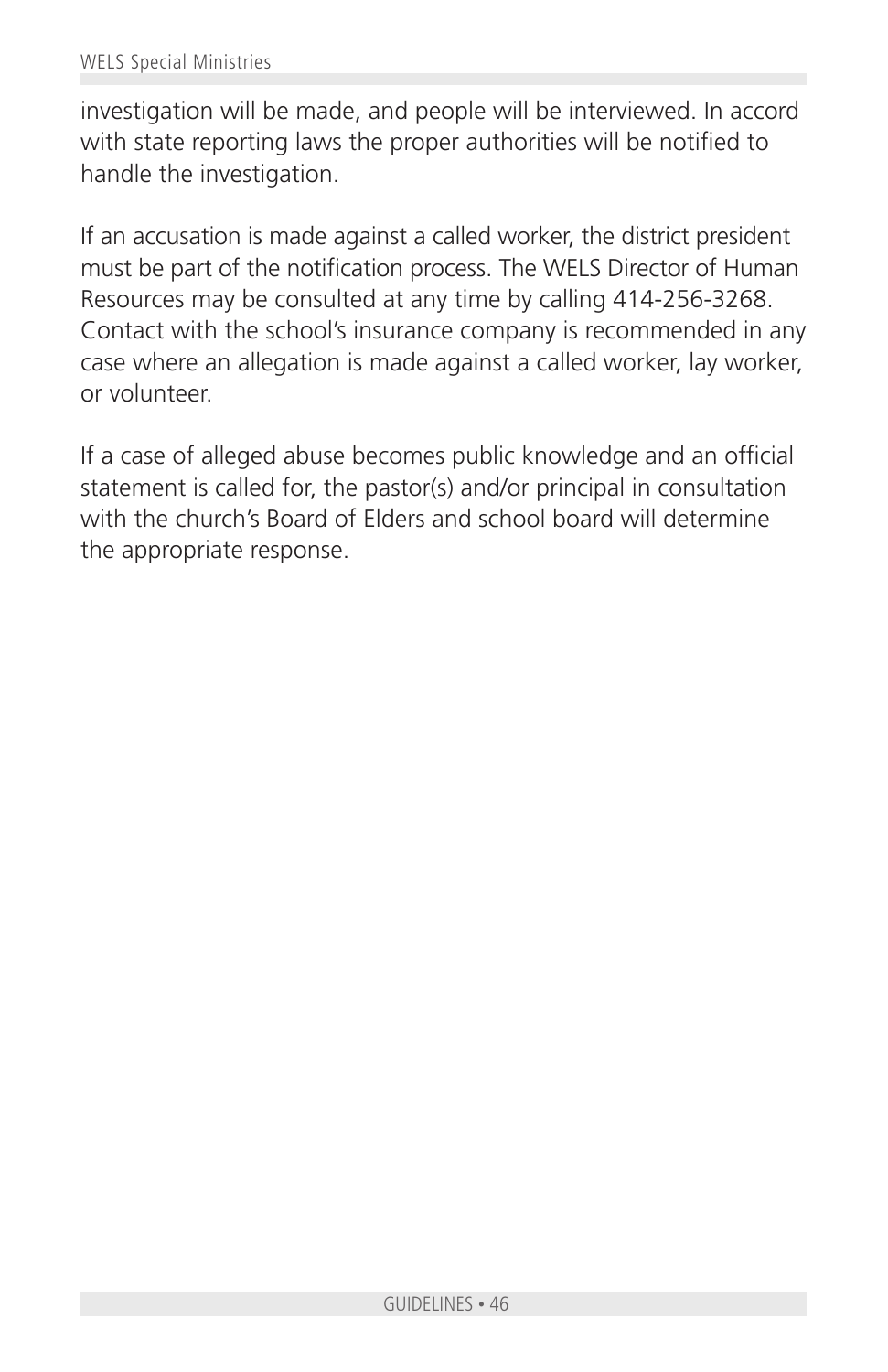#### ATTACHMENT #6 – RESOURCES

*These resources are given for information only. No recommendation is intended by listing them here.*

## GENERAL INFORMATION ABOUT CHILD SEXUAL ABUSE

Center for the Prevention of Sexual and Domestic Violence 936 N. 34th Street Suite 200 Seattle, WA 98103 206-634-1903

*An interfaith group of Christians and non-Christians working for the prevention of sexual and domestic violence. While we cannot agree with their mission statement, the site can provide links to statistics and other information that might be helpful.* www.cpsdv.org

## ChildHelp USA – National Child Abuse Hotline

1-800-4-A Child Hotline is staffed 24 hours, 7 days a week. *Phone counseling is available. Some statistics available from their site. A secular organization.* www.childhelp.org

National Clearinghouse on Child Abuse and Neglect Information U.S. Department of Health and Human Services

PO Box 1182 Washington, DC 20013 800-394-3366

*This government site connects child welfare and related professionals to comprehensive information and resources to help protect children and strengthen families.* www.childwelfare.gov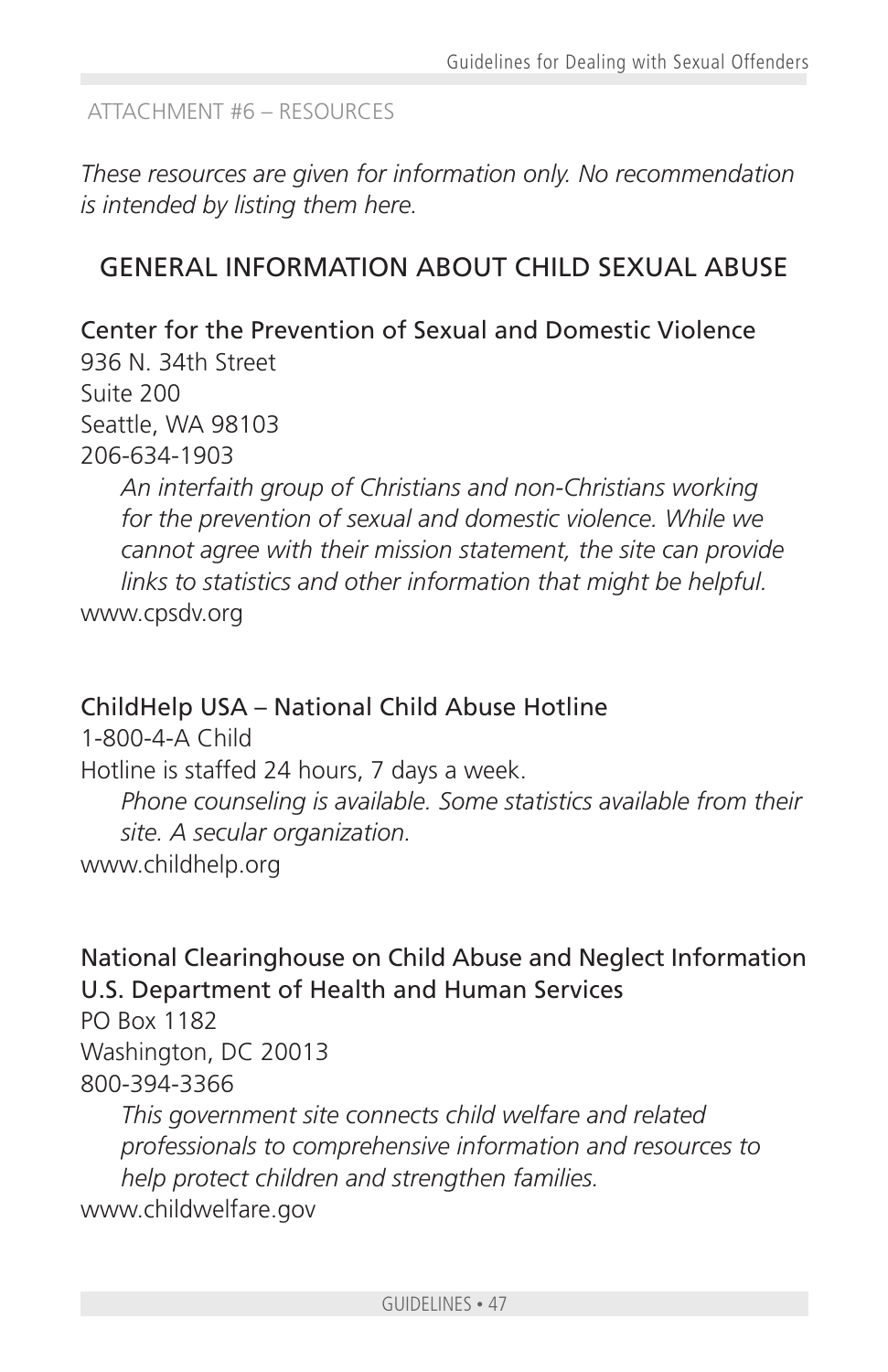STOP IT NOW!! PO Box 495 Haydenville, MA 01039 413-587-3500 1-888-Prevent (Thursdays – 1-5 pm EST) *An organization whose purpose is to mobilize adults, families and communities to take actions that protect children before they are harmed.* www.stopitnow.org

## Wisconsin Department of Corrections

Office of Victim Services and Programs

3099 E. Washington Avenue

PO Box 7925

Madison, WI 53707-7925

800-947-5777

608-240-5888

*This website provided by the Wisconsin Department of Corrections is a clearinghouse especially for victims of abuse.* www.WIVictimsVoice.org

#### Wisconsin Coalition Against Sexual Assault (WCASA)

123 E. Main Street, 2nd Floor Madison, WI 53703 608-257-1516 • Voice/TTY 608-257-2150 • Fax

> *Contact WCASA for more information about sexual violence and for referral to the local sexual assault service provider program (in Wisconsin) nearest you. These local programs can provide victims of sexual violence and their families with information, support and advocacy services.*

www.wcasa.org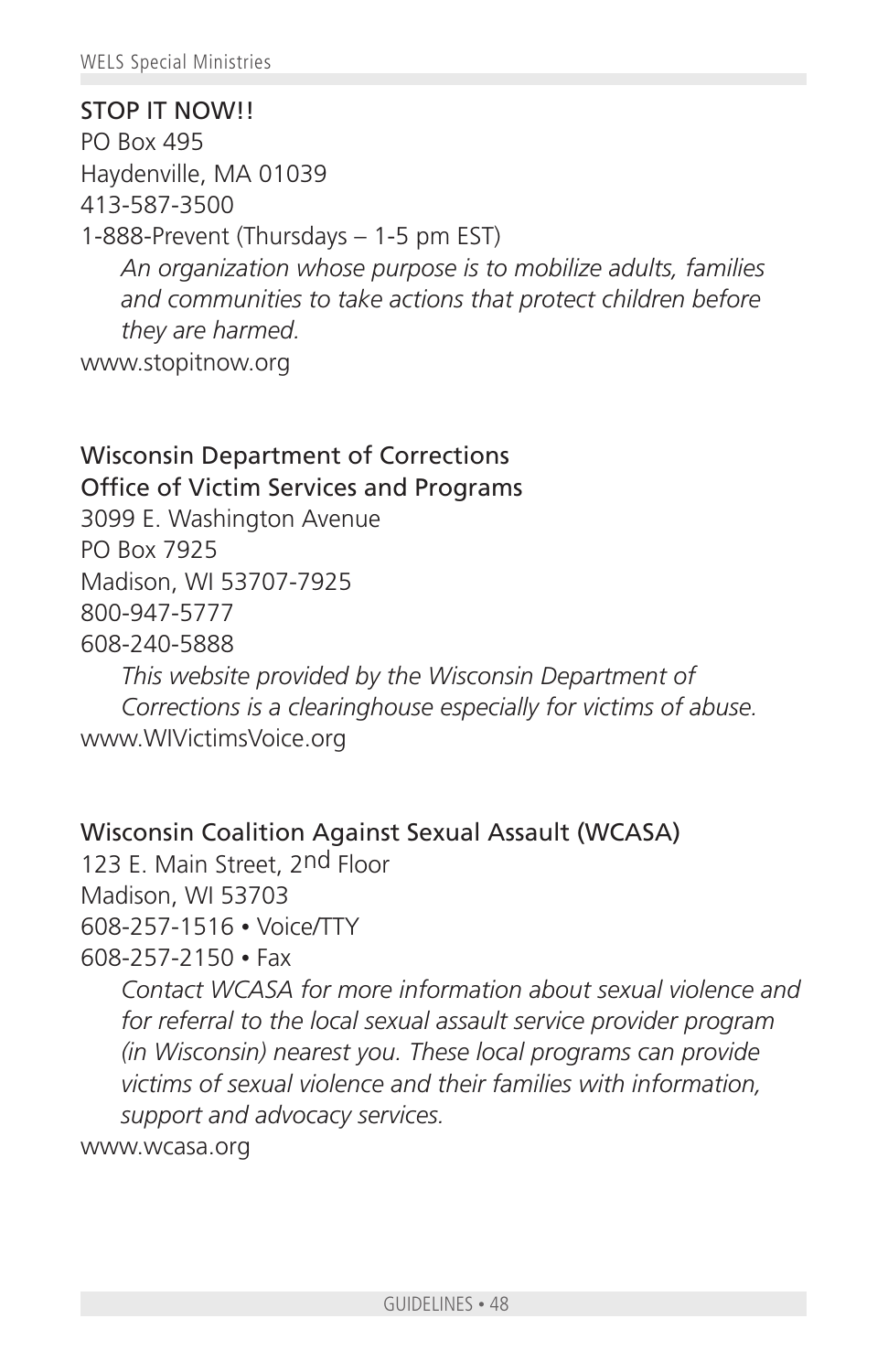Wisconsin Department of Justice Office of Crime Victim Services PO Box 7951 Madison, WI 53707

608-264-9497

800-446-6564

*Contact this office for information related to financial assistance to eligible crime victims and funding to support victim assistance to individual victims of crime.*

## Wisconsin Committee to Prevent Child Abuse

214 N. Hamilton Street Madison, WI 53703

608-256-3374

*Contact this organization for information and resources for parents and communities interested in the prevention of child abuse.*

## Wisconsin Department of Corrections

Sex Offender Registry Program (SORP)

3099 E. Washington Avenue PO Box 7925 Madison, WI 53707-7925 877-234-0085 (toll free) *Contact SORP for more information regarding the sex offender registry.*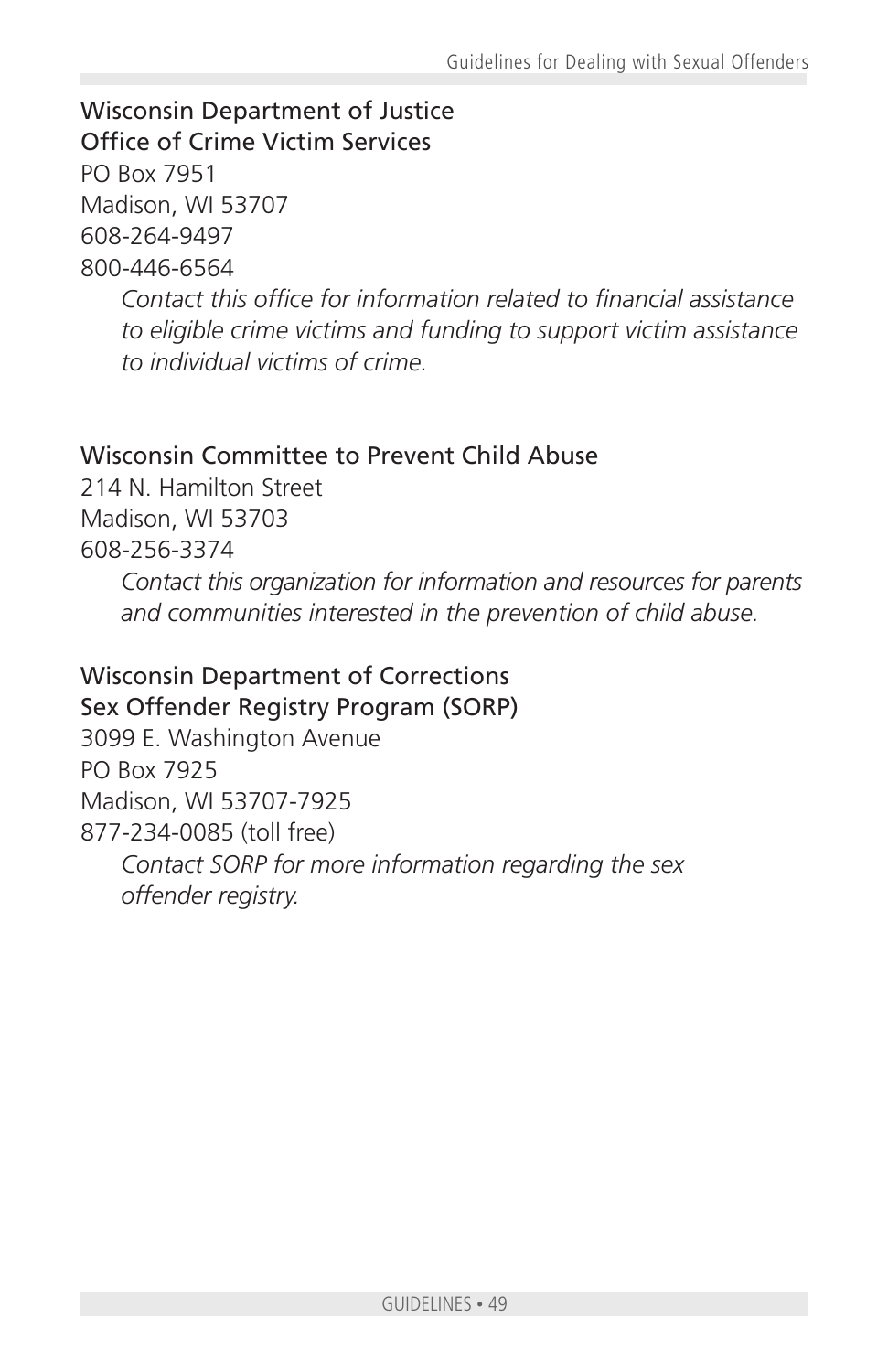## INFORMATION ABOUT SEX OFFENDERS

#### Center for Sex Offender Management

8403 Colesville Road Suite 720 Silver Spring, MD 20910 301-589-9393

> *The Center for Sex Offender Management (CSOM) is a national clearinghouse and technical assistance center that supports state and local jurisdictions in the effective management of sex offenders.*

www.csom.org

#### National Adolescent Perpetration Network Kempe Children's Center

1825 Marion Street Denver, CO 80218 303-864-5192

*This group treats abused children, trains professionals and conducts research in the areas of abuse and violence.* www.kempecenter.org/about.htm

#### Safer Society Foundation, Inc.

PO Box 340 Brandon, VT 05773 802-247-3132

*This group focuses on providing information and resources to help create safer communities through prevention and effective public policy, to provide victims with healing and restitution, and to provide offenders with the tools to be accountable for their actions and to work towards rehabilitation. They believe that sexual offending is a public health issue that must be dealt with.* www.safersociety.org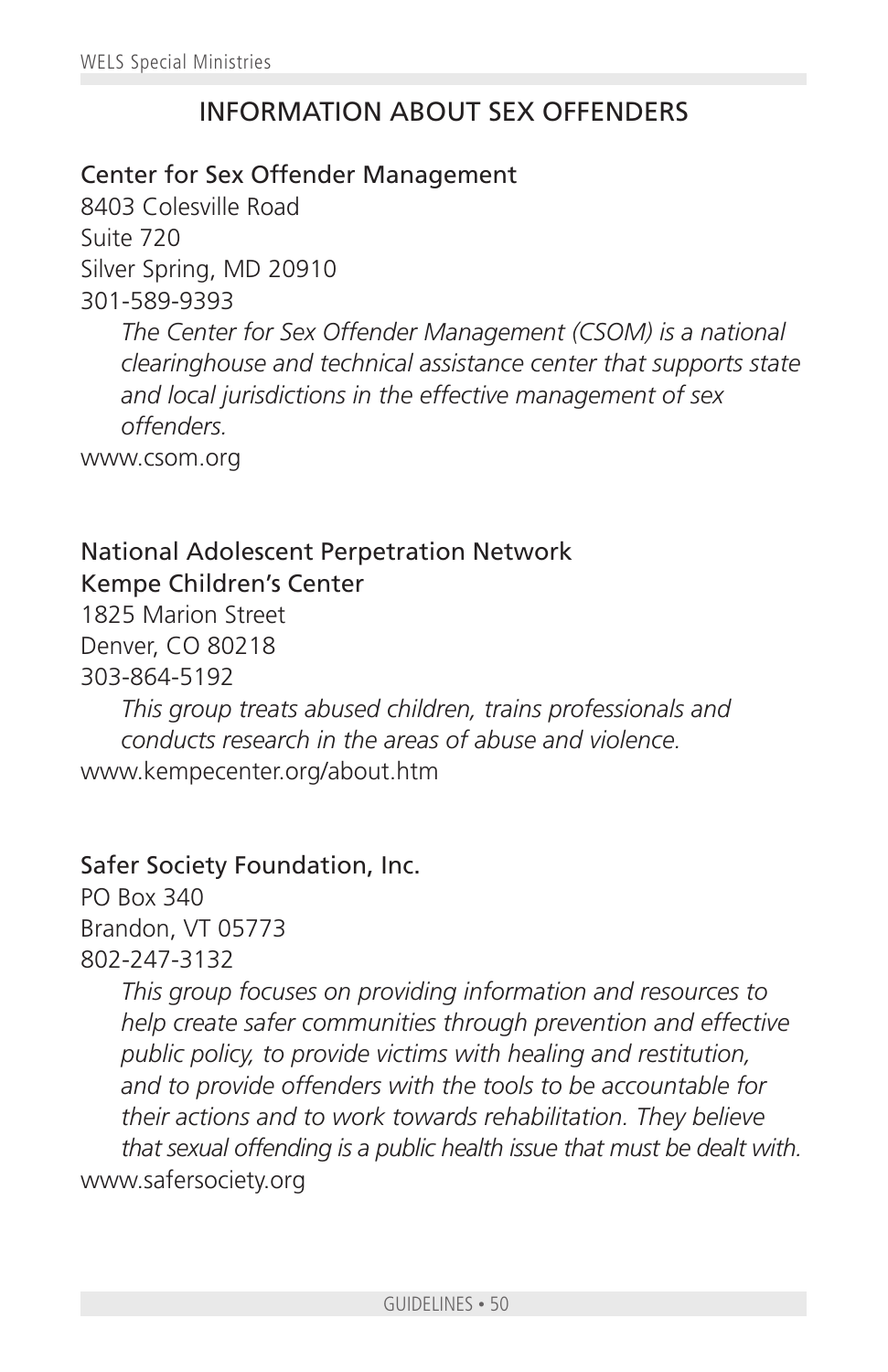## FOR REFERRAL TO A TREATMENT PROVIDER FOR AN ASSESSMENT

The Association for the Treatment of Sexual Abusers (ATSA)

4900 S.W. Griffith Drive, Suite 274

Beaverton, OR 97005

503-643-1023

*This secular group is an international, multi-disciplinary organization dedicated to preventing sexual abuse. Through research, education, and shared learning ATSA promotes evidence-based practice, public policy and community strategies that lead to the effective assessment, treatment and management of individuals who have sexually abused or are at risk to abuse.*

www.atsa.com

Society for the Advancement of Sexual Health (SASH)

PO Box 433 Royston, GA 30662 706-356-7031 *The Society for the Advancement of Sexual Health (SASH) offers hope and valuable resources to those seeking information about sexual addiction.* www.sash.net

#### WLCFS Christian Family Solutions

W175 N11120 Stonewood Drive Germantown, WI 53022 800-438-1772

*A WELS counseling service offering counsel and support to victims and their families as well as support for pastors and congregations.*

info@wlcfs.org www.christianfamilysolutions.org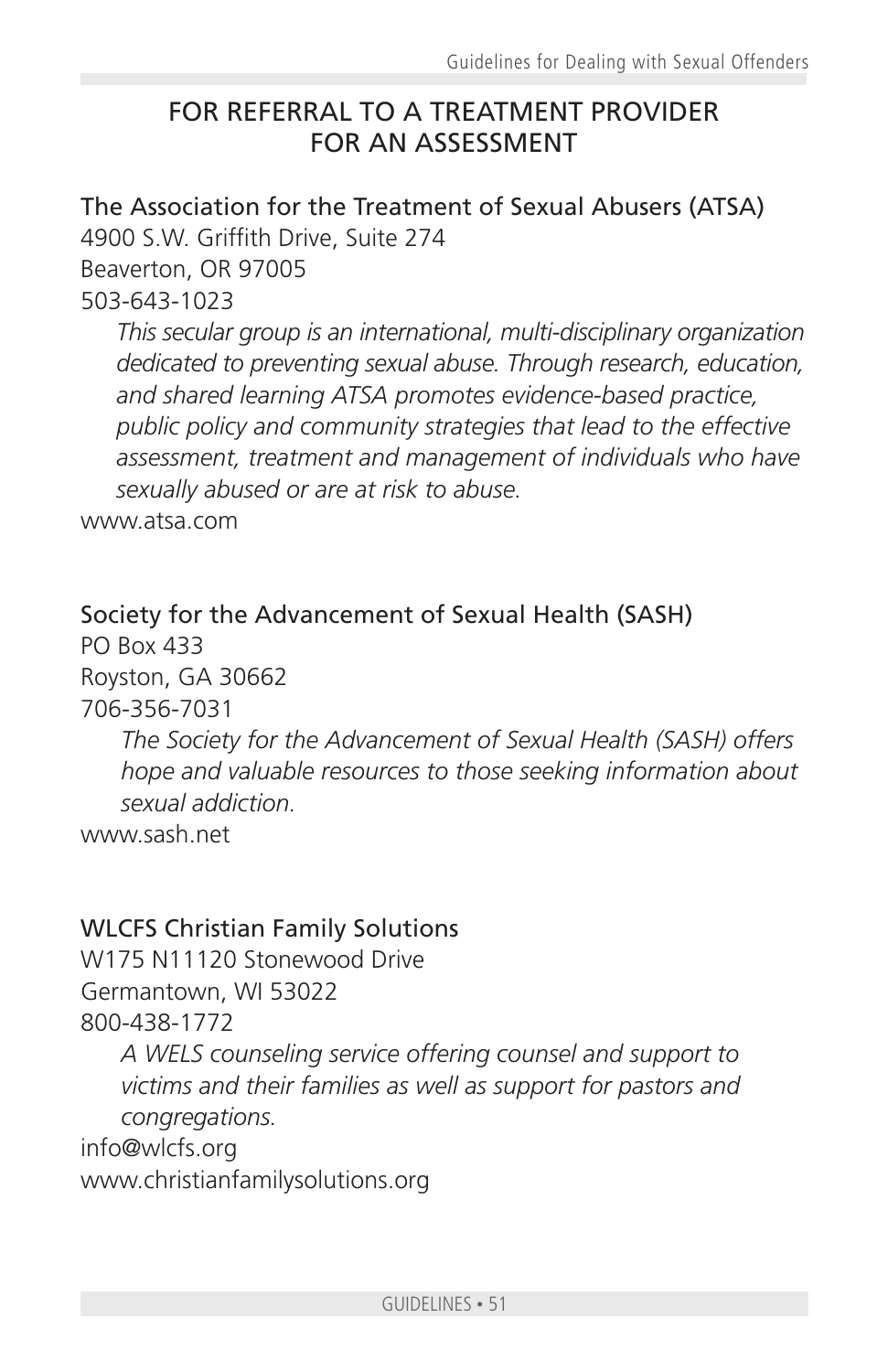## SUPPORT FOR CONGREGATIONAL MEMBERS

#### Rape, Abuse, and Incest National Network 800-656-HOPE

*This group is the largest anti-violence organization. While the group does offer a hotline and counseling services, they are not a Christian group. This site does provide some valuable links for statistics and information.*

www.rainn.org

#### Sexual Assault Recovery Anonymous

PO Box 16 Surrey, BC, V3T 4W4 Canada 410-584-2626 *This Canadian group offers a 12-step (non-Christian) program for recovery from sexual assault issues.* www.sexualabusesurvivors.com

#### Survivors of Incest Anonymous

PO Box 190 Benson, MD 21018-9998 410-893-3322

*A 12-step program especially designed for survivors of incest. Groups are set up much like AA groups. Meetings include time for silent prayer and use of the Serenity Prayer.* www.siawso.org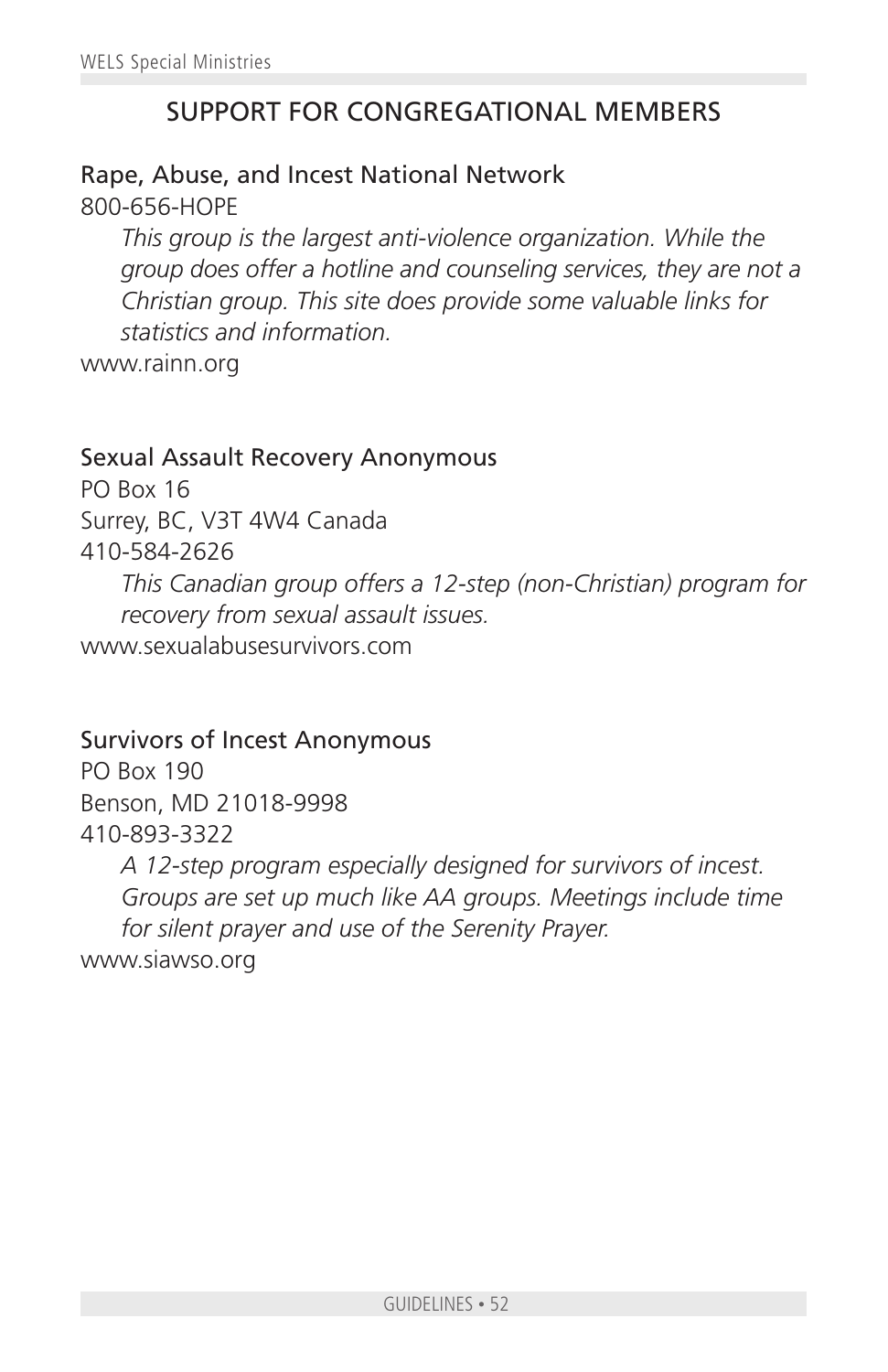## FOR INSURANCE ISSUES

#### Church Mutual Insurance Company

3000 Schuster Lane PO Box 357 Merrill, WI 54452 800-554-2642

> *Church Mutual offers a variety of materials and forms that can be adapted for congregational use. Their materials can also be valuable to provide information and guidance for the congregation's leadership. Handouts for congregations and congregational leadership are available. See the website for a full listing of materials available.*

www.churchmutual.com

## OTHER RESOURCES AND INFORMATION

## "My Brother's Keeper – What Scripture Says about Child Abuse"

Pastor Michael Lindemann, Lewiston, Minnesota

*A paper presented at Bethany Lutheran Seminary, Mankato, Minnesota, July 2008. Reprinted with permission.*

#### Child and Youth Abuse Prevention Program for a Congregation

Church Mutual Insurance Company

*One of the many documents provided for congregations. See their website (www.churchmutal.com) for others. Public domain.*

#### Keeping The Faith: A Call for Collaboration Between the Faith and Child Protection Communities

Victor I. Vieth, Director APRI National Center for Prosecution of Child Abuse

*A paper presented at Bethany Lutheran Seminary, Mankato, Minnesota, July 2008. Reprinted with permission.*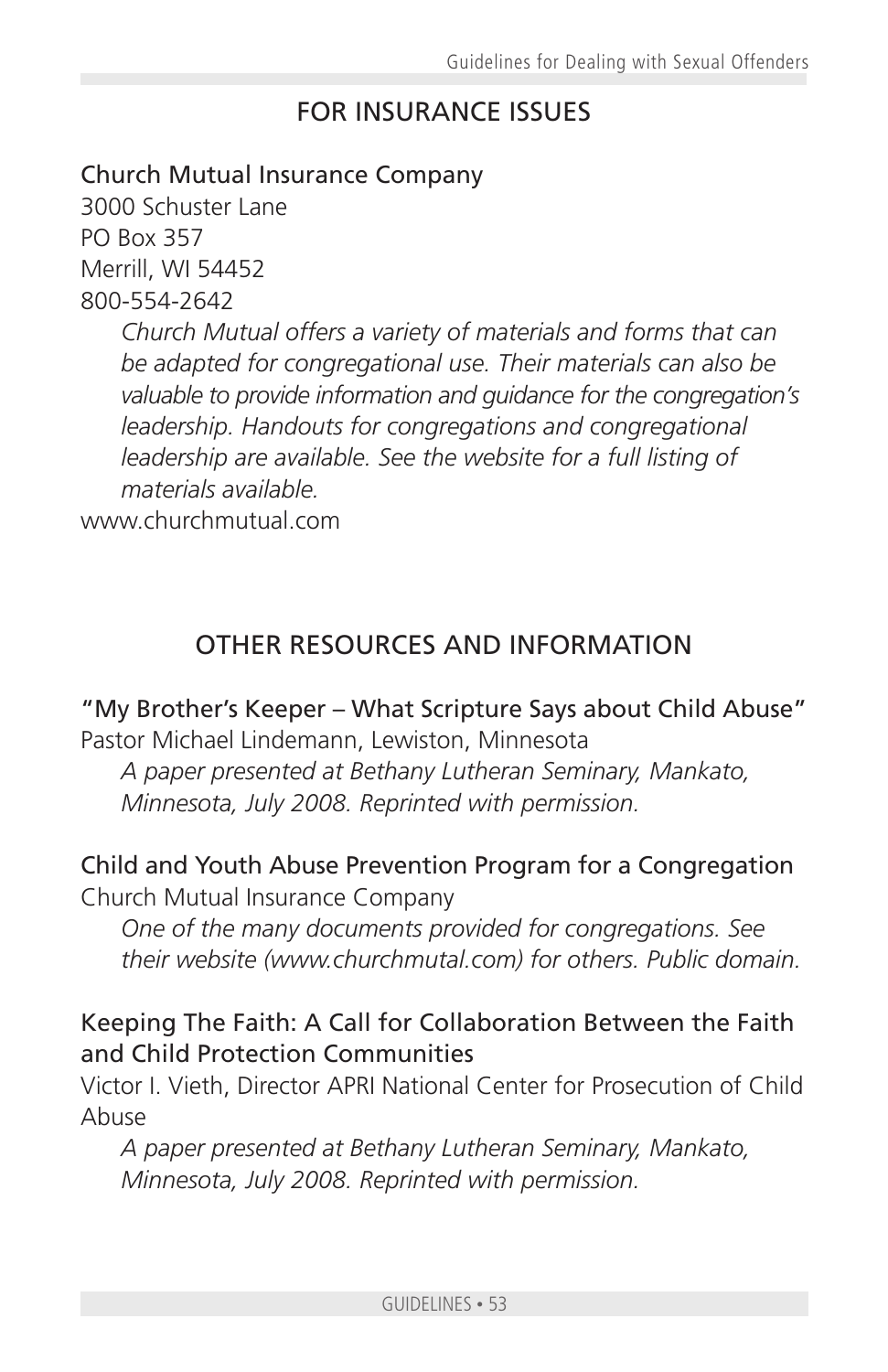### Registered Sex Offenders in the Congregation

Pastor John Seifert

*A pastoral conference paper presented in Petoskey, Michigan, October 5-6, 2009. Note that the laws referred to were in effect at that time. Reprinted with permission.*

#### Staying Safe

Basic Steps to Keep People as Safe as Possible from Sexual Violence State of Wisconsin

*Public Domain.*